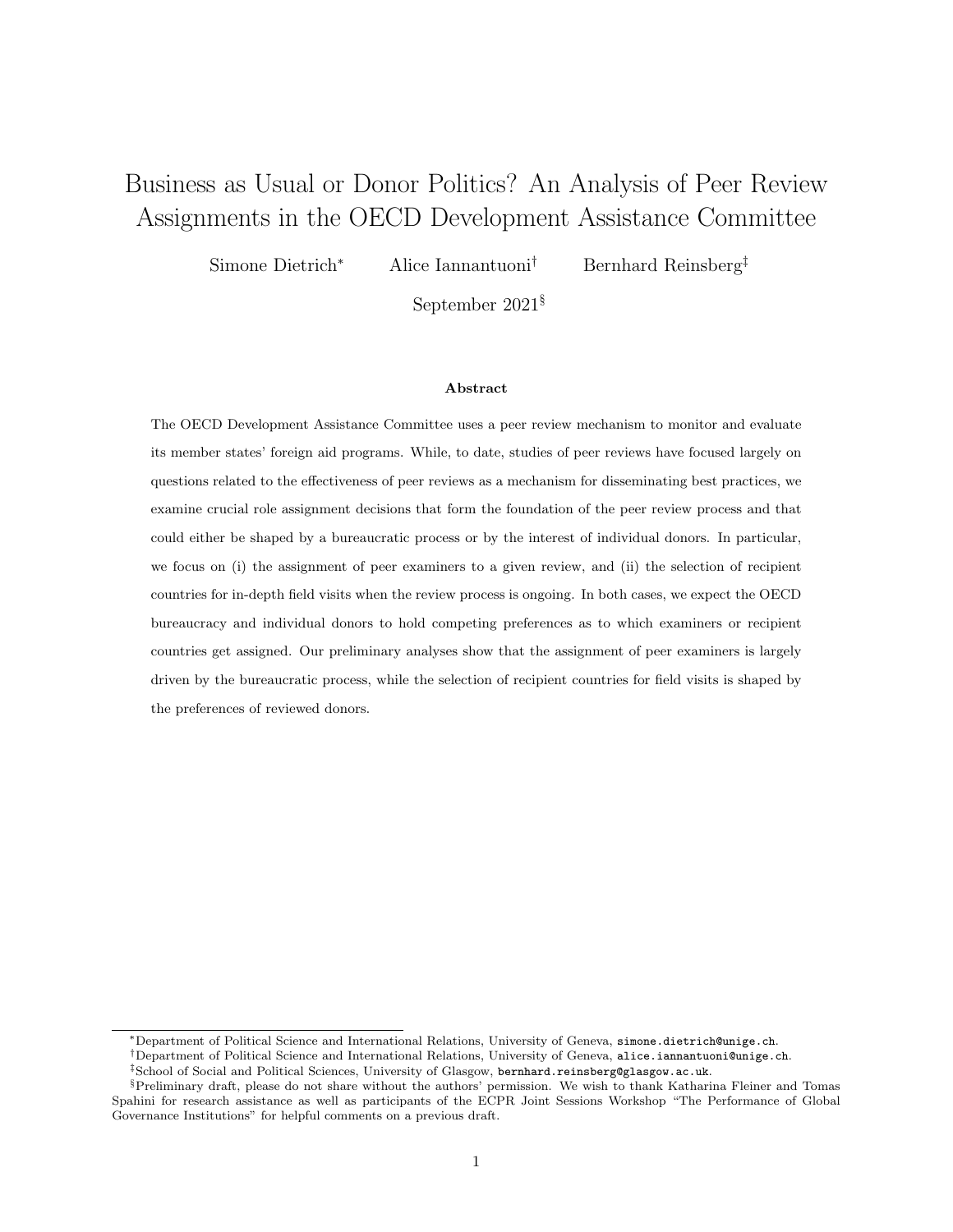### 1 Introduction

Increasing interdependence has led to the creation of many different global governance regimes, such as environment, finance, security, and trade (Alter and Meunier 2009; Keohane and Nye 1977; Raustiala and Victor 2004). What they share is the aim to address transnational problems. In this context, intergovernmental organizations have quickly moved beyond their initial functions of coordination to become global regulators producing rules that influence domestic governance and policy outcomes (Abbott and Snidal 2013; Farrell and Newman 2014; Prakash and Potoski 2016).

Intergovernmental organizations (IGOs)—as the most centralized actors in world politics beyond states have long used hierarchical modes of governance. According to principal-agent scholarship, states delegate decision-making authority to IGOs, which perform certain functions on their behalf, such as monitoring state behaviors, enforcing policy decisions, and settling disputes among member states (Abbott and Snidal 1998; Brown 2010; Nielson and Tierney 2003). However, IGOs as global regulators are increasingly under siege. Not only are they ailing as platforms for action (Hale, Held, and Young 2013), but also they are challenged for lack of accountability and democratic legitimacy (Dingwerth, Schmidtke, and Weise 2011; Freyburg et al. 2017; Moravcsik 2004).

At the same time, states have developed non-hierarchical governance modalities structured around more limited delegation to IGO bureaucracies (Hooghe and Marks 2015; Vabulas and Snidal 2013; Westerwinter 2019). One such mechanism is peer review: the systematic examination of the performance of a state by other states, with the ultimate goal of helping the reviewed state improve its policy making, adopt best practices, and comply with established standards (Pagani 2002). Peer reviews are soft governance instruments that emerged in the mid-1990s and have since been proliferating (Albaret 2016; Conzelmann 2014; Liverani and Lundgren 2007). As instruments that help monitor and promote state compliance with international norms and regulations, peer reviews promote horizontal relations in global governance, where relations among states are characterized as collegial and mutually respecting their sovereignty. The ultimate goal of peer review is horizontal policy transfer, eventually leading to convergence toward a collectively shared policy consensus (Groenendijk 2012).

Our empirical case of peer review is the Organization for Economic Cooperation (OECD), specifically its Donor Assistance Committee (DAC) in which all major Western donors convene to develop norms of "good donorship." Endowed with limited autonomous powers, the OECD Secretariat plays a facilitating role across a range of areas of global economic governance, fostering consensus among member states by providing a forum for dialogue and collective policy-making (Porter and Webb 2007). A body of previous work has recognized the role of OECD DAC peer review for the advancement of policy norms (Ashoff 2013;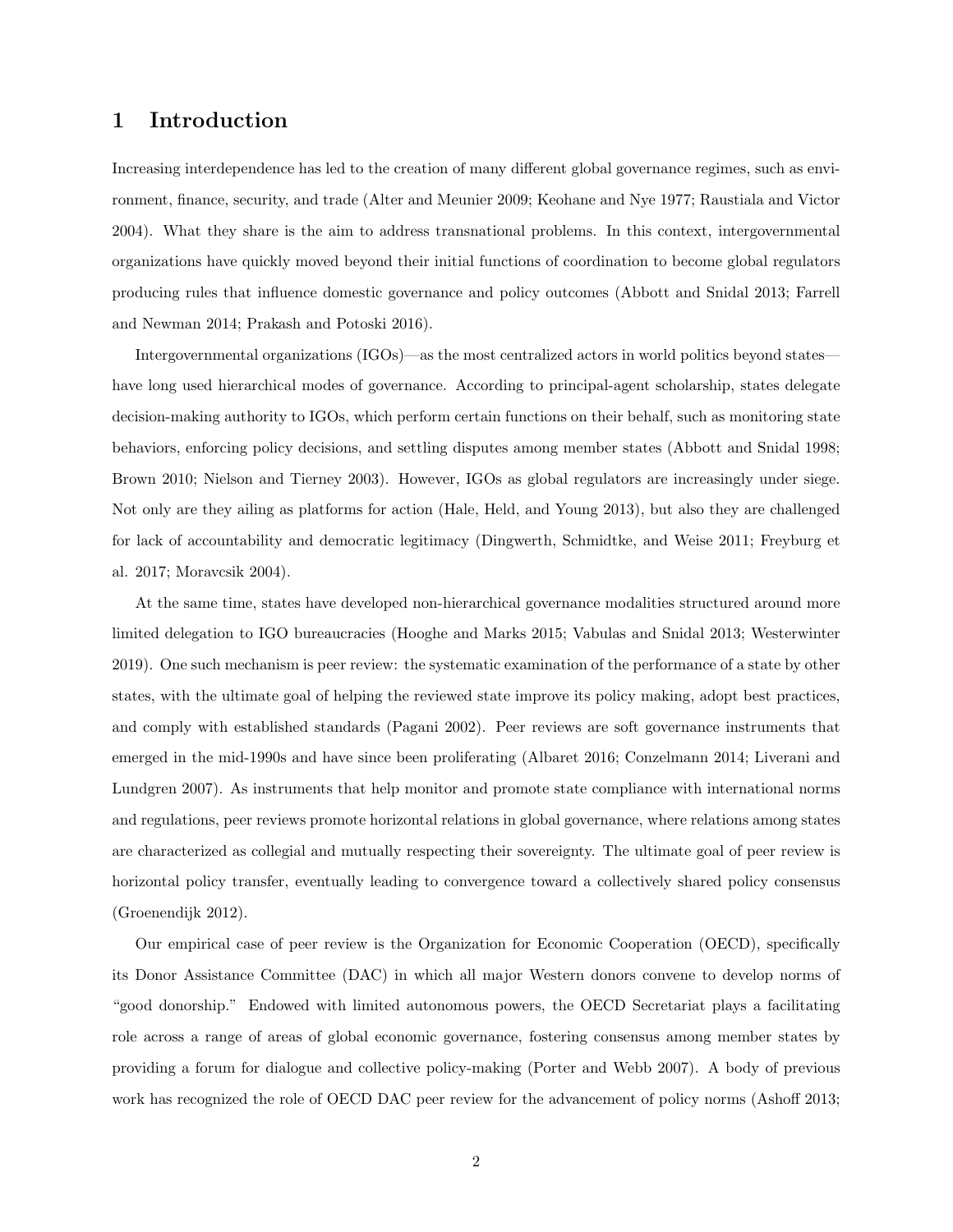Eyben 2013; Paulo and Reisen 2010), but analyses of the peer review mechanism have thus far focused on aid evaluation practices (Liverani and Lundgren 2007), education policy (Niemann and Martens 2018), tax policy (Webb 2004), and labor market and social policy (Mahon and McBride 2009). Recently, Carcelli (2021) studies how one particular OECD agreement, the 2001 DAC Recommendation on Untying Official Development Assistance, has shaped donor practices in tying foreign aid.

While, in a larger project, we are interested in understanding whether and how the OECD DAC shapes donor practices, this paper tackles an important foundational question that asks to what extent politics infiltrates key assignment choices upon which the architecture and the OECD DAC peer review process rests: (i) the choice of examiner countries, and (ii) the choice of aid recipient countries where the reviewed member's development assistance program and practices are assessed in-depth. Because the peer review is carried out by designated member states and the OECD Secretariat, there is a real possibility that politics influences these peer review assignment mechanisms—which, in turn may then impact the content and quality of a review.

In a first instance, we look at the process of assigning examiner countries, where donors are asked to assess aid practices of the DAC member (or reviewee) that is considered under review. As indicated by OECD DAC guidelines, the assignment of peer review teams should merely be a function of bureaucratic considerations and that donors under review should be paired with examiner countries that facilitate review, including, for example, shared language or a similar aid bureaucratic structure. However, it is also possible that this assignment mechanism is vulnerable to politics and donor interests. It could be, for example, that donors that are about to undergo review lobby the OECD Secretariat to be paired with examiners who share similar partisan orientations. Or, it could be that potential examiner countries lobby the OECD Secretariat to examine countries with whom their overlap in the foreign policy preferences. While the former rationale for assignment results from the bureaucratic process of the OECD Secretariat, the latter rationale suggests that politics may be at work and a deciding factor in the examiner assignment.

In a second instance, we look at the process of selecting recipient countries for an in-depth examination of a donor aid program. Over the course of the review, examiners travel to a small number of designated recipient countries to study donor practices. This choice of recipient countries could be a function of bureaucratic considerations insofar as they may be more likely to take place in countries that have a good evaluation infrastructure or that are among the most relevant for the OECD donor community as a whole. Alternatively, the choice of recipients may result from donor interest considerations where DAC member states that are being reviewed select recipients that are important to them or with whom they have long-standing relationships. Again, there are two competing explanatory models: one that captures factors relating to the bureaucratic process and the overall organizational mission, and one that captures the interests of individual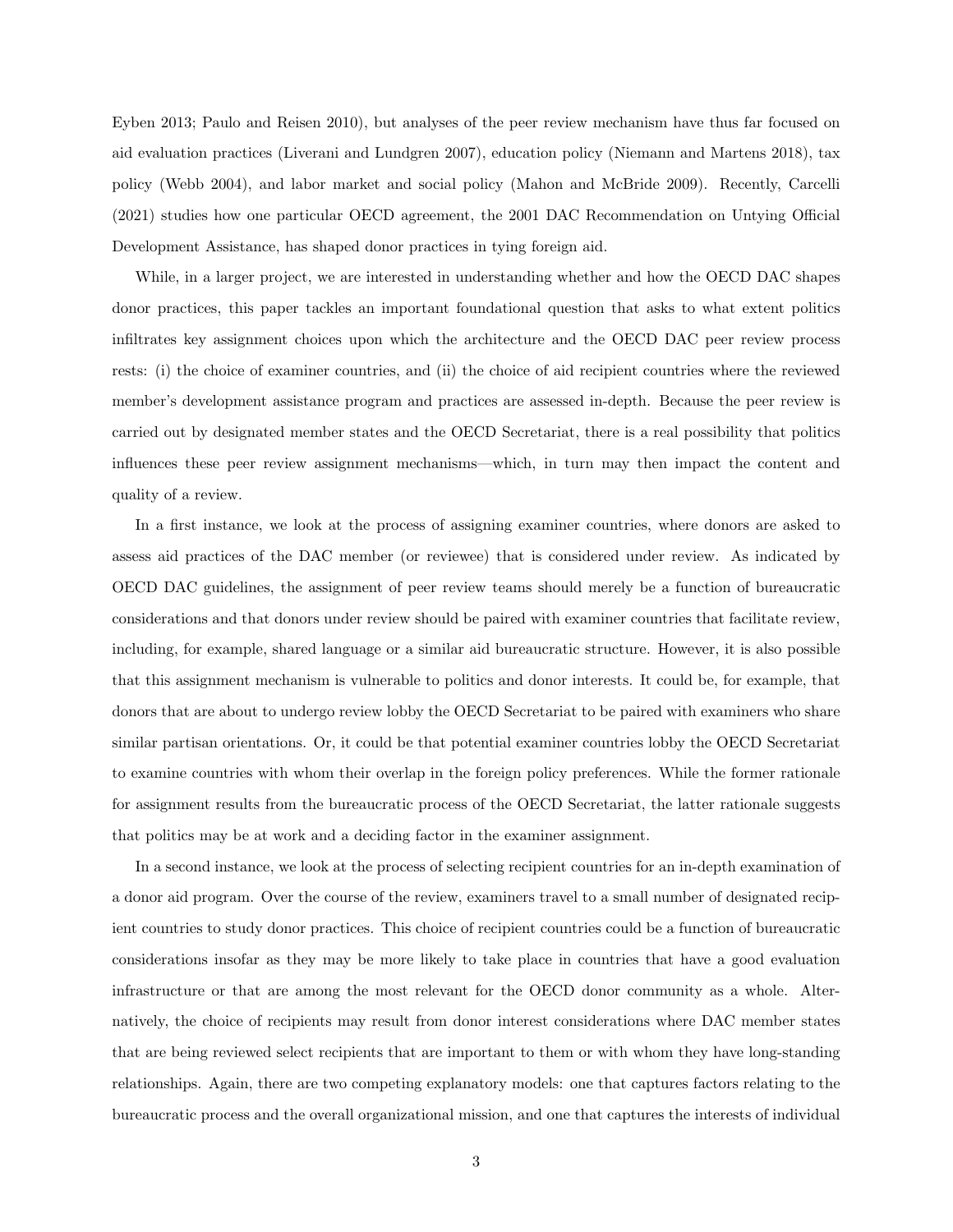donors. This paper develops and examines the empirical usefulness of these competing models in the context of the OECD DAC peer review process.

The paper is organized as follows: In the subsequent section of the paper, we present background information on the OECD DAC and the peer review process. We then develop expectations about the competing hypotheses and specify measures that help us to distinguish between bureaucratic process factors and individual donor interests. The first set of empirical analyses focus on explanatory factors related to the assignment of peer examiners from 1962 to 2020. We find that the bureaucratic process model receives more empirical support than the individual donor interest model. The second set of empirical analyses examines the selection of recipient countries for in-depth field visits when the review process is ongoing. Due to OECD reporting standards, the temporal domain of the analyses ranges from 1996 to 2020. Here we find that, while still largely within the bureaucracy-driven guidelines for the peer review process, the donor interest model is relevant for this assignment decision. We conclude with a discussion of our findings and point to the next research steps.

### 2 The Donor Peer Review System in the OECD DAC

The Organisation for Economic Co-operation and Development's (OECD) Development Assistance Committee (DAC) is a forum in which member states come together to "promote coordinated, innovative international action to accelerate progress towards the Sustainable Development Goals (SDGs) in developing countries and improve their financing." Originally established in 1960 as the Development Assistance Group (DAG) within the OECD forerunner, the Organisation for European Economic Co-operation (OEEC), the Committee consisted of funding members Belgium, Canada, France, Germany, Italy, Portugal, the United Kingdom, the United States and the Commission of the European Economic Community; Japan was also invited to join, and the Netherlands became a member within the year. By 2021, DAC membership has grown to include a total of 29 countries,<sup>[1](#page-3-0)</sup> in addition to the European Union—officially classified as a "partner," but acting as a full member in the committee; as well as seven "participant" countries;<sup>[2](#page-3-1)</sup> and six "observer" organizations.[3](#page-3-2) The OECD DAC prides itself on operating on the basis of consensus among all members but it also produces soft law instruments like the peer review that serves to shape the behavior of states. It thus becomes essential to understand better how the institution goes about synthesizing consensus around policies and how it monitors state compliance with such policies.

<span id="page-3-0"></span><sup>&</sup>lt;sup>1</sup> Australia, Austria, Belgium, Canada, Czech Republic, Denmark, Finland, France, Germany, Greece, Hungary, Iceland, Ireland, Italy, Japan, Korea, Luxembourg, The Netherlands, New Zealand, Norway, Poland, Portugal, Slovak Republic, Slovenia, Spain, Sweden, Switzerland, United Kingdom, and United States.

<span id="page-3-2"></span><span id="page-3-1"></span><sup>2</sup>Azerbaijan, Bulgaria, Kuwait, Qatar, Romania, Saudi Arabia, and United Arab Emirates.

<sup>3</sup>Asian Development Bank, African Development Bank, Inter-American Development Bank, International Monetary Fund, United Nations Development Programme, and World Bank.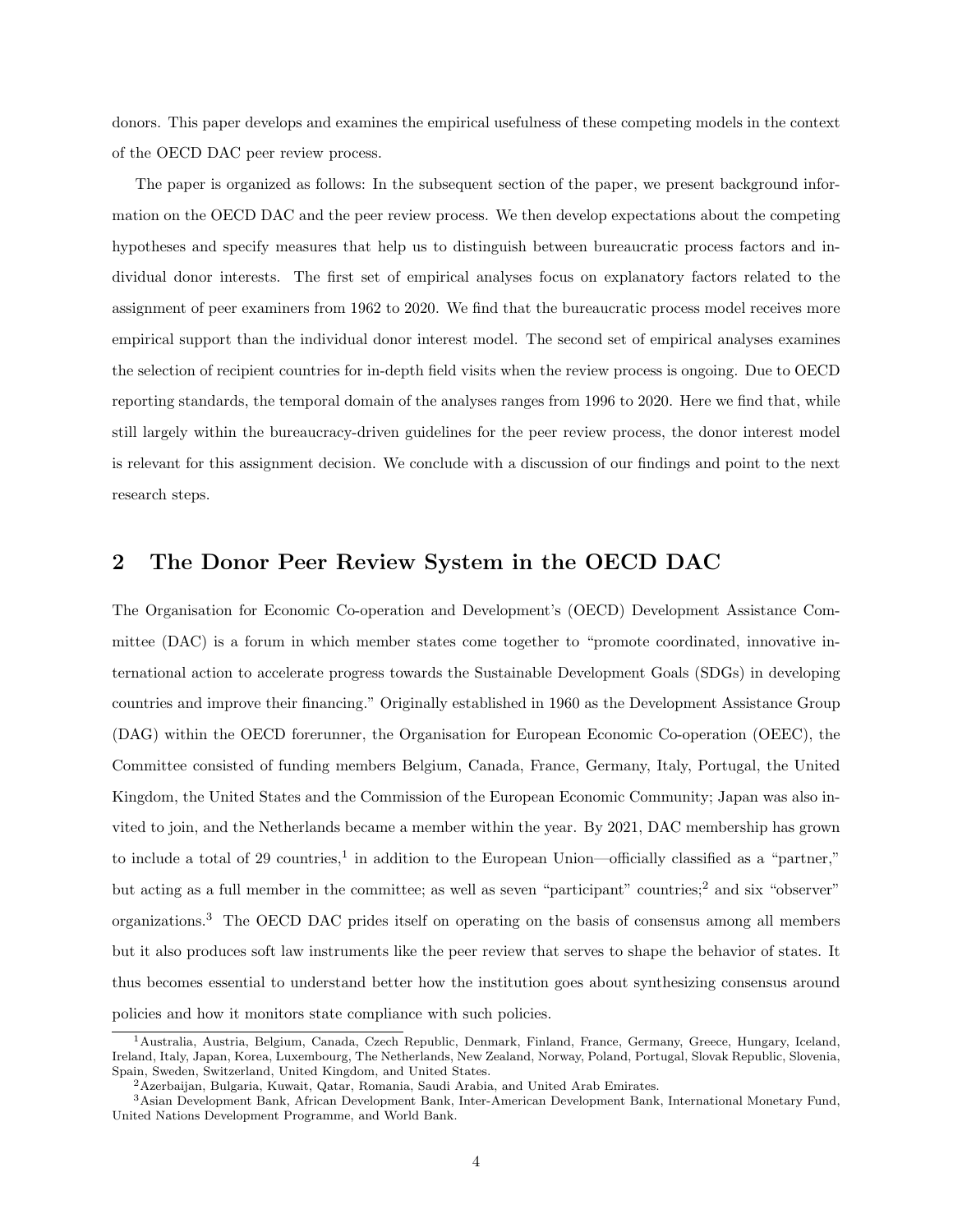Consensus-building in the OECD DAC takes place as representatives from member states and staff from the Secretariat work together within both formal and ad hoc working groups. In the case of the DAC, the objective is to come to an agreement about best practices for development cooperation and foreign aid giving. The outcome of these processes is enshrined in more or less formalized decision products, ranging from official DAC recommendations and declarations to more informal documents detailing principles and guidelines on specific topics. Then, whatever the consensus understanding of best practices for development assistance is at a given point in time, this gets reflected in the monitoring and evaluation of DAC donors through the peer review mechanism.

Since the early 1960s, peer reviews of DAC members have taken place in regular intervals. At first, peer reviews were annual but became less frequent in the late 1970s. Today reviews of DAC members take place every four to six years. Each peer review consists of a team of two other DAC member states (referred to as "examiners" throughout the paper) and the OECD Secretariat that examine aid giving practices of the DAC member that is under review (refered to as the "reviewee" throughout the paper). The peer review process typically lasts several months, beginning with the donor country producing a Memorandum of Understanding (MoU) where it presents the state of its development cooperation efforts to the OECD Secretariat and the organization's staff in charge of the review process. The peer review team not only travels to the reviewee's capital to visit relevant development actors. It also travels to recipient countries to closely examine the reviewee's aid activities and practices in the field—or, it examines field operations through meetings or calls with relevant stakeholders. The information and assessments conducted in the field are an integral part of the final peer review.

Once the peer review team has collected all the relevant information and has concluded the examination process, the Secretariat is in charge of drafting a document that conveys the findings of the review. This process may involve examiner feedback. Once drafted the report is then presented and discussed in a formal DAC meeting. Importantly, the report includes a section titled "DAC's Main Findings and Recommendations," or "Summary and Conclusions" in older documents, where an explicit set of recommendations are outlined for how the reviewed donors should proceed to improve its aid giving practices. These recommendations used to be fewer in number and less detailed in terms of precise metrics and expectations, but have grown more specific and thorough over time. During the formal peer review meeting, the reviewed donor has the chance to question and possibly even request changes to the report document before a final draft gets distributed to all member states and posted online.

In this paper, we focus on two key aspects of the peer review mechanism—i.e., the choice of examiner countries and the choice of the recipient(s) to feature in an in-depth assessment—as a way to study whether the peer review process is driven by political incentives or whether it is largely shaped by bureaucratic forces.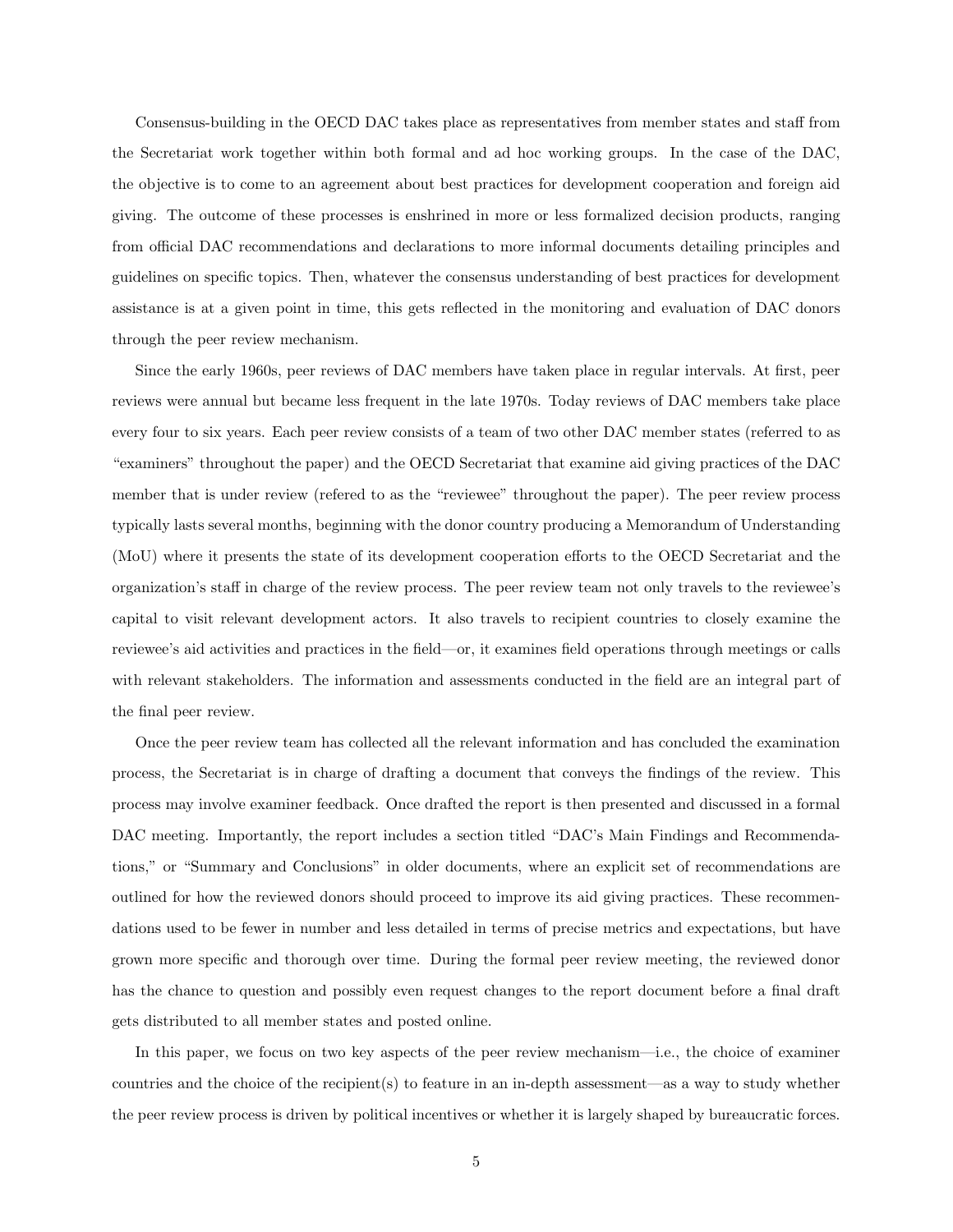### 3 Business as Usual vs Donor Interests: Initial Expectations

Given that an OECD DAC member's foreign aid program is to be evaluated, what determines which fellow member states will serve as peer examiners? And, how are one or more of the reviewee's field operations chosen for field visits and special examination? These two choices may be politically motivated. For example, donors with certain ideological approaches to development may prefer to be examined by peers who share that approach. Or, donors may prefer to highlight recipient countries in which their aid programs work well. Alternatively, they may be the result of practical bureaucratic processes or standard-operating procedures that maximize efficiency criteria, including e.g. shared language for the choice of examiner, or that maximize the credibility of the peer review process, including e.g. the request to not conduct repeated field visit examinations in the same recipient country.

Our understanding of the OECD DAC peer review system is that there is a bureaucratic process, or institutional guidelines, that shape examiner choice—or the selection of which member states get to review whom. These guidelines seek to facilitate the practical business of conducting reviews and maintain its credibility. For instance, in order to serve as a examiner for a review, a member state needs to be available (e.g, not already be busy with another recent review). The peer examiner should be able to conduct the review efficiently (e.g., newer DAC members might serve as examiners alongside more experienced members). And, there should not be an obvious conflict of interest (e.g., EU member states may not serve as examiners for a peer review of EU's aid giving). Yet, it may be plausible that DAC members might lobby the OECD Secretariat for examiner-reviewee parings that will be beneficial for them. For example, we can imagine that a reviewee might have a preference for peer examiners that are ideologically or politically aligned with them. Such a politically motivated examiner-reviewee pairing might produce biased outcomes or recommendations of the peer review process insofar as the examiners might have incentives to portray a reviewee's aid practices in a better light, or produce recommendations that are easy to implement or that might overlook malpractice.

Further, it is our understanding that the choice about which field operations to examine in-depth during the review process is also shaped by a bureaucratic process that maximizes the ease by which the review process is implemented as well as the credibility of the review process. For example, reviewees are asked not to select the same recipient countries across multiple reviews. Yet, here too, exists the possibility that reviewees lobby the secretariat or the peer review team directly, advocating for particular recipient countries with whom they have long-standing or more favorable relations and which might serve better to document good practices in aid giving. In our empirical analyses of these two assignment choices, we interpret statistically significant associations between politically salient factors and assignment choices as evidence that reviewees may indeed lobby the Secretariat for favorable assignments. On the contrary, if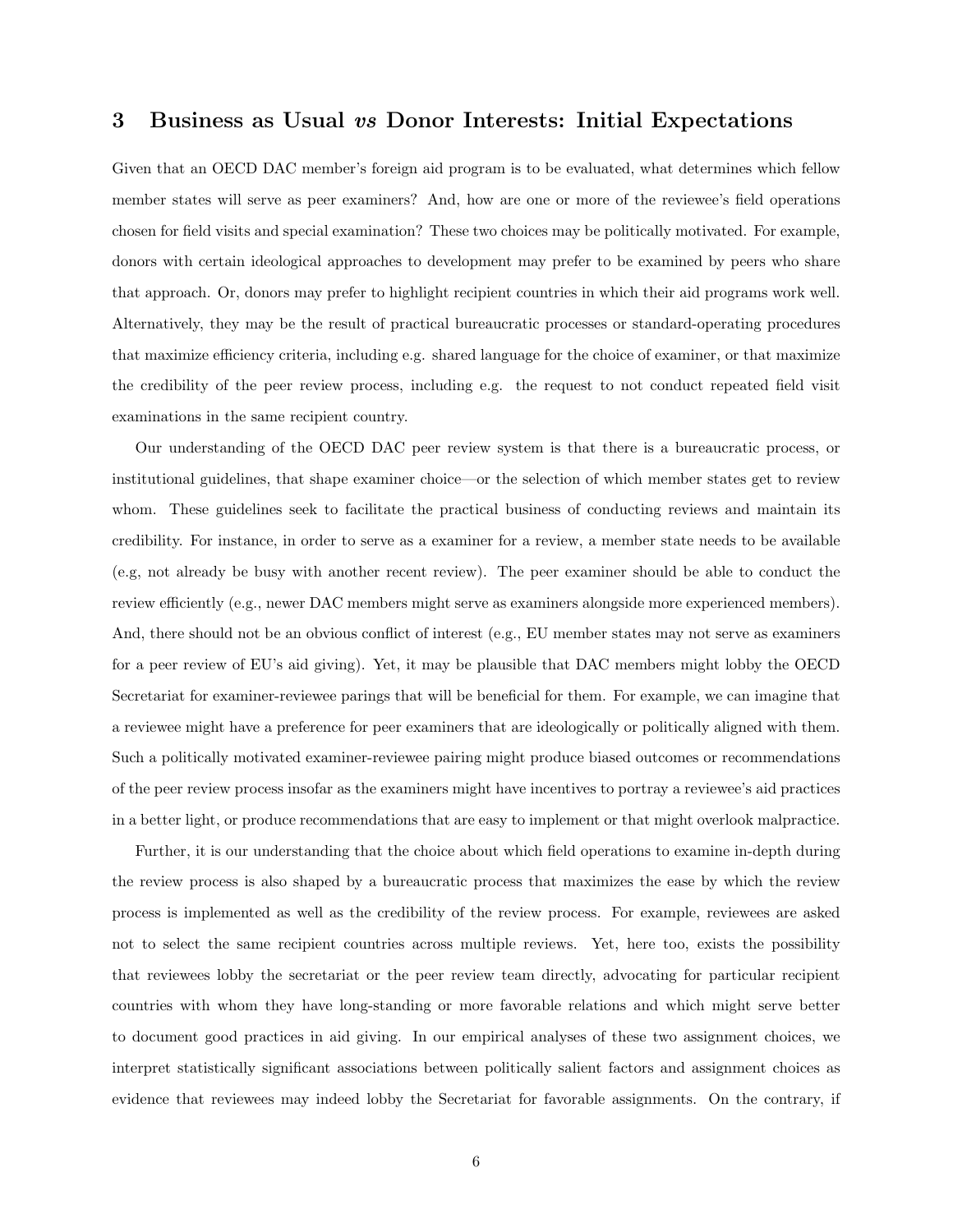politically salient factors are not systematic predictors of either choice, we would interpret this pattern as indicative that the review process is bureaucracy-driven.

Our expectations about the extent to which bureaucratic guidelines or politics shape assignments vary by the kind of assignment choice. We expect that the early stages of the process are likely to be driven by the Secretariat and the OECD team in charge of peer reviews. Thus, practical considerations about how to make the implementation of the review run smoothly should prevail over any attempt for donors to lobby for any particular examiner. Moreover, DAC donors are already a fairly homogeneous group of countries, so it is unlikely that any of them would go to great lengths to demand a particular choice of examiners. It follows that we expect practical considerations to dictate the process, including e.g. member state availability to review, balance in examiner pairs of experienced and newer donors, shared language. We expect political considerations like political alignment, trade relations, or alliances to be less consequential in the choice of peer examiners.

Once the review team is in place and the review process starts, there might be more room for politics to shape decisions. It is plausible, for example, that the reviewee has strong incentives to showcase its development cooperation program at its best—that is, in those recipient countries it works well with. Here, we expect donors to lobby the peer review team to visit recipients who are especially important to the donor, such as those receiving a large proportion of the donor's aid budget, or those who used to be former colonies of the donor.

If factors related to the relationship between donor and recipient are strong predictors of recipient choice empirically, we would interpret this as evidence that the kinds of donor-recipient politics we know exist in the aid allocation process are likely to also exist at this stage of the peer review process. On the other hand, if factors related to the ease of working with a recipient from the perspective of the OECD as a whole—as opposed to the particular donor being reviewed—are strong predictors of the choice of recipients for in-depth evaluations, then we would take this as an indication that the peer review process remains Secretariat-driven throughout, and that there is little room for donors to (successfully) influence these key aspects of reviews.

To address these questions empirically, we first analyze the determinants of peer examiners for the full universe of peer reviews—516 reviews, 1962–2020. Second, we assess the choice of recipients who receive an in-depth assessment for the 116 recent reviews for which we have field visit information, 1996–2020.[4](#page-6-0)

<span id="page-6-0"></span><sup>&</sup>lt;sup>4</sup>See the Appendix for descriptive information about the peer review data.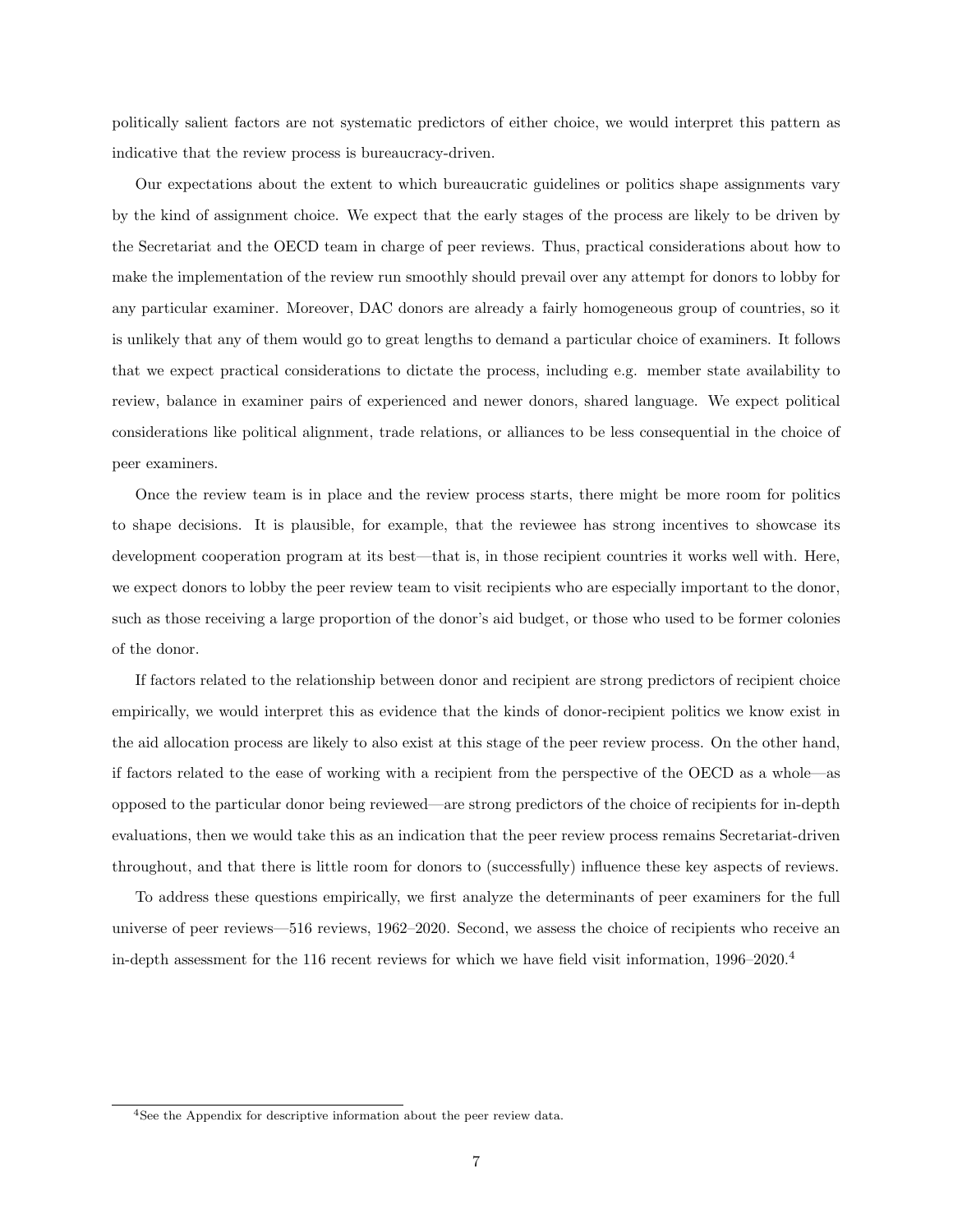### 4 Determinants of Peer Examiner Choice

In our empirical investigation of the role of OECD bureaucracy interests versus donor interests in the peer review process, we first turn to the decision of which member states serve as examiners in a given review.

### 4.1 Data and Methods

We construct a panel data set covering all 516 DAC peer reviews from 1962 to 2020 in which the unit of analysis is the pair of reviewed donor ("reviewee") and peer examiner country ("examiner") nested within each review. This approach ensures that we account for the potential interdependence of examiner choices in any given DAC review. We construct this data set in three steps. First, we identify the potential set of DAC peer examiners. A peer examiner must be a DAC member by the time the review is undertaken. Second, we compute all unique pairs of potential examiners. The set of potential examiners varies over time as the DAC has admitted new members throughout history. In our sample, the number of potential examiners ranges from 10 donors in 1962 up to 28 donors since 2016. Our panel data set is therefore unbalanced in the number of observations for any given review. Third, we add all relevant covariates—respectively for the reviewed donor, each peer examiner, the reviewee-examiner dyad, and the examiner dyad.

### 4.2 Dependent Variable

Our dependent variable is binary, capturing whether a given examiner pair has undertaken the review for a given reviewed donor and a given year. While the binary dependent variable would imply estimation of non-linear models, we rely on linear probability models. This affords us the possibility to include fixed effects at the review level, essentially controlling for any idiosyncratic effects of the review(ee). We are therefore left with examiner effects, reviewee-examiner effects, and examiner-pair effects to explain the choice of peer examiners.

#### 4.3 Independent Variables

Our key predictors are organized into two sets and follow our main theoretical considerations for the choice of peer examiners. The first model is the "bureaucratic process" model, which captures the official criteria for examiner selection as developed in OECD DAC guidance. Although this guidance has continuously been updated over the years, long-standing criteria include that two DAC members act as peers for each review. These examiners are designated by the OECD Secretariat and are matched, where possible, with "reviews covering a member of similar size and complexity, and language and geography" (OECD 2021). Furthermore, examiners should not serve as an examiner of the same donor twice in a row.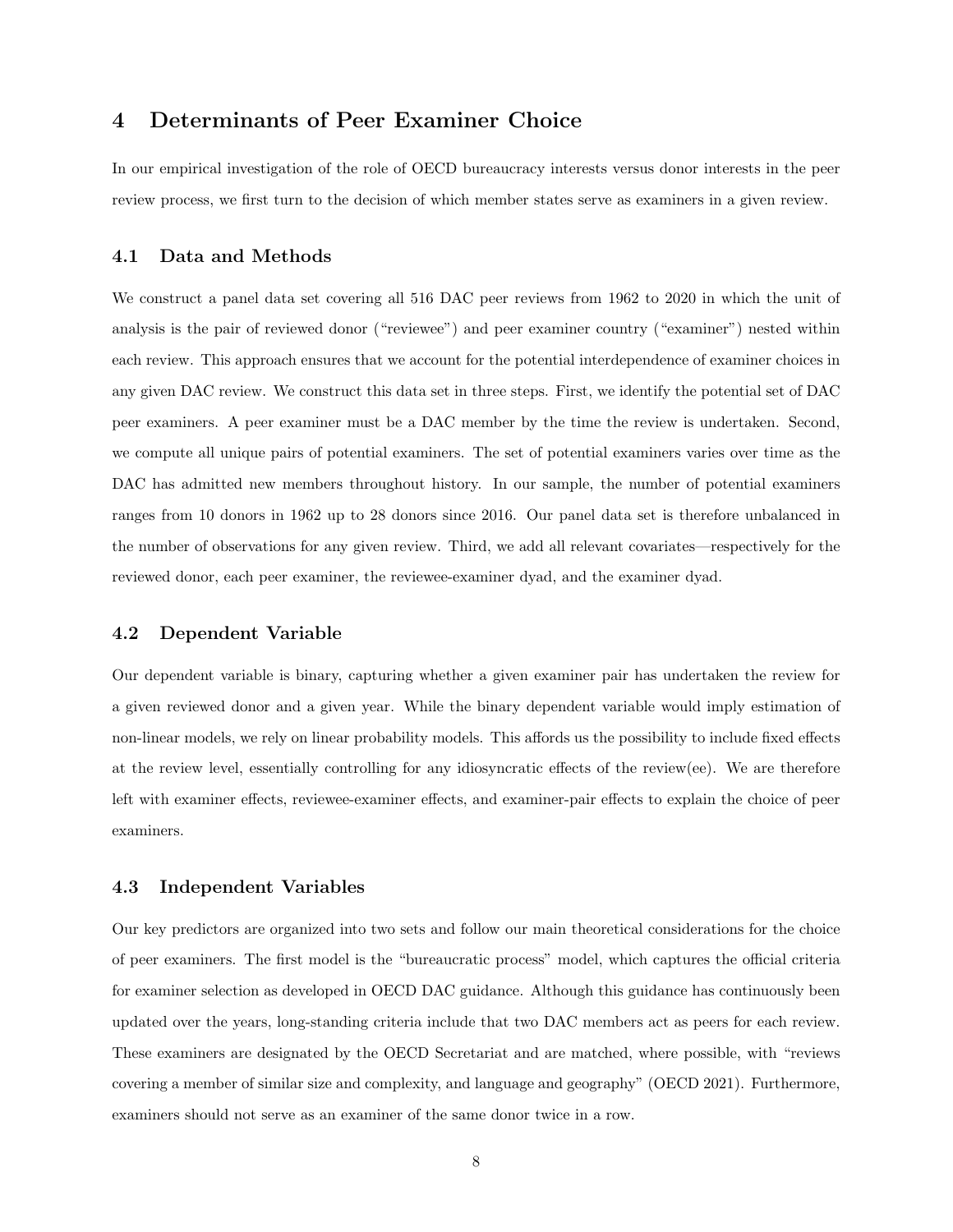We operationalize these criteria at the reviewee-examiner level as follows. To account for the criteria related to "size" and "complexity" we construct an indicator of being a major donor—France, Germany, Japan, United Kingdom, and United States—and include two indicators for whether (i) the review team includes at least one peer examiner in the same category as the reviewee, and (ii) both examiners are of the same type. We include a similar set of relational indicators for membership in the European Union (EU). These EU indicators are time-varying across reviews because countries joined the EU at different points in time. As further proxy for complexity, we add two relational indicators for whether at least one or both peer examiners have the same organizational model as the reviewed donor (DAC 2009). In addition, we include indicators for common language. That is, we measure whether at least one or both examiners speak the same language as the reviewed donor. Similarly, we capture whether at least one or both examiners are contiguous to the reviewed country (Mayer and Zignago 2011). Finally, we include an indicator for whether the same examiner pair was allocated to the reviewee at its previous review; as well as three indicators capturing whether at least one examiner or both—individually and as a pair—have reviewed the same reviewee before.

The second model is what we consider a "donor interest" model, which allows for politics to play a systematic role in the formation of review teams. In other words, states may hold particular preferences for being assigned certain peer examiners. We proxy donor interests through relational variables that have either been commonly used as proxies for donor interest in existing aid allocation models or that we develop specifically in the context of the DAC peer reviews. Our first relational variable measures foreign policy alignment between the reviewed donor and its peer examiners. Consistent with numerous previous studies, we proxy foreign policy alignment as the ideal-point distance of any of the two examiners and reviewee pairs based on their voting patterns in the UN General Assembly (Bailey, Strezhnev, and Voeten 2017). If OECD DAC members have a preference for reviewing countries that are closely (or not closely) aligned with their foreign policy and are, as a result, directly lobbying the OECD Secretariat to be paired with them, we would expect this measure to be a statistically significant predictor of a revieweeexaminer pair, although we remain agnostic about the direction of the statistical association. As we have two examiners assigned per review, we construct both the average and the range of the pairwise relational variable.

Our second variable is a proxy for power, measured by the Composite Index of National Capability (CINC) and including military expenses, military personnel, total population, urban population, energy consumption, and steal production (Singer 1972). In lobbying for being reviewed by a more powerful donor, a reviewee may increase the salience of the peer review. Increased salience may work in favor of reformminded donor administrations which need the peer review verdict to overcome domestic opposition to reform (Porter and Webb 2007).

Turning to domestic politics, we posit that donors may prefer to be paired with examiners that have sim-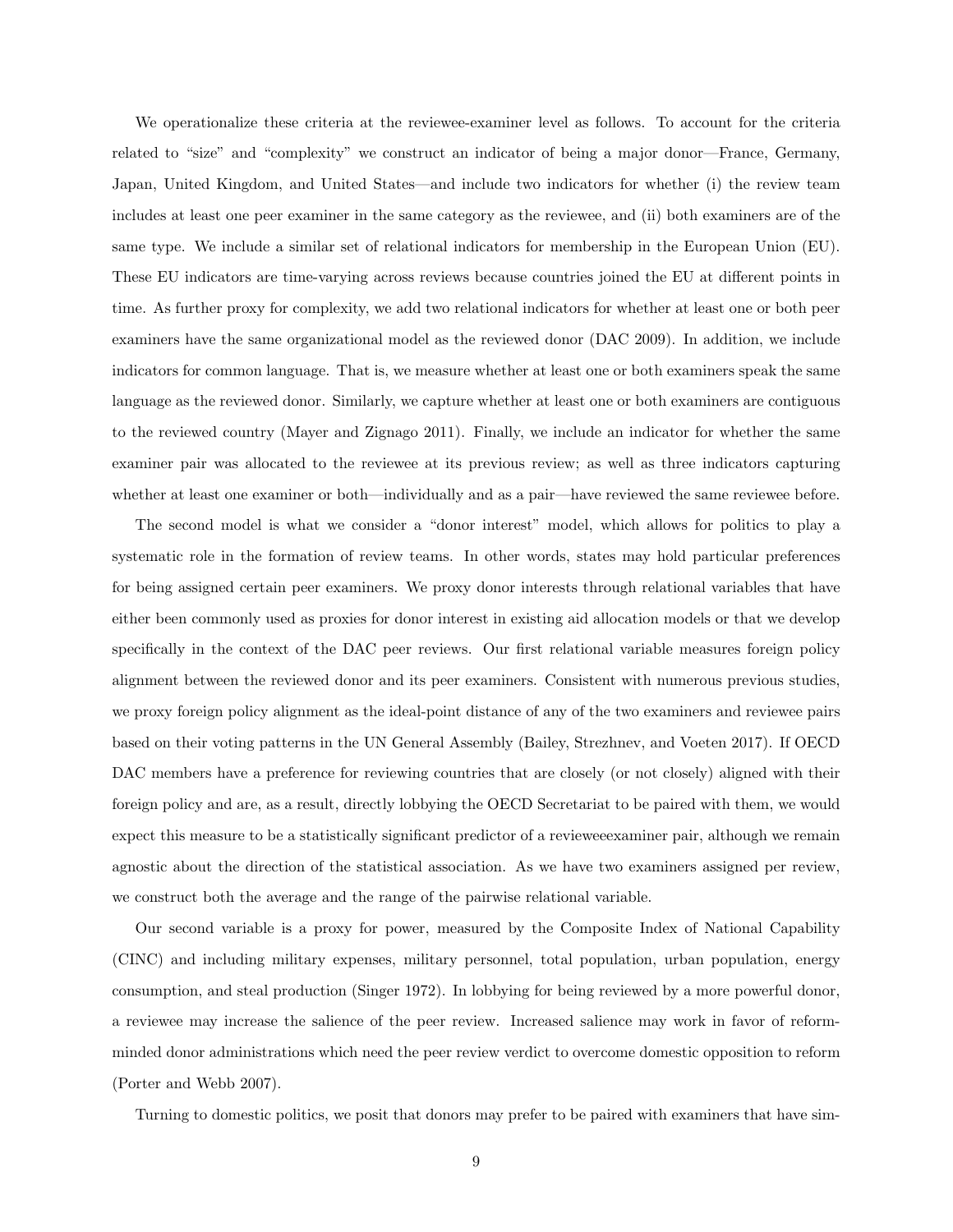ilar domestic institutions and partisan orientations. It could be, for instance, that examiners and reviewees prefer to engage in peer review with more like-minded countries, or "sympathetic interlocutors," in order to reduce the risk of unpredictable reviews. If DAC members have a systematic preference for reviewing and being reviewed by peers that are institutionally and ideologically similar, then they would directly lobby the OECD Secretariat to be paired with them. We consider two sets of domestic politics alignment variables. The first is the average difference of partisan ideology between revieweeexaminer pairs, as well as the range of these differences (Fuchs and Richert 2018). The second set contains the average and range over the differences in the index of deliberative democracy between revieweeexaminer pairs. The deliberative democracy index is a pertinent measure of the quality of democracy, which serves to address the limited variation of conventional democracy measures such as the polity index in the sample of advanced donor countries (Teorell et al. 2020).[5](#page-9-0)

### 4.4 Control Variables

For our main analysis, we opt for parsimonious models that only include review fixed effects. This serves to capture any idiosyncratic effects of the review, the reviewee, and any year effects. In robustness tests, we remove fixed effects and instead estimate random-effects models, which assume a normally-distributed systematic error component across reviews and which allow us to include additional features of the review, such as the involvement of a third examiner and the number of available donors in the peer examiner pool. We cluster standard errors on reviews, considering the interdependent choices of examiner pairs within reviews. Unless otherwise stated, our sample excludes reviews in which the EU institutions are being reviewed, given that many covariates are undefined.

### 4.5 Main Results

Table [1](#page-10-0) juxtaposes the two models that include variables that help explain the process of examiner assignment the choice of examiner pairs—and whether this process is driven by factors related to an impartial bureaucracy or whether it follows donor interest. We proceed by first introducing each model separately, and then estimating a joint model.

In Table [1,](#page-10-0) Model 1, we probe the "bureaucratic process" model. We find that DAC peer review pairs are chosen such that at least one reviewee-examiner pair is comparable in terms of donor size  $(p<0.01)$ , while it tends to be unlikely that both pairs fulfill this criterion  $(p<0.1)$ . Substantively, if at least one pair has similar size, it is 0.54% more likely to be chosen for review compared to where both examiners are of different size

<span id="page-9-0"></span> $5$ Table [A1](#page-29-0) in the Appendix presents descriptive statistics of all variables in the analysis.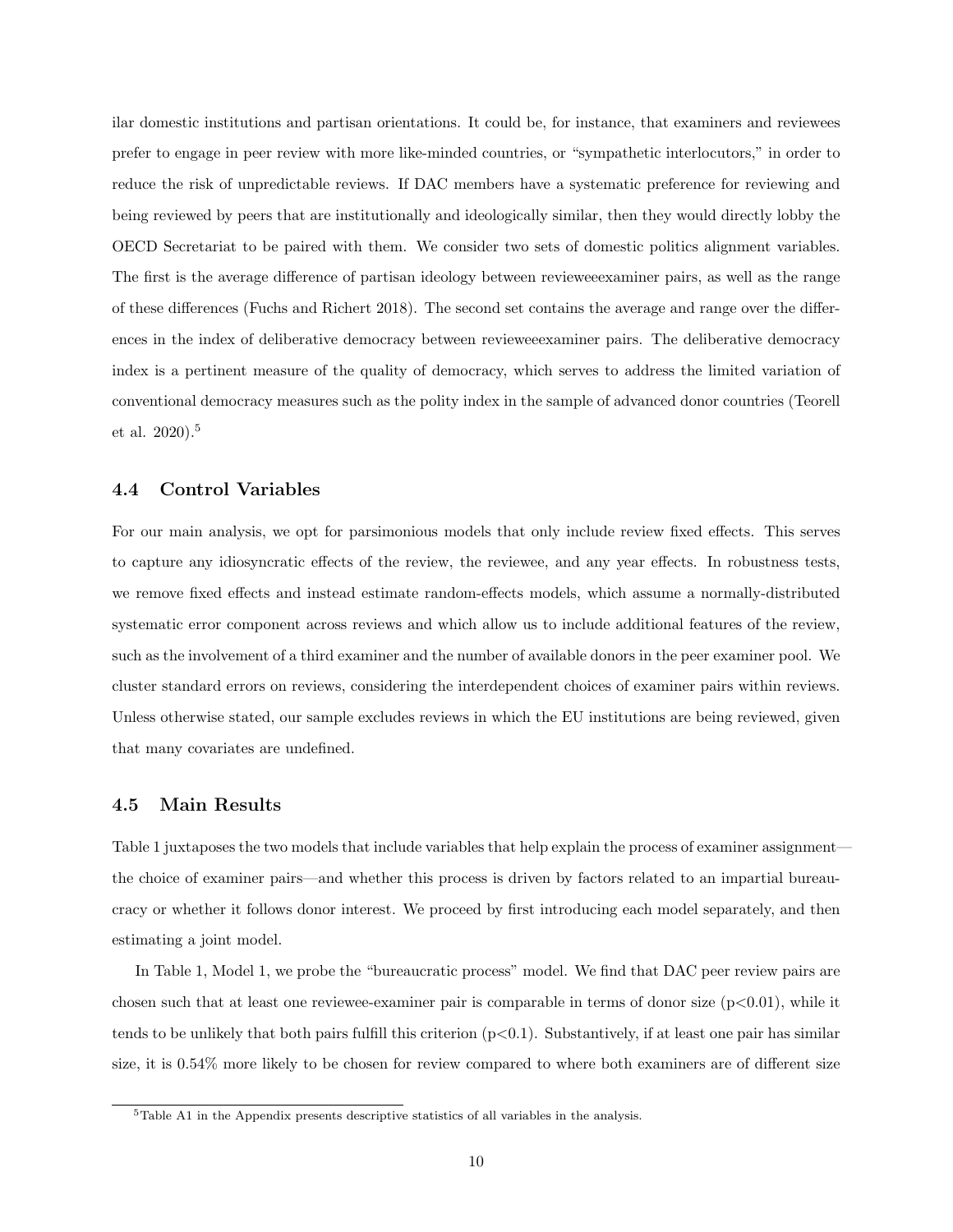than the reviewee. We do not find significant effects for common membership in the EU, nor with respect to the independence of the aid agency. Finally, it is relatively more likely that both examiners are familiar with the reviewee due to being paired up previously with that reviewee  $(p<0.1)$ . Common language and geographic proximity are not statistically significant.

<span id="page-10-0"></span>

|                                  | $\left(1\right)$ |         | $\left( 2\right)$ |         |            | (3)     |
|----------------------------------|------------------|---------|-------------------|---------|------------|---------|
| At least one similar size        | $0.549***$       | (0.111) |                   |         | $0.625***$ | (0.139) |
| Both similar size                | $-0.114*$        | (0.067) |                   |         | $-0.111$   | (0.105) |
| At least one similar EU          | 0.065            | (0.069) |                   |         | 0.092      | (0.091) |
| Both similar EU                  | $-0.070$         | (0.067) |                   |         | $-0.137*$  | (0.083) |
| At least one common language     | 0.089            | (0.082) |                   |         | $0.192*$   | (0.105) |
| Both common language             | 0.252            | (0.199) |                   |         | 0.313      | (0.251) |
| At least one contiguous          | $-0.057$         | (0.084) |                   |         | $-0.209**$ | (0.104) |
| Both contiguous                  | $-0.155$         | (0.181) |                   |         | $-0.090$   | (0.268) |
| At least one same model          | $-0.020$         | (0.056) |                   |         | $-0.072$   | (0.075) |
| Both same model                  | 0.025            | (0.095) |                   |         | 0.083      | (0.126) |
| Review twice in a row            | $-0.085$         | (0.075) |                   |         | $-0.190**$ | (0.097) |
| Both before as pair              | 0.145            | (0.134) |                   |         | 0.108      | (0.164) |
| At least one before              | 0.001            | (0.084) |                   |         | 0.006      | (0.117) |
| Both before                      | $0.125*$         | (0.065) |                   |         | 0.128      | (0.088) |
| Average UNGA distance            |                  |         | $-0.157$          | (0.134) | $-0.026$   | (0.150) |
| Dispersion of UNGA distances     |                  |         | $-0.102$          | (0.101) | $-0.177*$  | (0.105) |
| Average power difference         |                  |         | 0.696             | (2.141) | $-0.650$   | (2.151) |
| Dispersion in power difference   |                  |         | 1.025             | (1.516) | 0.961      | (1.541) |
| Average partisan distance        |                  |         | 0.106             | (0.140) | 0.109      | (0.138) |
| Dispersion of partisan distances |                  |         | 0.012             | (0.116) | 0.013      | (0.116) |
| Average difference in democracy  |                  |         | 0.042             | (0.575) | $-0.075$   | (0.583) |
| Dispersion democracy differences |                  |         | $-0.925**$        | (0.388) | $-0.651$   | (0.395) |
| Observations                     | 83646            |         | 52387             |         | 52387      |         |
| Within R2                        | 0.001            |         | 0.000             |         | 0.001      |         |

Table 1: Determinants of Peer Examiner Choice

Linear regressions with review fixed effects and standard errors clustered on reviews in parentheses. Significance levels:  $* < 0.1 ** < 0.05 *** < 0.01$ 

Model 2 tests the "donor interest" model. The only statistically significant coefficient is for the range of the differences in deliberative democracy  $(p<0.05)$ . This means that highly unequal pairings of donors with respect to deliberative democracy are less common. The remaining donor alignment variables, such as UN General Assembly vote alignment, relative power, and partisan ideology are not systematically related to the choice of examiner pairs.

Model 3 pits the two sets of explanations against each other. This enhances the precision in the estimates for some covariates, while others result as not statistically significant. The robust predictors include the positive coefficient on at least one donor pair of similar size  $(p<0.01)$ , a weakly negative coefficient for both examiners being similar with respect to EU membership  $(p<0.1)$ , a weakly positive association for at least one examiner speaking the same language as the reviewee and a weakly negative association for one pair of countries being contiguous  $(p<0.1)$ , both donors being similar to the reviewee on aid agency independence  $(p<0.05)$ , and a weakly lower likelihood of the same examiner pair chosen twice in a row for the same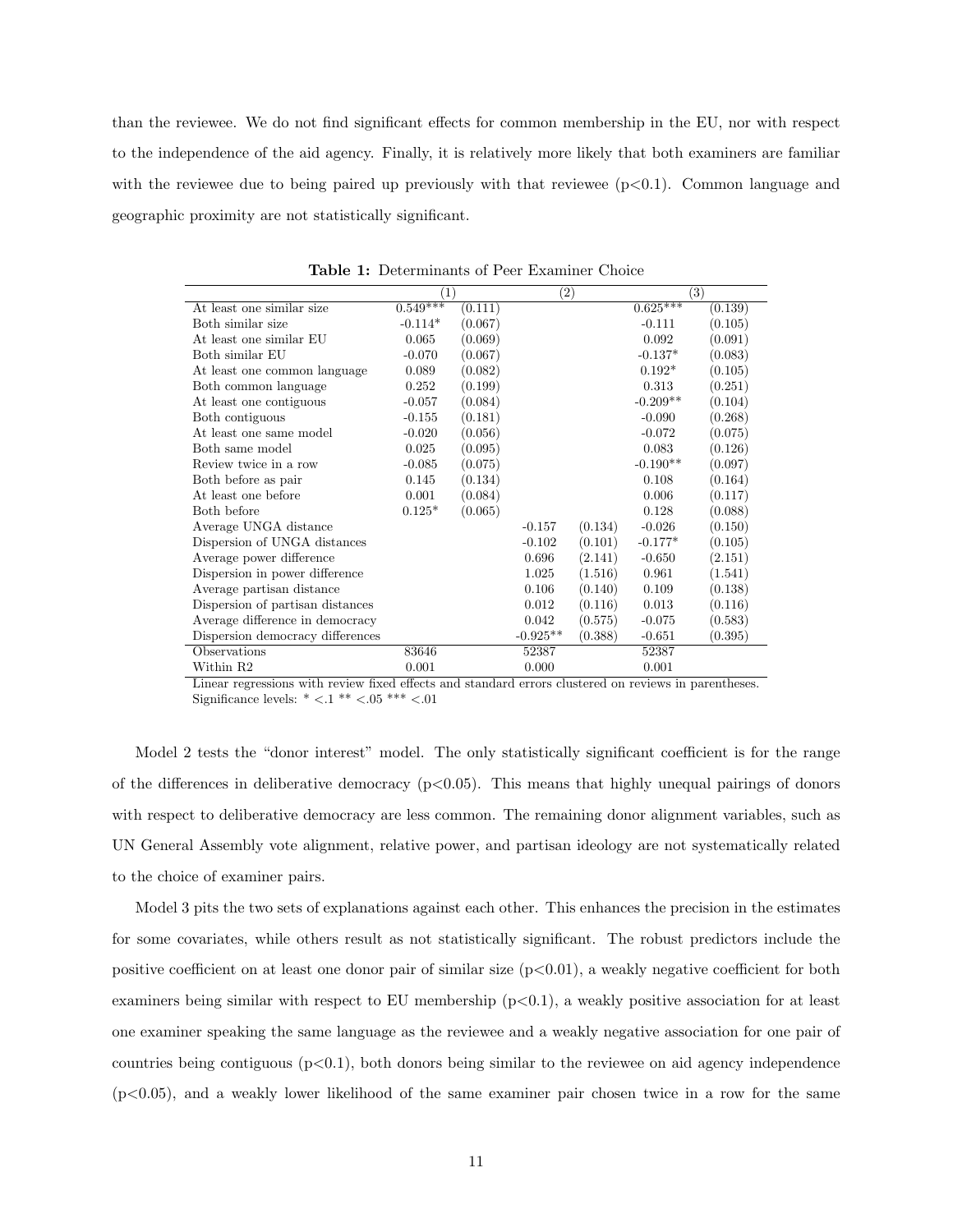reviewee  $(p<0.1)$ . The only variable from the donor interest model that reaches marginal significance is the diversity in ideal-point distances: the likelihood of two examiners with opposing foreign policy preferences being chosen tends to be smaller  $(p<0.1)$ .

While our main models exclude the EU institutions as reviewee, we can use this special case to probe the extent to which examiner pair choice follows a bureaucratic process. Specifically, DAC rules specify that no EU member country reviews the EU institutions. This limits the examiner pool considerably, which is why we expect our bureaucratic process variables to matter less systematically than for ordinary DAC member states. In further analysis, we indeed verify that the EU institutions were not reviewed by any EU member states (with the exception of two exceptional cases among 516 reviews). Table [2](#page-11-0) corroborates this result when controlling for other determinants of examiner choice. A review of the EU institutions is also less likely to involve two examiners who reviewed it before.

|                          | (4)            |         | (5)         |                 |  |  |
|--------------------------|----------------|---------|-------------|-----------------|--|--|
|                          | EU is reviewed |         |             | Other reviewees |  |  |
| At least one major donor | 0.079          | (0.266) | $0.183***$  | (0.065)         |  |  |
| Both major donors        | $-0.397*$      | (0.223) | $-0.458***$ | (0.144)         |  |  |
| At least one EU member   | $-2.596***$    | (0.214) | 0.112       | (0.070)         |  |  |
| Both EU members          | $-0.216*$      | (0.125) | 0.069       | (0.067)         |  |  |
| At least one same model  | $-0.327$       | (0.250) | $-0.011$    | (0.055)         |  |  |
| Both same model          | $-0.023$       | (0.379) | 0.029       | (0.096)         |  |  |
| Review twice in a row    | $-0.112$       | (0.385) | $-0.056$    | (0.076)         |  |  |
| Both before as pair      | $-0.188$       | (0.668) | 0.166       | (0.134)         |  |  |
| At least one before      | 0.195          | (0.311) | 0.009       | (0.084)         |  |  |
| Both before              | $-0.671*$      | (0.370) | $0.129*$    | (0.065)         |  |  |
| Observations             | 4295           |         | 83646       |                 |  |  |
| Within R2                | 0.016          |         | 0.000       |                 |  |  |

<span id="page-11-0"></span>Table 2: Determinants of Examiner Peer Choice for Reviews of the European Union

Linear regressions with review fixed effects. Standard errors clustered on reviews in parentheses. Significance levels: \*  $< 0.1$  \*\*  $< 0.05$  \*\*\*  $< 0.01$ 

In summary, we have found that the choice of peer examiners is broadly in line with a bureaucratic process model whereby examiner teams tend to include at least one donor of similar size and two donors with similar aid governance; examiners are chosen to avoid obvious conflicts of interest (such as EU institutions being reviewed by EU member states); and examiners who are familiar with the reviewee through prior review are more likely to be chosen again. In contrast, the empirical patterns are inconsistent with donor interest arguments as we find no evidence that examiner choice is driven by similar foreign policy preferences, political institutions, or partisan alignment.

We now probe some additional implications that should be observed if the choice of peer examiners is indeed driven by bureaucratic processes. Aside from practical considerations and concerns about the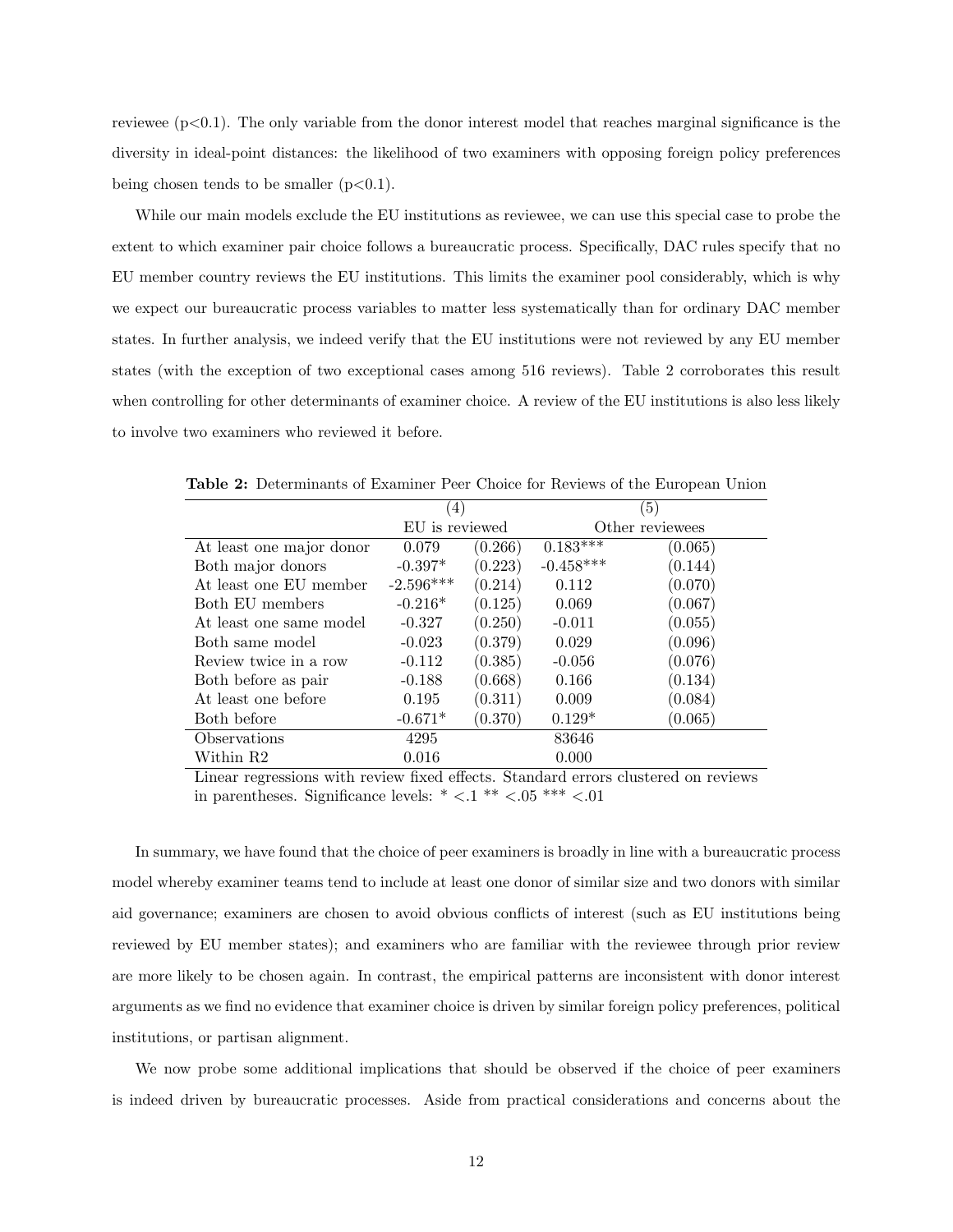credibility of the review process, one might also expect OECD DAC staff to be interested in ensuring that the peer review process is effective in getting states to adopt best practices. If this is true, staff might look for opportunities to make success more likely by promoting particular reviewee examiner pairings that increase the effectiveness of the review process. To this end, the DAC Secretariat could be sure to pick examiners which do well on widely-accepted "good aid" practices when putting together the peer review team for a reviewee that is susceptible to peer review pressure or where a change in aid policy would have great impact. We operationalize these conditions as follows: reviewed donors are likely are more amenable to peer pressure if they have an independent aid agency which impersonates the development interests within the government (Fuchs and Richert 2018). The extent to which reviews can achieve impact is captured by the major donor indicator. As indicators of good aid practice on the examiner side, we average across both examiners the total size of the aid budget and the ODA/GNI quota.

|                                  | Reviewee Characteristics |         |            |                        |             |         |                 |         |
|----------------------------------|--------------------------|---------|------------|------------------------|-------------|---------|-----------------|---------|
|                                  | Independent Agency       |         |            | Non-Independent Agency | Major Donor |         | Non-Major Donor |         |
| Examiner Characteristics         | (6)                      |         | (7)        |                        | (8)         |         | (9)             |         |
| (Logged) average ODA             | $0.217**$                | (0.096) | $-0.090$   | (0.086)                | $0.327**$   | (0.145) | $-0.043$        | (0.075) |
| Average ODA/GNI (%)              | $0.809**$                | (0.366) | 0.066      | (0.309)                | 0.815       | (0.510) | 0.128           | (0.257) |
| At least one similar size        | $0.458**$                | (0.206) | $0.762***$ | (0.190)                | $0.713***$  | (0.254) | 0.317           | (0.213) |
| Both similar size                | $-0.094$                 | (0.171) | $-0.090$   | (0.144)                | $-1.087**$  | (0.477) | $-0.105$        | (0.128) |
| At least one similar EU          | 0.041                    | (0.142) | 0.146      | (0.125)                | 0.180       | (0.197) | 0.043           | (0.103) |
| Both similar EU                  | $-0.052$                 | (0.111) | $-0.187$   | (0.121)                | $-0.260$    | (0.174) | $-0.104$        | (0.094) |
| At least one common language     | $0.264*$                 | (0.134) | 0.197      | (0.167)                | $0.355*$    | (0.180) | 0.144           | (0.128) |
| Both common language             | 0.361                    | (0.307) | 0.398      | (0.428)                | 0.025       | (0.435) | 0.459           | (0.307) |
| At least one contiguous          | $-0.267*$                | (0.151) | $-0.189$   | (0.145)                | $-0.050$    | (0.257) | $-0.281**$      | (0.116) |
| Both contiguous                  | $-0.291$                 | (0.316) | $-0.000$   | (0.417)                | $-0.548$    | (0.389) | 0.096           | (0.375) |
| At least one same model          | $-0.094$                 | (0.107) | $-0.105$   | (0.107)                | $-0.277*$   | (0.165) | $-0.022$        | (0.083) |
| Both same model                  | 0.022                    | (0.177) | 0.136      | (0.178)                | 0.178       | (0.250) | 0.050           | (0.147) |
| Review twice in a row            | $-0.121$                 | (0.146) | $-0.218*$  | (0.131)                | $-0.331$    | (0.218) | $-0.132$        | (0.108) |
| Both before as pair              | 0.069                    | (0.251) | 0.084      | (0.218)                | $-0.141$    | (0.370) | 0.118           | (0.181) |
| At least one before              | 0.019                    | (0.148) | $-0.115$   | (0.187)                | $-0.148$    | (0.216) | $-0.033$        | (0.144) |
| Both before                      | 0.155                    | (0.142) | $-0.037$   | (0.123)                | 0.299       | (0.196) | $-0.005$        | (0.105) |
| Average UNGA distance            | 0.378                    | (0.237) | $-0.229$   | (0.207)                | $-0.018$    | (0.393) | 0.022           | (0.168) |
| Dispersion of UNGA distances     | $-0.093$                 | (0.176) | $-0.184$   | (0.143)                | $-0.366$    | (0.297) | $-0.091$        | (0.115) |
| Average power difference         | $-10.159$                | (6.559) | 3.017      | (2.137)                | $7.694**$   | (3.463) | $-2.028$        | (3.008) |
| Dispersion in power difference   | $-3.775$                 | (3.346) | $2.913*$   | (1.613)                | 4.328       | (3.629) | 0.045           | (1.742) |
| Average partisan distance        | 0.078                    | (0.201) | 0.091      | (0.188)                | 0.088       | (0.263) | 0.119           | (0.163) |
| Dispersion of partisan distances | $-0.157$                 | (0.163) | 0.166      | (0.165)                | $-0.022$    | (0.262) | 0.030           | (0.130) |
| Average difference in democracy  | 0.372                    | (0.846) | 0.086      | (0.815)                | $-0.381$    | (1.074) | 0.287           | (0.736) |
| Dispersion democracy differences | $-1.218**$               | (0.508) | $-0.515$   | (0.549)                | $-1.232**$  | (0.572) | $-0.537$        | (0.504) |
| Observations                     | 31577                    |         | 44331      |                        | 18000       |         | 63439           |         |
| Within-R2                        | 0.002                    |         | 0.000      |                        | 0.004       |         | 0.000           |         |

<span id="page-12-0"></span>Table 3: Determinants of Peer Examiner Choice Depending on Reviewee and Examiner Characteristics

Linear regressions with review fixed effects. Standard errors clustered on reviews in parentheses. Significance levels:  $* < 0.1$  \*\*  $< 0.05$  \*\*\*  $< 0.01$ 

Table [3](#page-12-0) corroborates our expectations about how the DAC Secretariat can make strategic use of peer examiners where reviews are under the condition to be more effective. Specifically, we find that reviewees with independent agencies are more likely to be paired with examiners with large aid budgets, compared to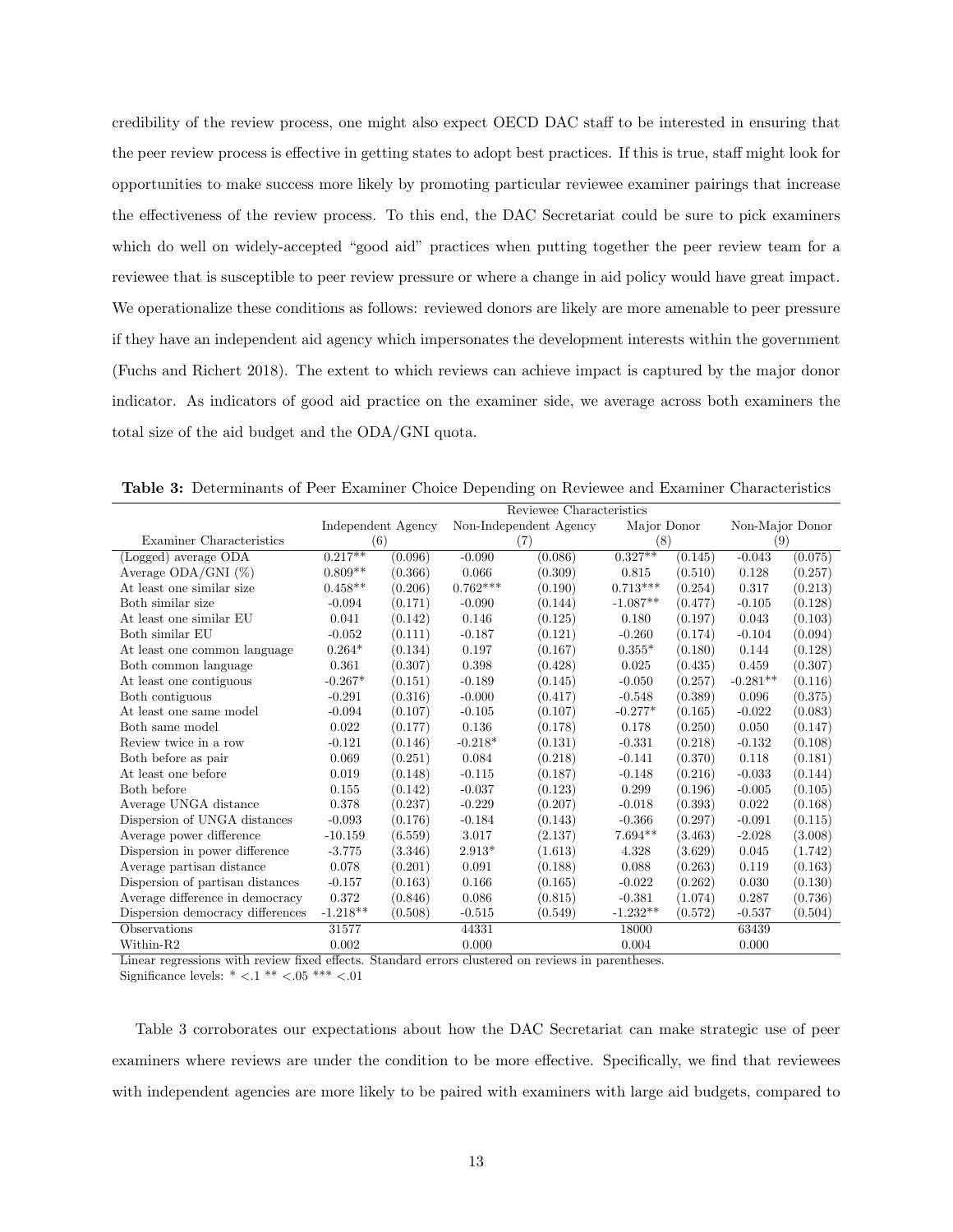reviewees without such agencies. We also find that major donors are reviewed by examiners with large aid budgets and relatively higher ODA/GNI quotas. These findings are consistent with the strategic anticipation of an effective peer review.

On the other hand, if peer review choices are driven by bureaucratic process, we should not observe donor interest variables to matter even when and where donor interests are most salient. In other words, to further refute donor interest explanations, we should also dismiss the possibility that donor interest may be a contextually important determinant of peer examiner choice. To that end, we consider two kinds of situations in which donor interest variables should be particularly salient. One is when the reviewee occupies a global position of influence, notably as temporary member of the UN Security Council. Because this role puts them in the spotlight, governments will be sensitive to critical peer reviews. They should therefore have an interest to get examiners that are close to their own foreign policy preferences and that face similar domestic policymaking challenges. Second, in an election year, government policy is under increased scrutiny from voters. Therefore, reviewees have a preference for examiners with similar preferences and domestic policymaking challenges.

|                                  | Reviewee Characteristics |         |          |                 |             |         |             |         |
|----------------------------------|--------------------------|---------|----------|-----------------|-------------|---------|-------------|---------|
|                                  | UNSC member              |         |          | Non-UNSC member | Election    |         | No Election |         |
| Examiner Characteristics         | (10)                     |         | (11)     |                 | (12)        |         | (13)        |         |
| (Logged) average ODA             | $-0.303$                 | (0.223) | 0.021    | (0.076)         | 0.087       | (0.119) | 0.033       | (0.073) |
| Average $ODA/GNI$ (%)            | 0.635                    | (0.725) | $-0.004$ | (0.264)         | $-0.022$    | (0.395) | 0.413       | (0.282) |
| At least one similar size        | 0.847                    | (0.583) | $0.381*$ | (0.206)         | $0.703***$  | (0.226) | $0.557***$  | (0.179) |
| Both similar size                | $-0.413$                 | (0.333) | $-0.021$ | (0.132)         | $-0.204$    | (0.195) | 0.001       | (0.135) |
| At least one similar EU          | $0.464*$                 | (0.237) | $-0.038$ | (0.113)         | 0.180       | (0.160) | 0.055       | (0.112) |
| Both similar EU                  | $-0.267$                 | (0.272) | $-0.086$ | (0.097)         | $-0.337**$  | (0.135) | $-0.007$    | (0.104) |
| At least one common language     | 0.232                    | (0.456) | 0.134    | (0.129)         | 0.079       | (0.182) | $0.284**$   | (0.129) |
| Both common language             | $-0.040$                 | (0.800) | 0.471    | (0.321)         | $-0.072$    | (0.364) | 0.510       | (0.330) |
| At least one contiguous          | $-0.817**$               | (0.312) | $-0.188$ | (0.119)         | $-0.210$    | (0.202) | $-0.226*$   | (0.121) |
| Both contiguous                  | $-0.211$                 | (0.252) | 0.146    | (0.380)         | $-0.356$    | (0.385) | 0.008       | (0.345) |
| At least one same model          | $-0.159$                 | (0.237) | $-0.007$ | (0.086)         | $-0.088$    | (0.125) | $-0.076$    | (0.093) |
| Both same model                  | 0.128                    | (0.414) | 0.034    | (0.150)         | 0.336       | (0.235) | $-0.077$    | (0.145) |
| Review twice in a row            | $-0.618**$               | (0.283) | $-0.093$ | (0.112)         | $-0.302*$   | (0.161) | $-0.108$    | (0.123) |
| Both before as pair              | 0.626                    | (0.619) | 0.044    | (0.183)         | $-0.287$    | (0.210) | 0.322       | (0.225) |
| At least one before              | 0.092                    | (0.503) | $-0.036$ | (0.143)         | 0.067       | (0.217) | $-0.062$    | (0.143) |
| Both before                      | $-0.029$                 | (0.265) | 0.054    | (0.111)         | $-0.145$    | (0.157) | $0.234**$   | (0.112) |
| Average UNGA distance            | 0.242                    | (0.370) | $-0.076$ | (0.192)         | $-0.072$    | (0.245) | 0.032       | (0.198) |
| Dispersion of UNGA distances     | $-0.253$                 | (0.301) | $-0.080$ | (0.123)         | $-0.494***$ | (0.167) | 0.060       | (0.140) |
| Average power difference         | $-15.221$                | (9.172) | 0.397    | (3.064)         | $-1.766$    | (4.721) | 0.739       | (2.878) |
| Dispersion in power difference   | 4.996                    | (5.862) | $-0.498$ | (1.751)         | 2.272       | (2.888) | $-0.041$    | (1.767) |
| Average partisan distance        | 0.126                    | (0.499) | 0.126    | (0.163)         | $-0.027$    | (0.241) | 0.166       | (0.168) |
| Dispersion of partisan distances | 0.347                    | (0.400) | $-0.019$ | (0.132)         | 0.054       | (0.201) | $-0.009$    | (0.143) |
| Average difference in democracy  | $-1.959$                 | (1.208) | 0.619    | (0.837)         | $-0.586$    | (0.819) | 0.461       | (0.865) |
| Dispersion democracy differences | 1.643                    | (1.194) | $-0.894$ | (0.542)         | $-0.172$    | (0.592) | $-1.067*$   | (0.548) |
| Observations                     | 5617                     |         | 35638    |                 | 18435       |         | 33952       |         |
| Within-R2                        | 0.005                    |         | 0.001    |                 | 0.002       |         | 0.002       |         |

<span id="page-13-0"></span>Table 4: Determinants of Peer Examiner Choice Depending on Reviewee and Examiner Characteristics

Linear regressions with review fixed effects. Standard errors clustered on reviews in parentheses.

Significance levels:  $* < 0.1 ** < 0.05 *** < 0.01$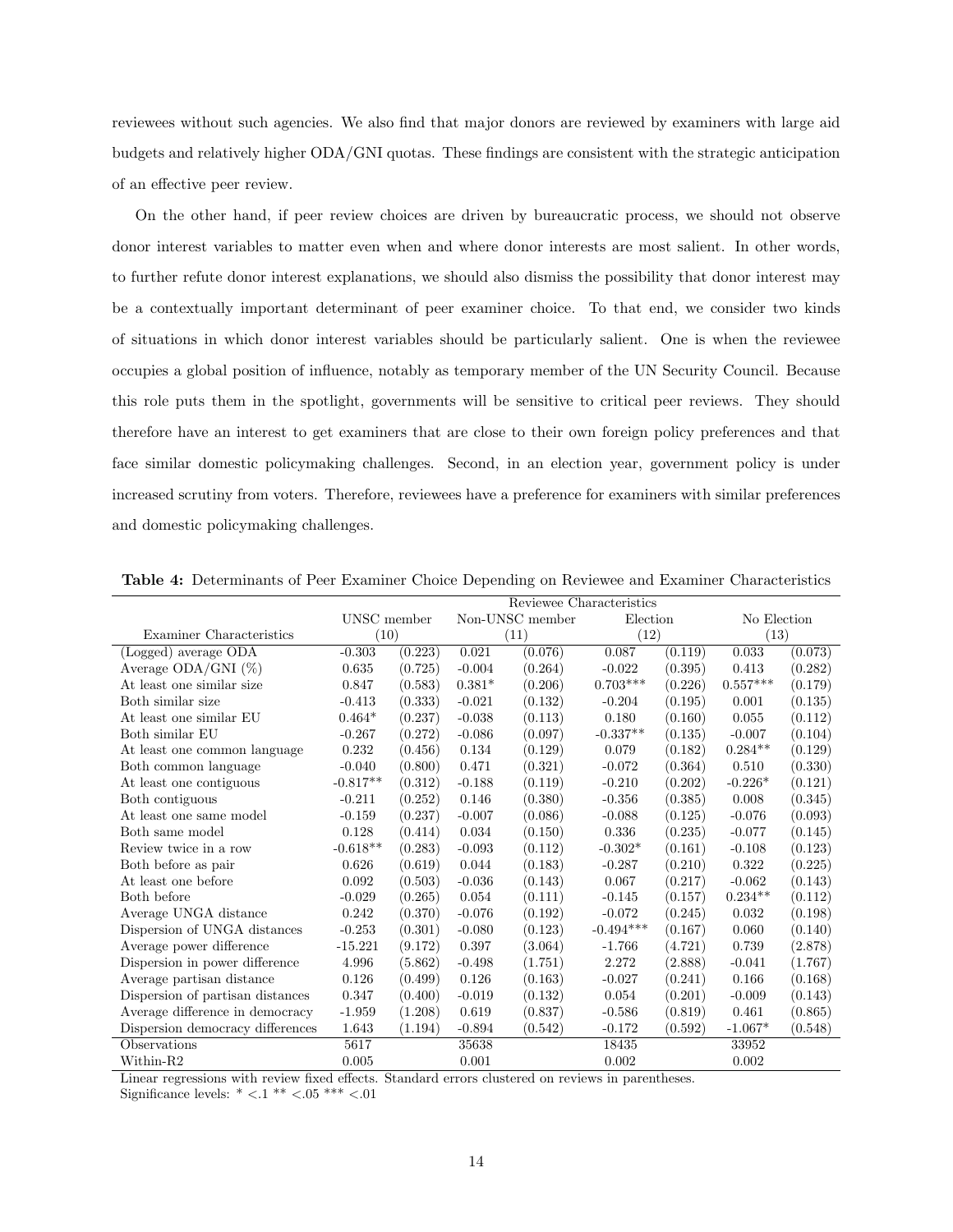Table [4](#page-13-0) shows the results. We do not find any significant differences in donor interest variables during times of increased donor sensitivity to critical reviews compared to ordinary times. We take these results as further suggestive evidence that donor politics does not matter for the assignment of peer examiners.

#### 4.6 Robustness Tests

In the supplementary appendix, we establish the robustness of our findings in various ways. We begin by expanding the set of variables proxying for donor politics to include arms trade, military alliances, and diplomatic representation (Terman and Voeten 2018). We measure whether at least one pair or both pairs trade arms with each other (SIPRI 2021), whether they are members of the same alliance (Leeds et al. 2002), or whether they have mutual diplomatic representation (Bayer 2006), respectively. Neither are any of these variables robustly significant nor do they affect our main results (Table [A2\)](#page-31-0).

Next, we construct a time-varying measure of major donorship by considering the top-5 donors in every year in terms of their gross domestic product. The resulting relational indicators are highly correlated with our related static measure. Using this alternative operationalization, we find that examiner teams are significantly more likely to include at least one reviewee-examiner pair of similar size (Table [A3\)](#page-31-1).

We also use a different time-varying measure for relative donor size based on aid budgets. Specifically, we compute the ratios of the logged ODA budgets in each reviewee-examiner pair and include the geometric mean of these ratios. We also calculate the dispersion of ODA budget differences, by dividing the larger ratio by the smaller ratio. Consistent with our earlier findings based on major donors, we find that a scenario in which the reviewee is a large donor but both examiners are small donors is relatively unlikely  $(p<0.01)$ , and that there tends to be a weakly positive effect of relational size dispersion (Table [A4\)](#page-32-0).

We address possible concerns with the model specification in our main analyses by dropping review fixed effects and instead estimating random-effects regressions. This assumes a latent factor that is normally distributed across reviews, which is not implausible given the high number of clusters. The results are qualitatively similar. Reviews are more likely include one major power (but not two major powers), and more likely draw on examiners who are both familiar with the reviewee. Furthermore, we continue to find a positive effect of average donor size, and a negative effect of dispersion in differences of deliberative democracy (Table [A5\)](#page-32-1).

Again addressing possible specification concerns, we re-run our main analyses clustering standard errors on years. This is to address the potential interdependence of peer reviews in the same year. For example, it is unlikely that a given examiner pair will undertake two reviews in the same year, given that the reviews commit administrative resources in the donor. When clustering standard errors this way, our results are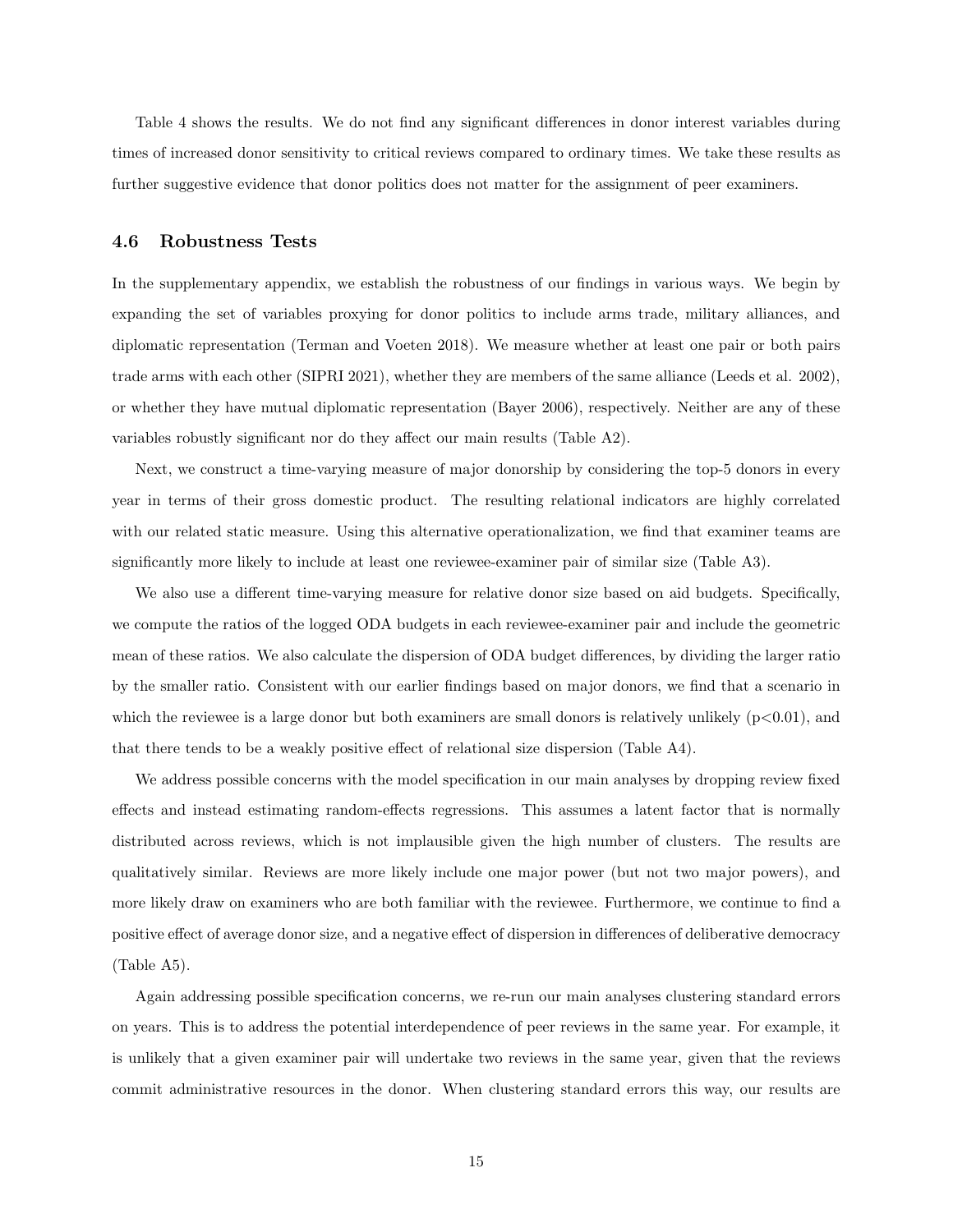virtually unaffected (Table [A6\)](#page-33-0).

We probe additional examiner characteristics—unrelated to the reviewed donor—as drivers of examiner choice. While these characteristics are not absorbed by fixed effects, they also provide another avenue into testing for donor influence effects with respect to the examiners. For example, we might expect that examiners are not called upon if they face dire economic circumstances, such as high unemployment and low growth, and if they have lower per capita income. In addition, we consider that certain political characteristics affect the likelihood of being chosen for examiner, specifically the extent of corruption. We retain the most unfavorable value of each covariate from both examiners, expecting a negative sign with the likelihood of being chosen as examiner. We also include the average gap in total ODA/GNI across both pairs. None of the variables result as consistently statistically significant (Table [A7\)](#page-33-1).

Finally, in further analysis, we probe additional potential determinants that do not neatly fit into either bureaucratic process or donor politics but have precedent in the literature. Specifically, we probe whether alignment in donor political economies affects examiner selection (Dietrich 2021). For example, it may facilitate the review process and increase review quality if examiners can assume domestic politics to be working similarly in the reviewee as in their own countries. From a donor interest perspective, countries of similar political economy may be more ideologically aligned and therefore less likely to question certain aid practices. We also test whether reviewing schedules are driven by reciprocity, such that a given pair of donors reviews each other in direct succession. Such role-switching could be evidence of bureaucratic efficiency given that the same individuals would be involved in the review discussions. However, reciprocal reviews could also be in line with donor interest given that donors may be friendlier to each other considering potential for immediate retaliation if a first review was too critical. Empirically, we do not find alignment in donor political economies to matter. In contrast, direct reciprocity is a strongly significant predictor of peer review that operates independently of the ones discussed earlier (Table [A8\)](#page-34-0).

In conclusion, we have found robust evidence that the choice of peer examiners is more in line with an bureaucratic process model than a donor interest model. Across different model specifications, we found that examiner teams tend to have at least one major donor but are less likely to include two major donors, while including examiners that are both familiar with the reviewee from previous reviewing. In contrast, none of the donor interest variables is robust across model specifications.

## 5 Determinants of Recipient Country Visits

In the second part of this paper, we investigate the extent to which politics shapes the selection of recipients for in-depth assessments that are part of nearly every OECD DAC peer review and that make it into the final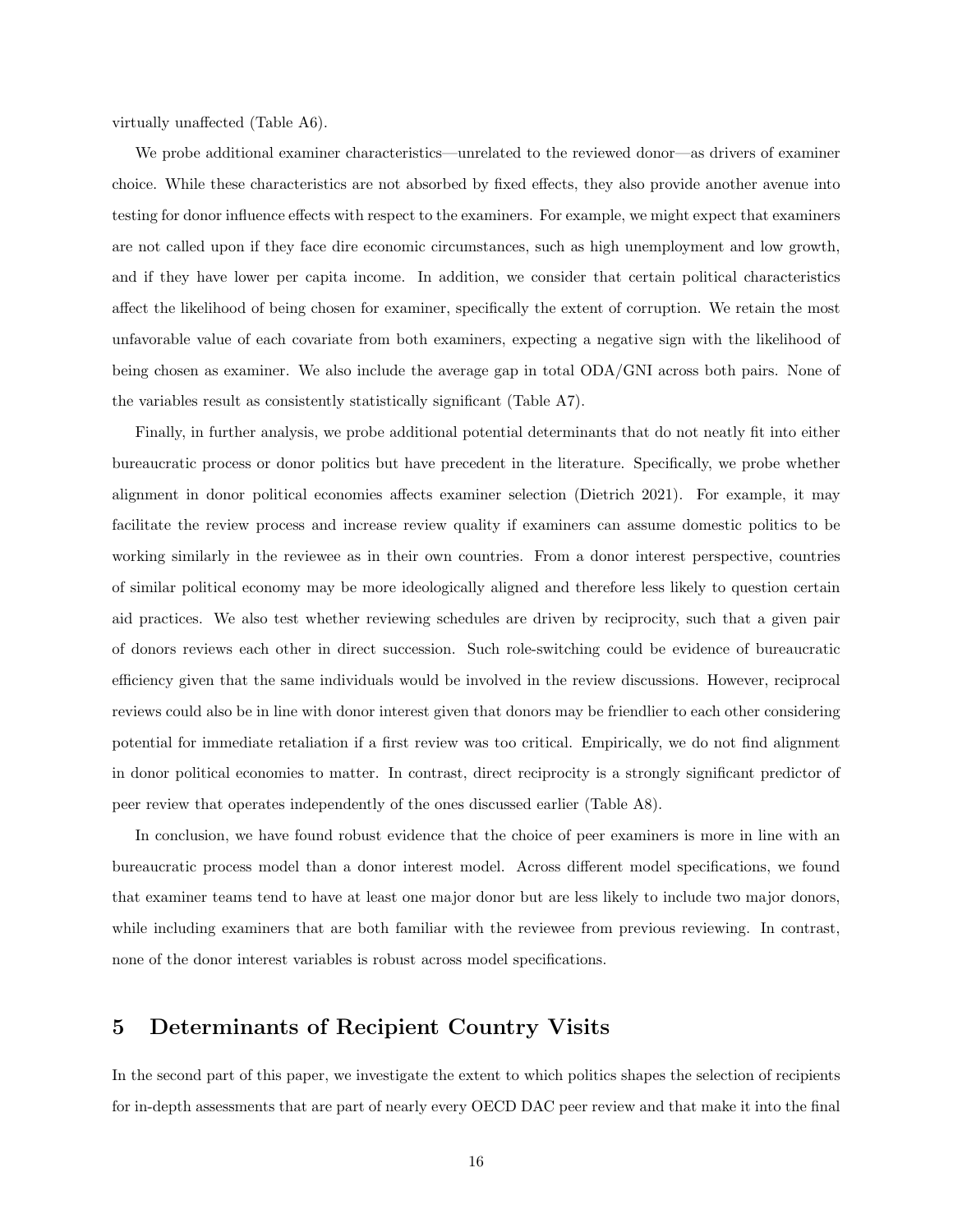review reports. The review process entails an assessment of the donor's development assistance programming in the field, visiting between one or more recipient countries. Of the 121 peer reviews (1996–2020) for which we have access to the full report document, 116 (about 96%) include at least one recipient-specific assessment; 55 include at least two recipient-specific assessments; five have at least three; and one has information on four such assessments. This results in 177 recipient-specific assessments over 116 reviews.

Such recipient-specific assessments typically occur in the context of a short field visit in the recipient country and are undertaken by the peer review team.[6](#page-16-0) In fact, 162 of the 177 recipient-specific assessments in our sample (about 92%) takes the form of a field visit, which is subsequently summarized in a report that serves as an annex to the final peer review report. When a physical field visit is not possible, the peer review commission evaluates the donor's field program through phone interviews with relevant actors (in four instances in our sample) or by inviting relevant actors from the field to answer questions about recipient country programs to examiner capitals (in seven instances), or by meetings and calls from other locations (three instances). In one case, a field visit to the recipient country was scheduled for after the completion date of the peer review report.

What determines the choice of recipient country for such in-depth assessments for the purpose of a peer review? According to official OECD peer review methodology,<sup>[7](#page-16-1)</sup> input from donors is explicitly included at this stage, as the reviewed member is asked to provide suggestions of possible recipients to consider for field visits to the review team. The guideline states that, "in the interests of transparency and objectivity," members are asked to provide multiple options<sup>[8](#page-16-2)</sup> that satisfy a set of criteria—which the review team will also use in making the final selection:

"In selecting options for partner country visits, the reviewed member should consider the following criteria. (i) The country should be a significant partner for the reviewed member in terms of relationship, and level and scope of engagement; (ii) the country should be representative of the reviewed member's programme for accountability purposes; (iii) it should provide an opportunity for the review team to reflect on the reviewed member's application of its development cooperation policies and operational guidance; (iv) the programme should also provide for other learning opportunities (such as those related to global issues, exit strategies and aid management issues); and (v) the country should not have been visited by a peer review team in the same or the previous year."

<span id="page-16-0"></span><sup>&</sup>lt;sup>6</sup>Remember that a peer review team is composed of representatives from two other DAC donors (referred to as the two peer "examiners"), the DAC Secretariat, and possibly an observer; although it is unclear whether every member of the team participates in every recipient field visit or recipient assessment meeting.

<span id="page-16-1"></span><sup>7</sup>See for example document DCD-DAC(2010)19-FINAL dated March 20, 2017, and titled, "Guidance for Selecting Partner Countries to Visit as Part of the Peer Review Process."

<span id="page-16-2"></span><sup>&</sup>lt;sup>8</sup> "The review team should be offered a choice of three countries in cases where there is only one visit to a partner country and a choice of six countries in cases where the Peer Review includes two visits."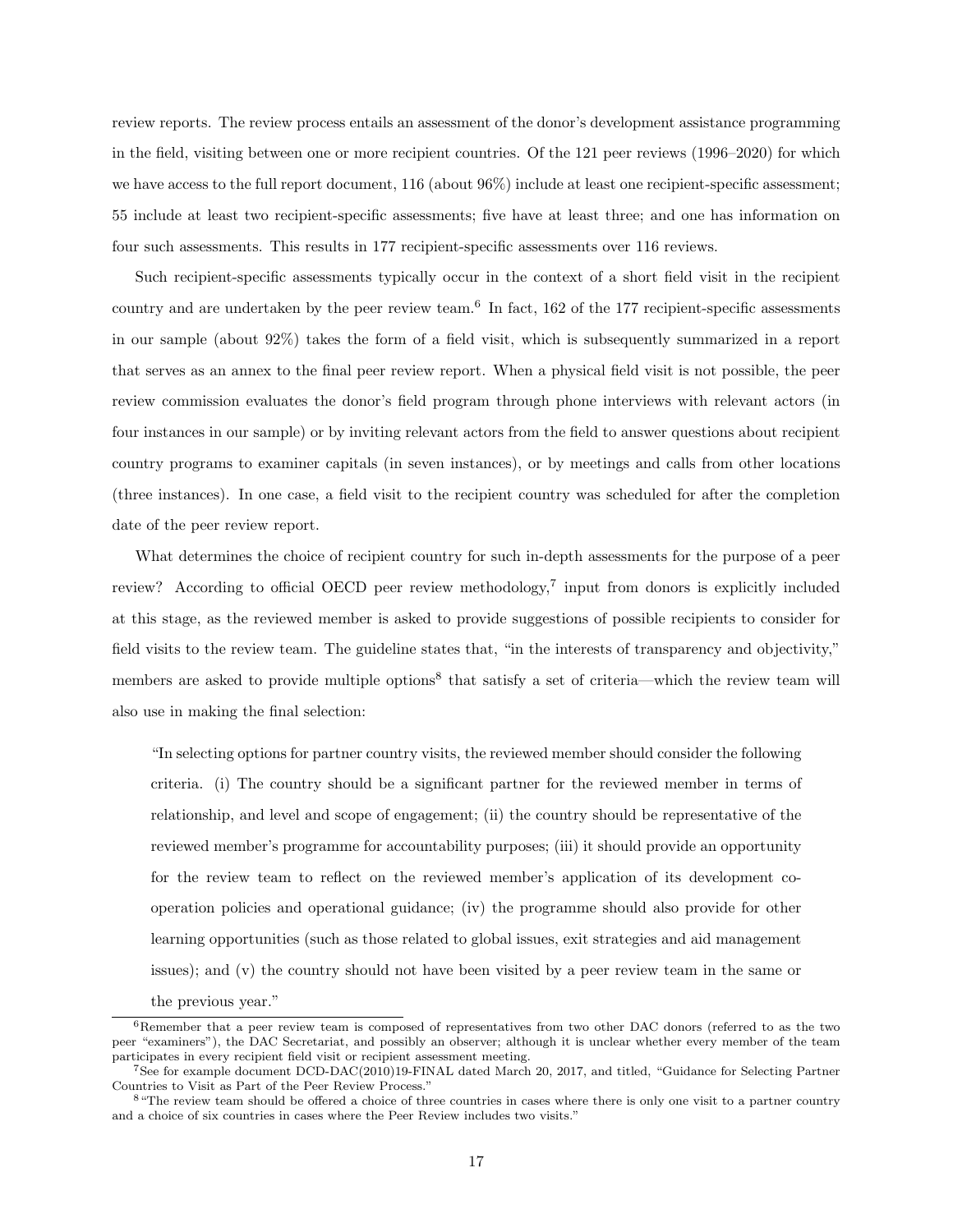Before addressing the first four criteria, which are less specific and leave some room for interpretation, we look at whether the fifth and last criterion is respected in the choice of recipient visits. Figure [1](#page-17-0) lists all recipients who were the subject of at least one field visit in the sample of 116 peer reviews for which we have information about their recipient-specific assessments.[9](#page-17-1) Note that, contrary to what outlined in the peer review methodology, it is not uncommon for the same recipient to receive visits for reviews in back-to-back years—this happened as recently as Kenya being visited both for a 2019 review and for a 2020 review. In six instances, the same recipient was visited for two to three reviews in the same year, although this has not happened since 2003.

<span id="page-17-0"></span>

Figure 1: Recipient Visit Count by Year

With respect to the other, less specific criteria, while the reviewed donor suggests a list of possible recipients for field visits, it is the peer review team that ultimately makes the decision of where to go. Thus, on the one hand, we expect reviewed donors to want to showcase their programs in recipients that they already favor, with whom they have long-standing relationships, or which are strategically important.

On the other hand, we expect the peer review team to prefer field assessments to take place in countries that are easy to navigate and with infrastructure in place that facilitates evaluation. This could include

<span id="page-17-1"></span><sup>&</sup>lt;sup>9</sup>See the Appendix for descriptive information about the peer review data.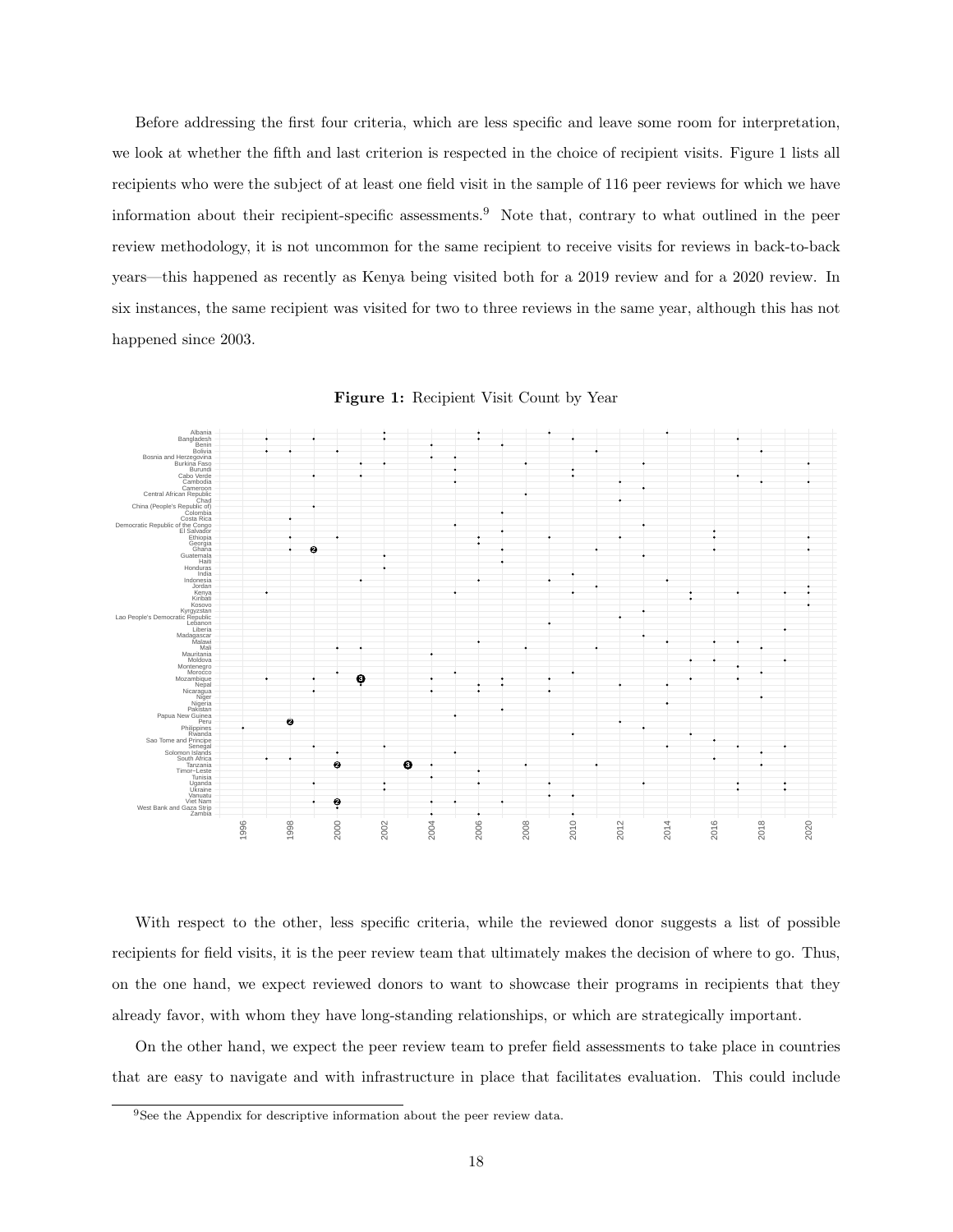countries that are relatively better developed, that score more highly on governance indicators, and that are more democratic. The OECD interest might also favor recipients who are particularly important not to the reviewee donor in particular, but to the group of DAC donors as a whole.

We test these expectations on the same sample of  $116$  peer reviews for which we have information about their recipient-specific assessments.

### 5.1 Data and Methods

We construct a review-donor-recipient data set covering 116 DAC peer reviews from 1996 to 2020. We identify the potential set of recipients that could be assessed for any review as any country who has appeared as a recipient of the reviewed donor's ODA flows in any of the three years prior and up to the year of the peer review, according to the OECD DAC Creditor Reporting System (CRS) data. Each observation in the data is therefore a triad composed of (i) the donor which was subject to peer review, (ii) the year in which it was reviewed, and (iii) a potential recipient of that donor's ODA which could have been chosen for a recipient-specific assessment.

#### 5.2 Dependent Variable

We construct our dependent variable, the implementation of an in-depth recipient country assessment, by creating an indicator that assigns the value of one to recipients that were subject of a recipient evaluation for a donor-year review and zero to recipients who were not assessed through field visits. Given that certain reviews have more than one recipient-specific assessment, this indicator may be equal to one for one or up to four observations per review.[10](#page-18-0) The five reviews in our sample which have no recipient-specific assessments are not included in the analyses.

### 5.3 Independent Variables

To capture the idea of politics driving this selection, we include variables that measure the importance of the recipient to the reviewed donor ("reviewee"). First, we add a variable that measures the average amount of ODA that the reviewee spent on each potential candidate for field visits in the three years leading up to the year of the peer review. We also include a measure of the amount of ODA committed to candidate recipients for field visits as a percentage of the reviewee's total aid budget. This measure aims to capture the importance of each recipient in the donor's aid portfolio. Lastly, we include an indicator of colonial history, equal to one for recipients who were primarily a former colony of the donor and zero otherwise.

<span id="page-18-0"></span> $10$ As discussed, 116 reviews 1996–2020 include at least one recipient-specific assessment; 55 include at least two recipientspecific assessments; five have at least three; and one has information on four such assessments.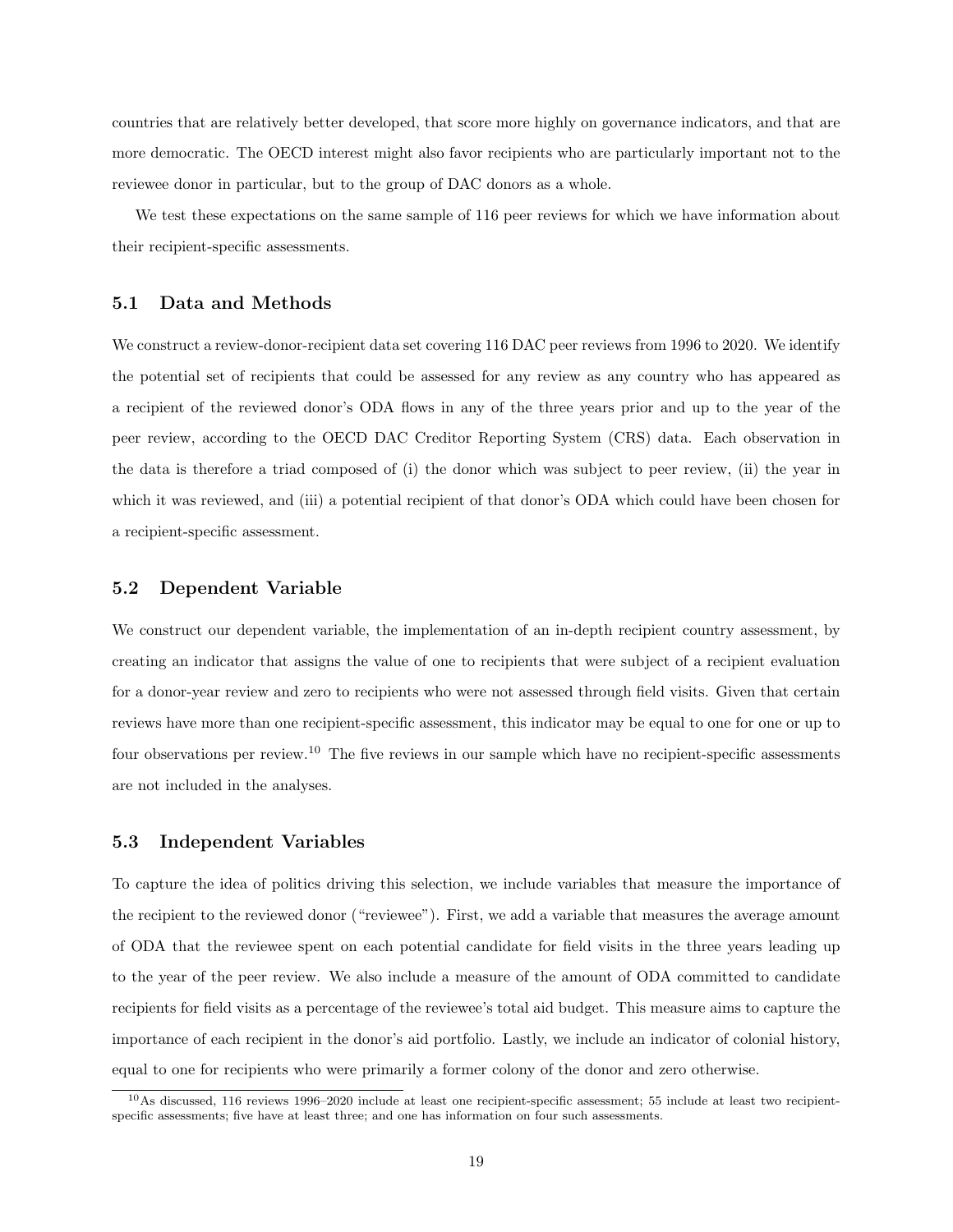In terms of recipient characteristics, we include a measure of democracy (Polity V); government effectiveness, rule of law, and political stability and absence of violence/terrorism (all from the World Bank's Governance Indicators); and life expectancy and GDP per capita (from the World Bank's World Development Indicators). We also include the World Bank's Statistical Capacity Indicator to capture the extent to which a given recipient can be expected to keep good records and thus facilitate operations and learning during a peer review; as well as a measure of international tourism (from the World Tourism Organization) to proxy for the ease of access of a given recipient. All of these recipient-country characteristics are included in our models for the year prior to the peer review.

To capture a recipient's importance to the eyes of the OECD DAC as a whole—as opposed to the individual reviewee donor—we include the amount of aid committed to a recipient in a given year by all DAC donors together, as a percentage of the total amount committed by all DAC donors to all recipients in that year. Lastly, we include whether a recipient holds one of the rotating positions in the UN Security Council in the year of the review.<sup>[11](#page-19-0)</sup>

### 5.4 Control Variables

In some of our model specifications, we control for peer-review format, which allows us to account for the fact that donor peer reviews change formats over time; and for the size of the pool of potential recipients, given that it depends on how many recipients each donor has in its portfolio at a given time.

### 5.5 Main Results

Similar to the previous set of analyses, we estimate linear regression models with a binary outcome variable. Table [5](#page-20-0) shows the results of the main specifications in our analyses. In the first column, we present results from a random-effects model without controls. The coefficient for the variable that proxies recipient importance to the donor—percent of donor ODA budgets given to the recipient—is positive and statistically significant. This suggests that recipients who are more important to donors are more likely to be targeted for in-depth program assessments. This idea is supported by the positive and significant coefficient for the indicator of colonial history, which suggests that being a reviewee's former colony increases the probability that a recipient is selected for an in-depth assessment.

Notably, the coefficient for the variable that proxies recipient importance to the DAC as a whole—percent of cumulative ODA budget of all DAC donors given to the recipient—is also statistically significant, although smaller in magnitude; and the results also show evidence of a positive relationship with the statistical capacity

<span id="page-19-0"></span><sup>11</sup>See the Appendix for a detailed description of all data sources.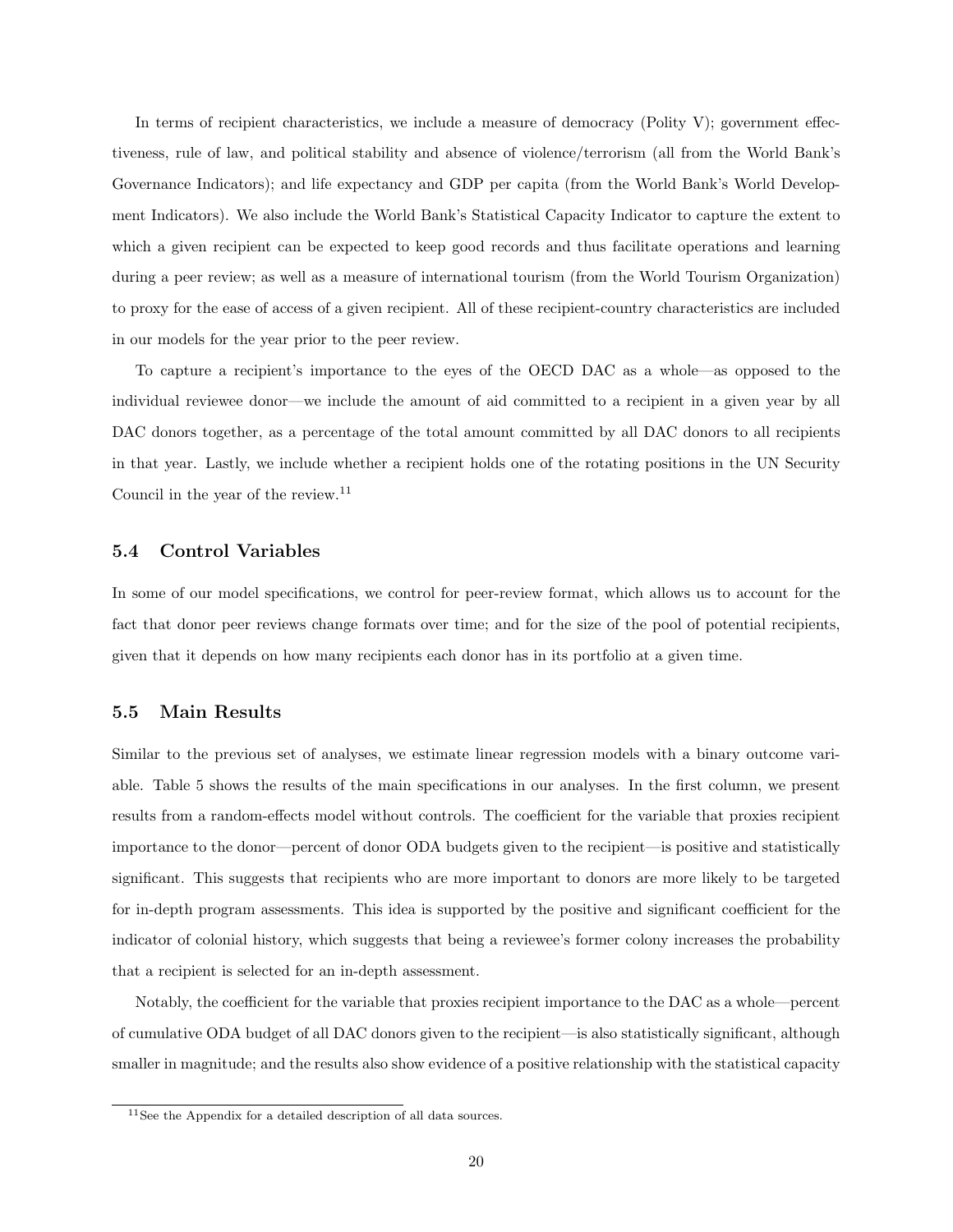of recipient countries. The former suggests that potential recipient's relationship to the broader community of DAC donors also matters; while the latter can be interpreted as evidence of the peer review team favoring recipients who keep good records and make assessment and learning easier.

Another significant predictor in this first model is GDP per capita, with a negative coefficient. These results remain similar when controlling for peer-review format and recipient pool size, as presented in the second column of Table [5.](#page-20-0) In the third model presented in Table [5,](#page-20-0) we include recipient fixed effects. With this specification, we estimate coefficients from variation within each candidate recipient and thus account for recipient-specific characteristics that are not captured by the variables included in our model. This third specification also results in positive and significant coefficients for the variables that capture a recipient country's importance to the reviewee—with effect sizes that are comparable to the previous two specifications. The coefficients for GDP per capita and statistical capacity are not significant in this specification.

<span id="page-20-0"></span>

|                                               | (14)          | (15)                     | (16)                     |
|-----------------------------------------------|---------------|--------------------------|--------------------------|
| Aid from Donor, 3-yr Avg.                     | 0.000013      | 0.000013                 | 0.000015                 |
|                                               | (0.000017)    | (0.000018)               | (0.000018)               |
| Aid from Donor, % of Donor Tot.               | $0.015571***$ | $0.015574***$            | $0.015270***$            |
|                                               | (0.001276)    | (0.001295)               | (0.001327)               |
| Aid from all DAC Donors, % of DAC Donors Tot. | $0.006890*$   | $0.006941*$              | $0.013022**$             |
|                                               | (0.002707)    | (0.002711)               | (0.004081)               |
| Former Colony of Donor                        | $0.036195***$ | $0.035857***$            | $0.036959***$            |
|                                               | (0.009214)    | (0.009251)               | (0.009319)               |
| Democracy, Prev. Year                         | 0.000326      | 0.000326                 | 0.000104                 |
|                                               | (0.000361)    | (0.000361)               | (0.001044)               |
| Government Effectiveness, Prev. Year          | 0.004632      | 0.004595                 | 0.006325                 |
|                                               | (0.007538)    | (0.007586)               | (0.013905)               |
| Rule of Law, Prev. Year                       | 0.011447      | 0.011397                 | 0.003474                 |
|                                               | (0.007093)    | (0.007122)               | (0.016020)               |
| Political Stability, Prev. Year               | 0.005273      | 0.005244                 | 0.006663                 |
|                                               | (0.003098)    | (0.003107)               | (0.006218)               |
| Life expectancy at birth, Prev. Year          | 0.000066      | 0.000051                 | 0.000915                 |
|                                               | (0.000273)    | (0.000280)               | (0.001185)               |
| GDP per capita, Prev. Year                    | $0.000003***$ | $0.000003$ ***           | 0.000001                 |
|                                               | (0.000001)    | (0.000001)               | (0.000004)               |
| <b>UNSC</b> Membership                        | 0.007008      | 0.007041                 | 0.005195                 |
|                                               | (0.006902)    | (0.006911)               | (0.007458)               |
| International tourism, Prev. Year             | 0.000000      | 0.000000                 | 0.000000                 |
|                                               | (0.000000)    | (0.000000)               | (0.000000)               |
| Statistical capacity, Prev. Year              | $0.000366*$   | $0.000362*$              | 0.000006                 |
|                                               | (0.000168)    | (0.000169)               | (0.000356)               |
| Effects                                       | Random        | Random                   | Recipient FEs            |
| Controls                                      | None          | Doc Format and Pool Size | Doc Format and Pool Size |
| Num.Obs.                                      | 5,120         | 5,120                    | 5,120                    |
| R <sub>2</sub>                                | 0.050         | 0.050                    | 0.041                    |
| R <sub>2</sub> Adj.                           | 0.048         | 0.047                    | 0.020                    |

Table 5: Determinants of Recipient Choice

Linear regressions, standard errors in parentheses. Significance levels: \* p < 0.05, \*\* p < 0.01, \*\*\* p < 0.001.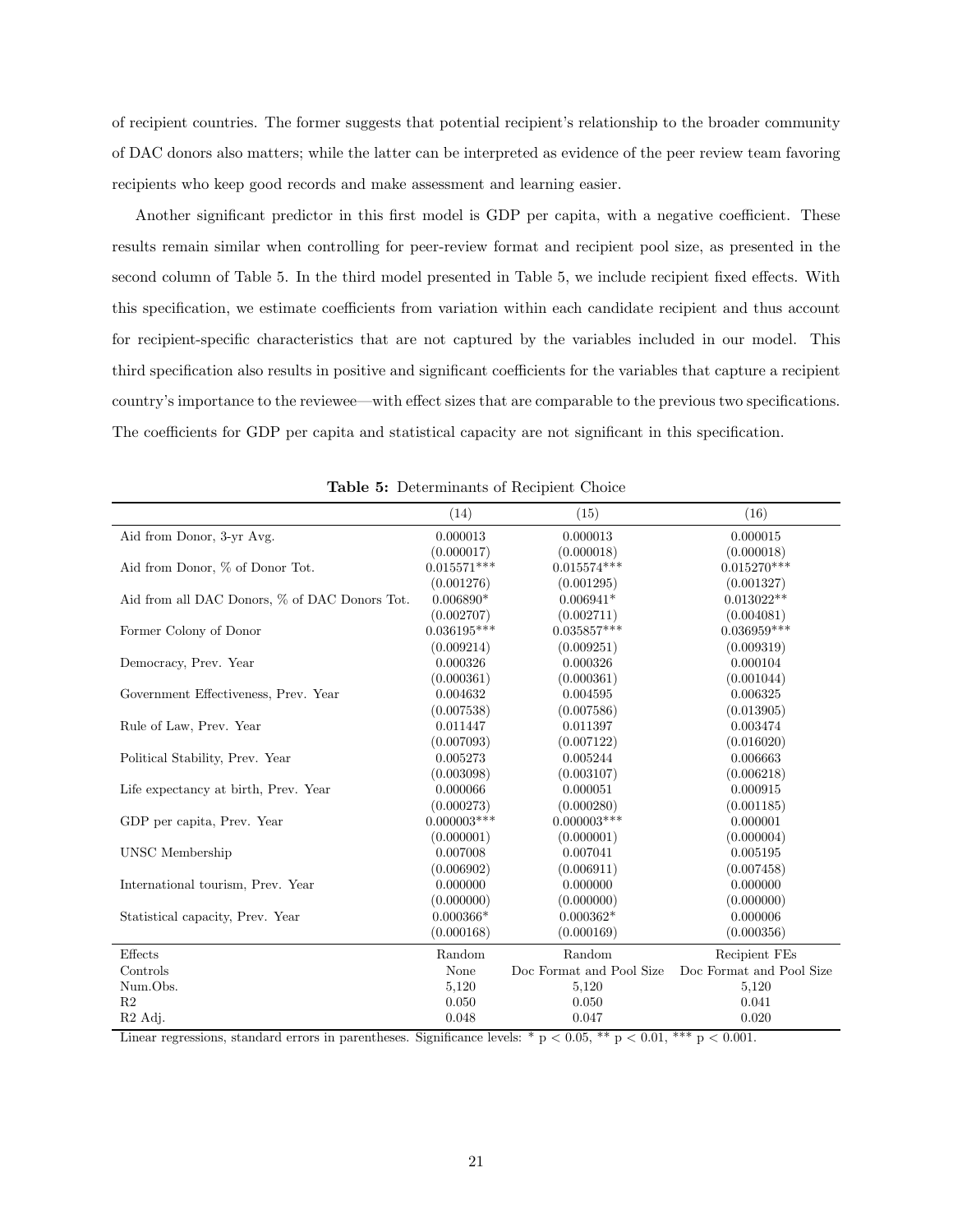While preliminary, these results suggest that politics matters for the stage in the peer review process where recipient countries are selected for an in-depth evaluation of the reviewed donor's aid program. Recipients who matter relatively more to the reviewed donor are more likely to be chosen for these assessments. Yet, we know from the guidelines of the peer review process that donor input is explicitly welcomed at this stage.

The fact that recipients with higher GDP per capita and better statistical capacity appear to be favored, as well as recipients who matter relatively more to the community of DAC donors as a whole, would further suggest that peer review teams are guided by process-driven concerns in choosing recipients who arguably facilitate the implementation of an in-depth assessment. Yet other characteristics capturing the same concept—i.e., being democratic, stable, a member of the UNSC, or well-governed—do not appear to make recipients more likely to be selected for field visits.

It is also important to note that the magnitude of these effects is not very large. Substantively, recipient countries who are former colonies of the reviewed donors are about 3.6 percent more likely to be chosen for a visit than those who are not—all else equal; and a one-percent increase in the amount of the reviewed donor's aid that the recipient gets makes such recipient less than 2 percent more likely to be chosen. The effect of a recipient's relative importance to DAC donors altogether, of its GDP per capita, and of its statistical capacity are even smaller.

We interpret these findings to suggest that, while the bureaucratic process set in place by the OECD Secretariat drives this step of the peer reviews as well, reviewed donors are also successful in getting the peer review team to focus on recipients they care about most. The positive and significant results on statistical capacity and GDP per capita, however, also suggest that recipients who are able to facilitate learning (and potentially already performing well on long-standing development metrics important to the international community) are more likely to be chosen—regardless of what donor is being reviewed.<sup>[12](#page-21-0)</sup>

### 6 Conclusion

In this paper, we systematically examined factors that shape important decisions in the implementation of the OECD DAC's peer review mechanism. In a first instance, we looked at the process of assigning examiner countries, where donors are asked to assess aid practices of a DAC member that is to be reviewed. By assessing the empirical usefulness of two competing explanations for explaining this decision we found more evidence in support for a "bureaucratic process" model and less support for a model that captures donor interest. In a second instance we test the usefulness of the two models for explaining the selection of recipient

<span id="page-21-0"></span> $12$ The results presented and described in this section are largely the same if we limit our sample to reviews of traditional donors only—meaning those donors who joined the OECD DAC before 2000 and thus excluding South Korea, Iceland, and the East European donors who joined in the 2010s. More details on this in the Appendix.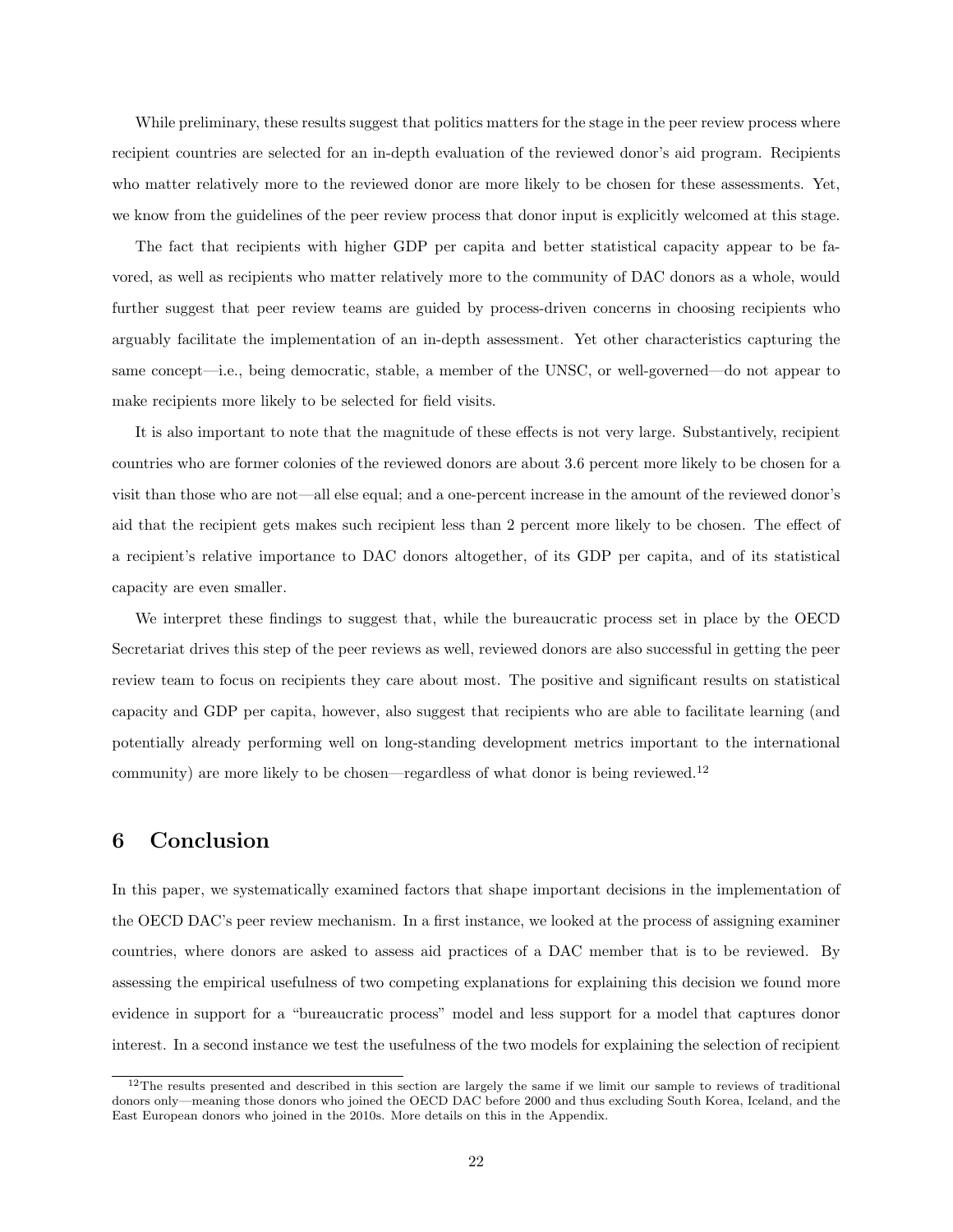countries to undergo in-depth assessments of donor practice. Our preliminary findings indicate that, while still largely within the guidelines for the peer review process, the donor interest model is relevant for this assignment decision.

The findings are preliminary insofar as we expect to revise and refine our models that capture bureaucratic or donor interest. To this end, we expect to conduct additional qualitative interviews with members of the OECD bureaucracy to be able to expand the set of factors that could proxy the bureaucratic process logic behind examiner assignment. Also, we also plan to expand the sample of reviews that contains information on recipient country visits. Up until now our sample was limited because the reporting format for the years outside of our sample was such that the information about recipient country examinations and field visits was not readily available. We expect to receive this information in the near future from the OECD Secretariat.

Finally, our preliminary findings have implications for scholars that explore compliance with peer review recommendations. Our results indicate that the assignment mechanism are not best explained by political considerations but rather by process-driven considerations. This suggests that questions that assess a country's compliance with recommendations should not be tainted by politically motivated selection effects.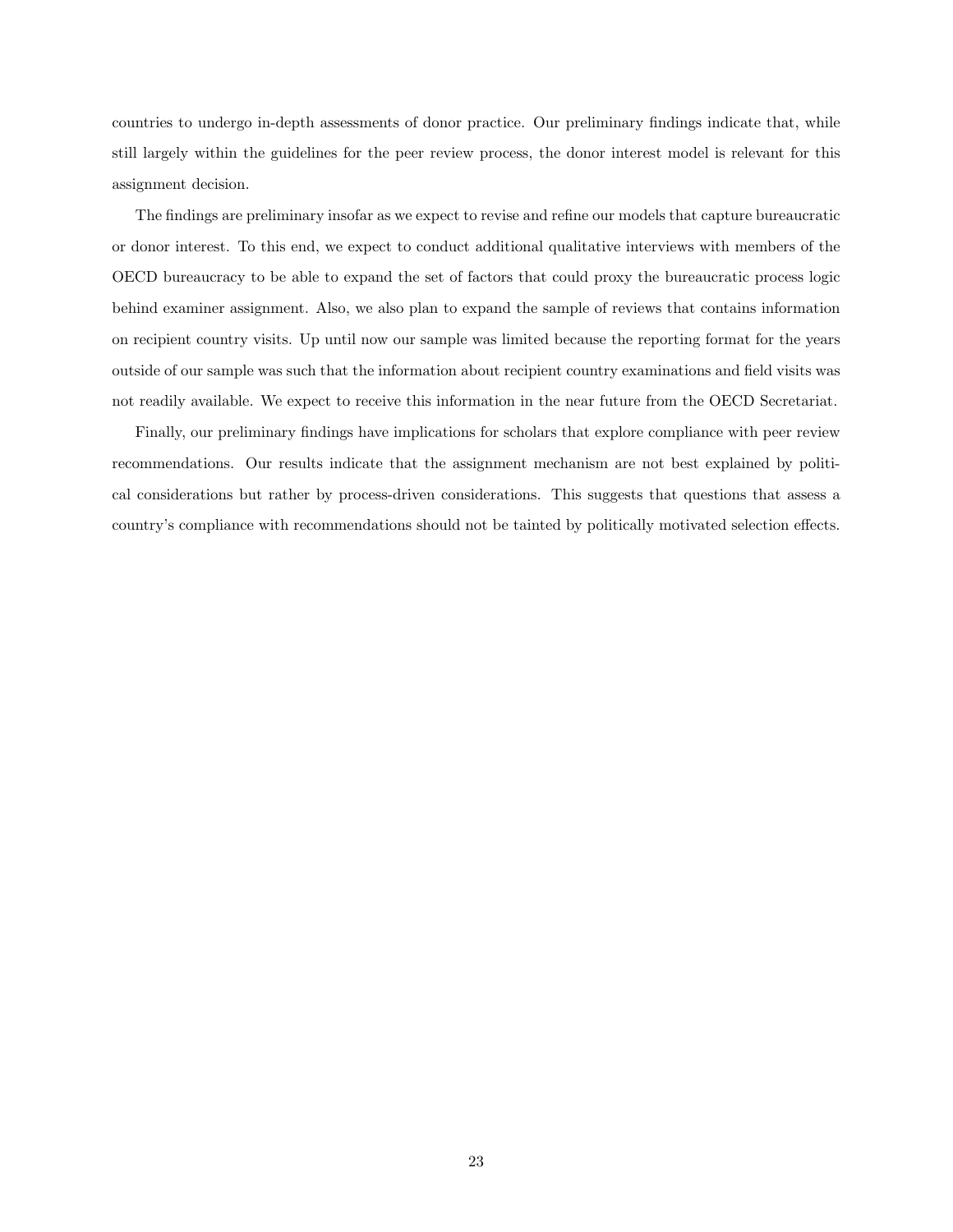### References

- 1. Abbott, K, & Snidal, D. (1998). "Why States Act through Formal International Organizations." Journal of Conflict Resolution 42(1): 3–32.
- 2. Abbott, K, & Snidal, D. (2013). "Taking Responsive Regulation Transnational: Strategies for International Organizations." Regulation and Governance 7(1): 95–113.
- 3. Albaret, M. (2016). "Multilateralism under Transformation." Routledge Handbook of International Organization (10511). http://www.routledgehandbooks.com/doi/10.4324/9780203405345.ch38.
- 4. Alter, K., and Meunier. (2009). "The Politics of International Regime Complexity." Perspectives on Politics 7(1): 13–24.
- 5. Ashoff, G. (2013). 50 Years of Peer Reviews by the OECD's Development Assistance Committee: An Instrument of Quality Assurance and Mutual Learning. German Development Institute.
- 6. Bailey, M. A., Strezhnev, A., & Voeten, E. (2017). Estimating dynamic state preferences from United Nations voting data. Journal of Conflict Resolution, 61(2), 430-456.
- 7. Barnett, M. N., & Finnemore, M. (1999). The Politics, Power, and Pathologies of International Organizations. International Organization, 53(4), 699–732.
- 8. Bayer, R. (2006). Diplomatic Exchange Data set, v2006-1. <http://correlatesofwar.org> (Accessed 15 June 2021).
- 9. Broome, A., Homolar, A., & Kranke, M. (2018). Bad science: International organizations and the indirect power of global benchmarking. European Journal of International Relations, 24(3), 514–539.
- 10. Brown, R. (2010). "Measuring Delegation." Review of International Organizations 5(2): 141–75.
- 11. Carcelli, S. (2021). "Bureaucratic Structure and Treaty Compliance." Working Paper.
- 12. Carraro, V., Conzelmann, T., & Jongen, H. (2019). Fears of peers? Explaining peer and public shaming in global governance. Cooperation and Conflict.
- 13. Conzelmann, T. (2014). "The Politics of Peer Reviewing: Comparing the OECD and the EU." In The Politics of Informantion. The Case of the European Union, ed. T et al. Blom. , 49–62.
- 14. Dahlberg, Stefan, Aksel Sundström, Sören Holmberg, Bo Rothstein, Natalia Alvarado Pachon, and Cem Mert Dalli. 2021. The Quality of Government Basic Dataset, version Jan21. University of Gothenburg: The Quality of Government Institute.
- 15. Dietrich, S. (2021). States, Markets, and Foreign Aid. Cambridge: Cambridge University Press.
- 16. Dijkstra, Hylke. "Shadow bureaucracies and the unilateral control of international secretariats: Insights from UN peacekeeping." The Review of International Organizations 10, no. 1 (2015): 23-41.
- 17. Dingwerth, K., Schmidtke, H., & Weise, T. (2011). "Speaking Democracy: Why International Organizations Adopt a Democratic Rhetoric." In Legitimacy and Legitimation in Global Governance, eds. Jonas Tallberg and Michael Zürn.
- 18. Doshi, R., Kelley, J. G., & Simmons, B. A. (2019). The power of ranking: The ease of doing business indicator and global regulatory behavior. International Organization, 73(3), 611–643.
- 19. Dreher, Axel, Valentin Lang, B. Peter Rosendorff, James Raymond Vreeland, 2018, Buying Votes and International Organizations: The Dirty Work-Hypothesis, CEPR Discussion Paper No. 13290.
- 20. Dreher, Axel, Jan-Egbert Sturm, and James Vreeland, 2009, Development Aid and International Politics: Does membership on the UN Security Council influence World Bank decisions? Journal of Development Economics 88: 1-18.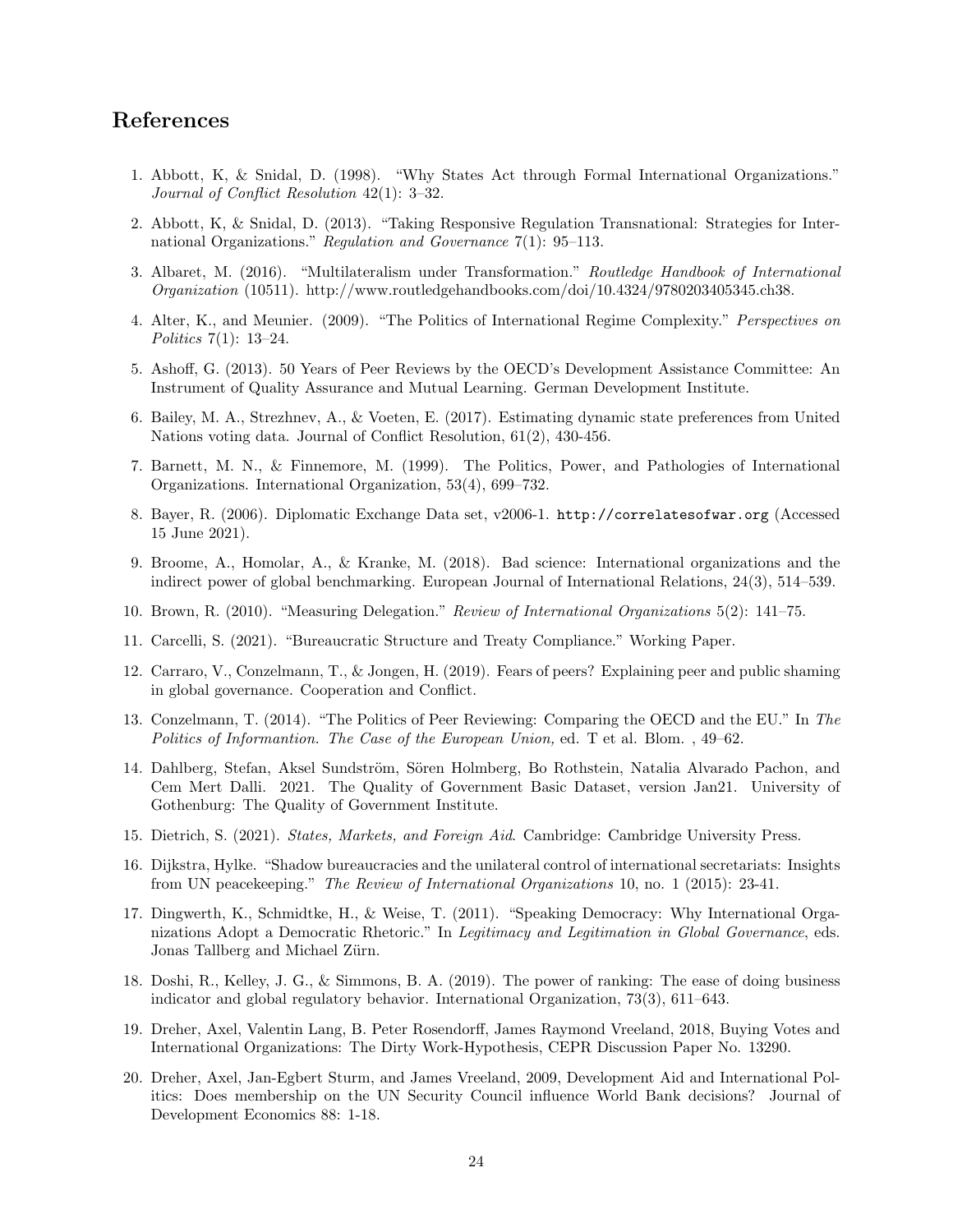- 21. Eyben, R. (2013). Struggles in Paris: The DAC and the purposes of development aid. European Journal of Development Research, 25(1), 78–91.
- 22. Farrell, H., & Newman, A. (2014). "Domestic Institutions beyond the Nation-State: Charting the New Interdependence Approach." World Politics 66(2): 331–63.
- 23. Flüglister, K. (2012). Where Does Diffusion Take Place? The Role of Intergovernmental Cooperation for Policy Diffusion in Switzerland. European Journal of International Relations, 51(1), 316–349.
- 24. Freyburg, T., Krizic, I., Lavenex, S., & O'Flynn, C. (2017). Democratic Governance and Transgovernmental Networks.
- 25. Fuchs, A., & Richert, K. (2018). Development minister characteristics and aid giving. European Journal of Political Economy, 53, 186–204.
- 26. Groenendijk, N. (2009). EU and OECD benchmarking and peer review compared. Third EUCE Annual Conference: The EU in a Comparative Perspective, 1–18.
- 27. Hale, T., Held, D., & Young, K. (2013). "Gridlock: From Self-Reinforcing Interdependence to Second-Order Cooperation Problems." Global Policy 4(3): 223–35.
- 28. Honig, D., & Weaver, C. (2019). "A Race to the Top? The Aid Transparency Index and the Social Power of Global Performance Indicators." International Organization, 73(3), 579–610.
- 29. Hooghe, L., & Marks, G. (2015). "Delegation and Pooling in International Organizations." Review of International Organizations 10(3): 305–28.
- 30. Johnson, Tana. "Organizational Progeny: Why Governments Are Losing Control Over the Proliferating Structures of Global Governance." Transformations in Governance, 2014.
- 31. Kelley, J. G., & Simmons, B. A. (2015). "Politics by number: Indicators as social pressure in international relations." American Journal of Political Science, 59(1), 55–70.
- 32. Keohane, R., & Nye, J. (1977). Power and Interdependence: World Politics in Transition. New York: Longman.
- 33. Leeds, B., Ritter, J., Mitchell, S., & Long, A. (2002). "Alliance Treaty Obligations and Provisions, 1815–1944." International Interactions, 28(3), 237–260.
- 34. Lehtonen, M. (2007). "Environmental policy integration through OECD peer reviews: Integrating the economy with the environment or the environment with the economy?" Environmental Politics, 16(1), 15–35.
- 35. Liverani, A., & Lundgren, H. E. (2007). "Evaluation Systems in Development Aid Agencies: An Analysis of DAC Peer Reviews 1996–2004." Evaluation, 13(2), 241–256.
- 36. Mahon, R., & McBride, S. (2009). "Standardizing and disseminating knowledge: The role of the OECD in global governance." European Political Science Review, 1(1), 83–101. Mayer, T., & Zignago, S. (2011). "Notes on CEPII's distances measures: The GeoDist database."
- 37. McVoy, E. C. (1940). "Patterns of diffusion in the United States." American Sociological Review, 5(2), 219–227.
- 38. Meyer, J. W., Drori, G. S., & Hwang, H. (2006). "World Society and the Proliferation of Formal Organization." Globalization and Organization: World Society and Organizational Change, pp. 25–49.
- 39. Moravcsik, A. (2004). "Is There a 'Democratic Deficit' in World Politics? A Framework for Analysis." Government and Opposition 39(2): 19–36.
- 40. Niemann, D., & Martens, K. (2018). "Soft governance by hard fact? The OECD as a knowledge broker in education policy." Global Social Policy, 18(3), 267–283.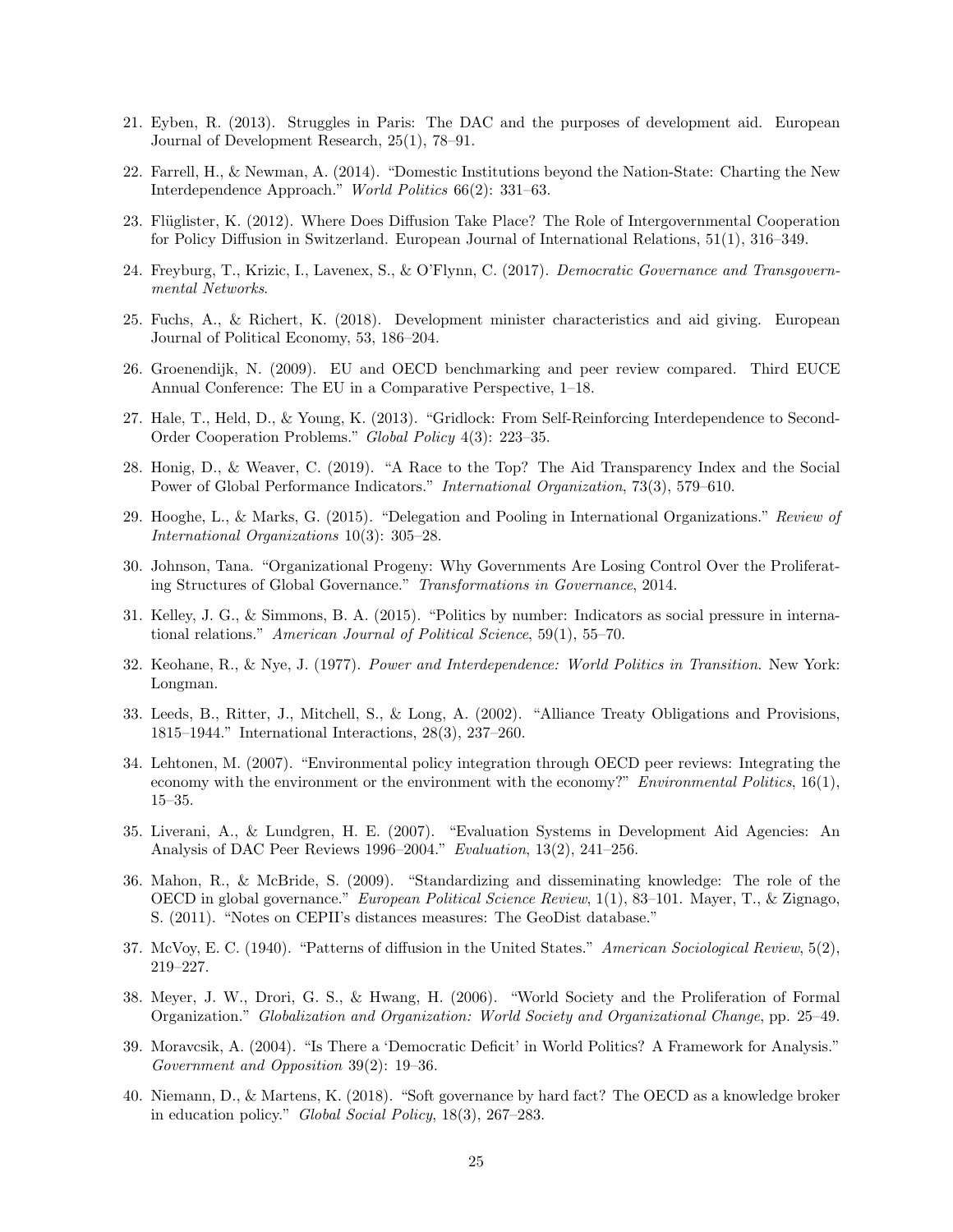- 41. Nielson, D., & Tierney, M. (2003). "Delegation to International Organizations: Agency Theory and World Bank Environmental Reform." International Organization 57(2): 241–76.
- 42. Organisation for Economic Co-operation and Development's (OECD). 2021. DAC Peer Review Methodology, Updated 2021.
- 43. Pagani, F. (2002). "Peer Review As a Tool for Co-Operation and Change." African Security Review 11(4): 15–24.
- 44. Paulo, S., & Reisen, H. (2010). "Eastern Donors and Western Soft Law: Towards a DAC Donor Peer Review of China and India?" Development Policy Review 28(5): 535–52.
- 45. Porter, T., & Webb, M. (2007). The Role of the OECD in the Orchestration of Global Knowledge Networks. Canadian Political Science Association Annual Meetings.
- 46. Prakash, A., & Potoski, M. 2016. "Dysfunctional Institutions? Toward a New Agenda in Governance Studies." Regulation and Governance 10(2): 115–25.
- 47. Raustiala, K., & Victor, D. (2004). "The Regime Complex for Plant Genetic Resources." International Organization 58(2): 277–309.
- 48. Singer, J. D. (1972). "The "Correlates of War" project: Interim report and rationale." World Politics, 24(2), 243-270.
- 49. SIPRI (2021). SIPRI Arms Transfers Database (TIV of arms exports from all). [http://www.sipri.](http://www.sipri.org/databases/armstransfers/sources-and-methods/) [org/databases/armstransfers/sources-and-methods/](http://www.sipri.org/databases/armstransfers/sources-and-methods/) (accessed 15 June 2021).
- 50. Teorell, J., Kumlin, S., Sundström, A., Holmberg, S., Rothstein, B., Alvarado Pachon, N., & Dalli, C. M. (2020). The Quality of Government Dataset, version Jan20. University of Gothenburg: The Quality of Government Institute.
- 51. Vabulas, F., & Snidal, D. (2013). "Organization without Delegation: Informal Intergovernmental Organizations (IIGOs) and the Spectrum of Intergovernmental Arrangements." Review of International Organizations 8(2): 193–220.
- 52. Weaver, C. E. (2008). The World Bank's Hypocrisy and the Poverty of Reform. Ithaca: Cornell University Press.
- 53. Webb, M. C. (2004). Defining the boundaries of legitimate state practice: Norms, transnational actors and the OECD's project on harmful tax competition. Review of International Political Economy, 11(4), 787–827.
- 54. Westerwinter, O. (2019). Transnational Public-Private Governance Initiatives in World Politics: Introducing a New Dataset. St. Gallen.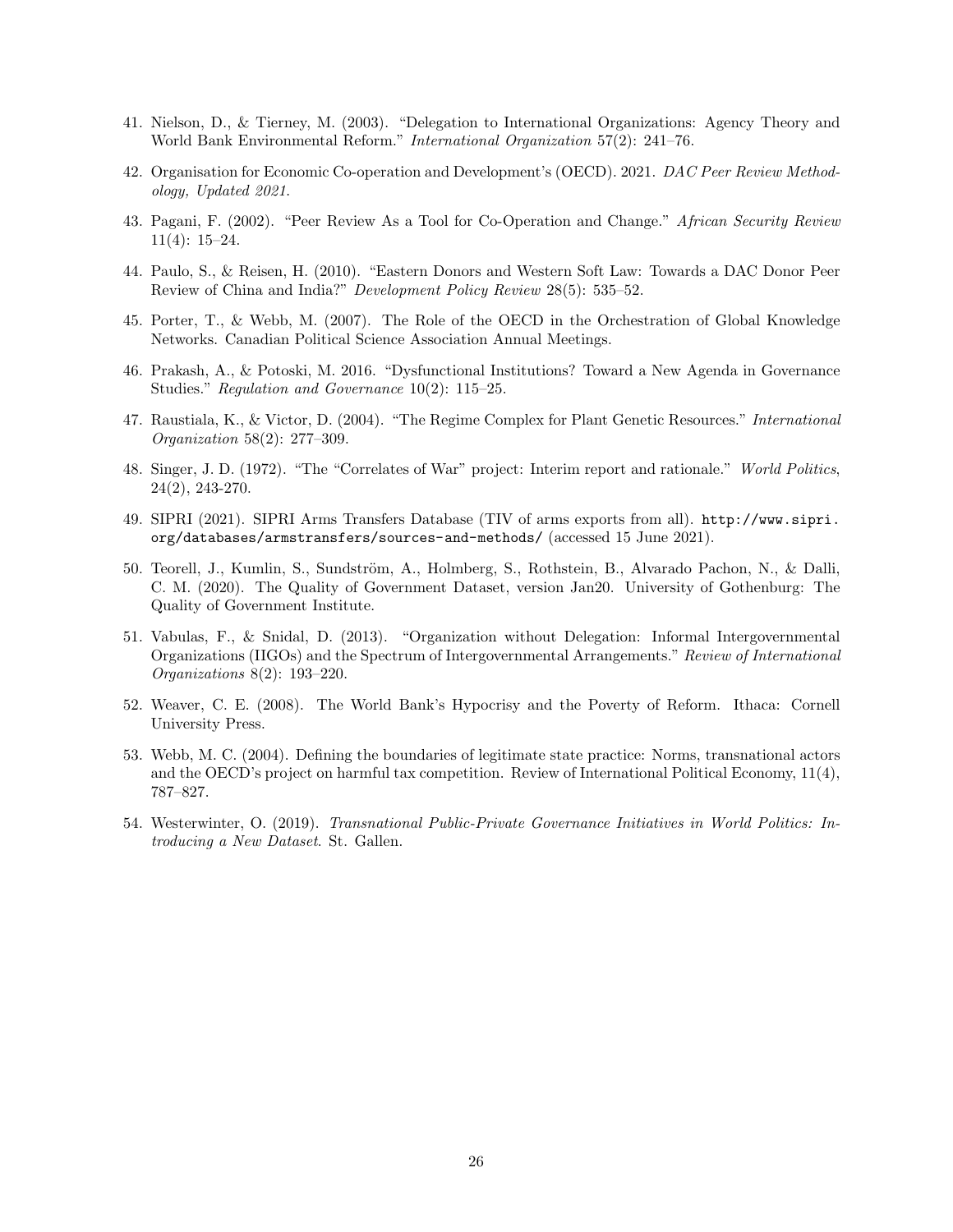# Appendix

## A1 Consensus Building Through OECD Working Groups

As discussed in the paper, when performing peer reviews, the OECD DAC monitors donor performance according to a set of (more or less explicitly) established ideas about what are to be considered best and worst practices in foreign aid giving. But how do these ideas become a shared consensus in the OECD DAC in the first place? From background research and interviews with organization officials, we understand the process of norm formation in the OECD as originating in one of three possible ways. First, one or more member states might care about an issue and take the initiative to start (and even fund) a working group for all members to get together and open a conversation on the topic. Alternatively, it is also possible that the OECD Secretariat might see an area where developing a norm would be useful, and bring it to the DAC to initiate discussions about it. Lastly, it is also possible that an event or scandal external to the OECD might gain the attention of the international development community and prompt the DAC and its members to react (e.g. Oxfam scandal).

From there, discussion around the potential norm is carried out in a working group or a subgroup. There are currently six main formal groups––the Network on Gender Equality (GENDERNET), the Network on Governance (GOVNET), the Network on Environment and Development Co-operation (ENVIRONET), the Working Party on Development Finance Statistics, the International Network on Conflict and Fragility (INCAF), and the Network on Development Evaluation (EVALNET)––in addition to a number of subgroups wherein. It is also possible to initiate informal, ad hoc groups to start discussion on a topic (e.g. the Temporary Working Group on Refugees and Migration).

Working groups meetings serve to debate issues and reach agreement on goals and standards that all member states are willing to commit to. Once consensus is reached on an issue, it can be enshrined in different kinds of "decision products." Starting from the most formalized of these, the DAC—as any other OECD committee––can produce various types of legal instruments. These range from fully binding "international agreements" and "decisions," although the DAC has never produced either of these kinds of products; to the non-legally binding "recommendations" and "declarations." Official committee recommendations entail a monitoring mechanism whereby the OECD reports on each member's compliance within five years from their adoption, while declarations are meant to set general principles or long-term goals without a requirement to monitor compliance.

In its six decades of activity, the OECD DAC has produced 16 recommendations (of which nine are currently in force), and three declarations (of which two remain in force). Well-known examples include the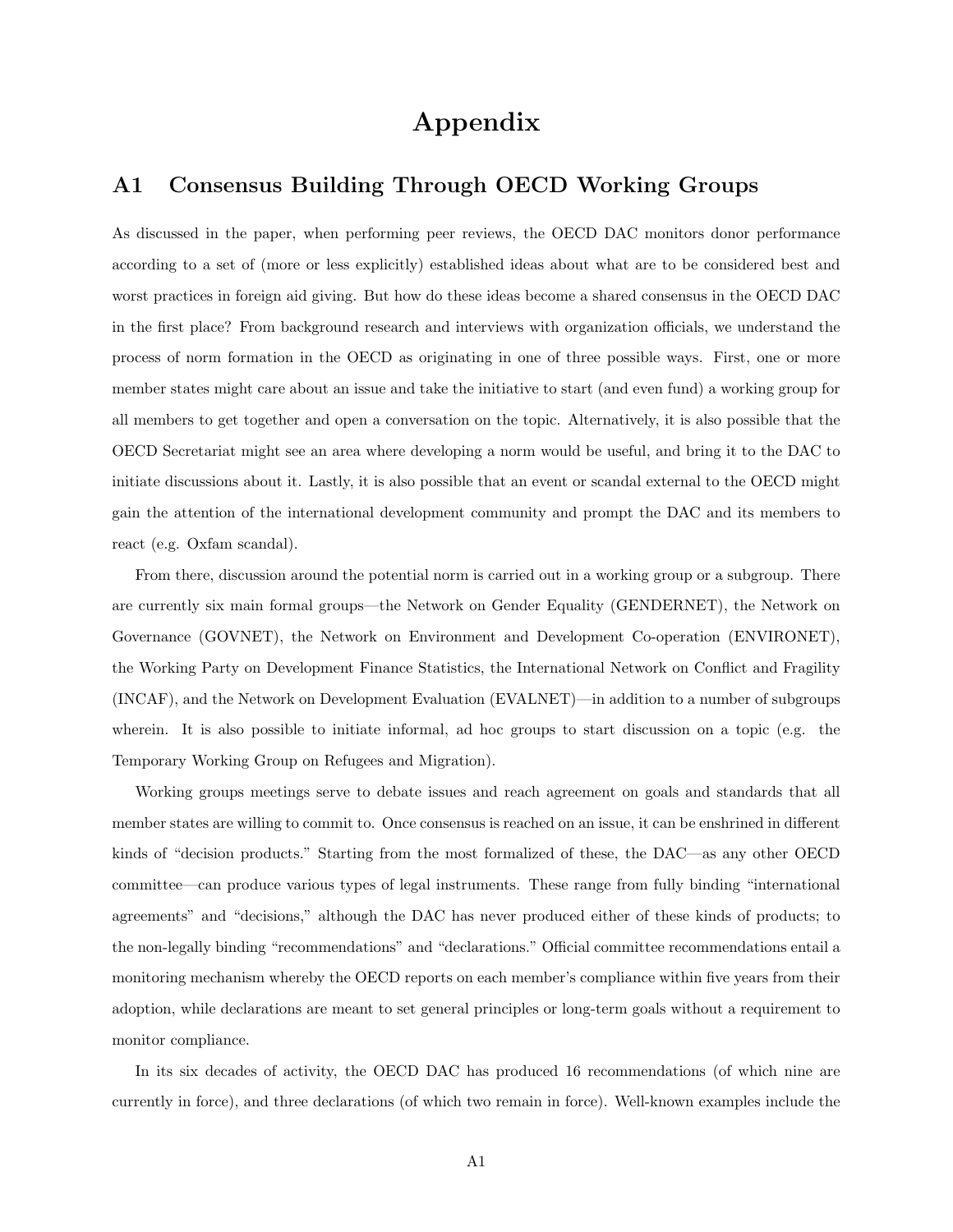2001 DAC Recommendation on Untying Official Development Assistance and the 2005 Paris Declaration on Aid Effectiveness, as well as more recent products like the 2019 DAC Recommendation on Ending Sexual Exploitation, Abuse, and Harassment in Development Co-operation and Humanitarian Assistance––a clear instance of the organization quickly responding to external events, i.e. the Oxfam scandal.

Short of enshrining a norm or best practice into one of these kinds of legal instruments in the OECD compendium, working groups can also produce decision products in the form of principles, guidelines, "lowercaser" recommendations. Recent examples include the 2017–2019 Kampala Principles for Effective Private Sector Engagement through Development Co-operation and the 2019 report Aligning Development Co-operation and Climate Action. It is possible that the policies promoted in these less formal decision products are still too controversial for them to be able to find the support necessary to be enshrined into an official DAC declaration or recommendation. However, informal interviews with OECD officials have also revealed that DAC member states are weary of widening the list of official DAC legal instruments to include too many items, and prefer keeping the OECD compendium to a relatively small number of more important and comprehensive instruments.

## A2 OECD DAC Peer Reviews: The Data

The analyses presented in this paper rely on metadata about the OECD DAC donor peer reviews. We collected information about the entire universe of existing peer reviews—516 reviews conducted 1962–2020— through documents available at the OECD library.<sup>[13](#page-27-0)</sup> For all 516 reviews, we know the DAC member who was reviewed, the date of the review, and the peer examiner countries, as we are able to retrieve this information without the need to access the full peer review report. These are the data we use in the analyses of the choice of peer examiners.

For 121 of the most recent reviews, we also have access to the full peer review report, which are available online through the OECD library.[14](#page-27-1) This includes most (but not all) reviews from the late 1990s, and all reviews starting from the year 2000. The full peer review documents contain information about the in-depth assessments of one or more recipients of the reviewee donor's aid, which was collected manually by research assistants. They also allow us to classify reviews by document format, an indication of the different "eras" in which reviews were conducted under different operating guidelines. These are the data we use in the analyses of the choice of recipients for in-depth assessments.

<span id="page-27-0"></span>Figure [A1](#page-28-0) illustrates the universe of peer reviews, highlighting: (i) the reviews for which we have access to

<sup>13</sup>Specifically, information about review dates and examiners for older review was retrieved from the "Chronological List of Development Assistance Committee (DAC) Aid Review (Peer Review) Meetings (by year) - 1962 to 1994.pdf" document.

<span id="page-27-1"></span> $14$ The available peer reviews are stored under slightly different classifications over time, e.g.: "Development Co-operation Reviews," "OECD Development Assistance Peer Reviews," and "OECD Development Co-operation Peer Reviews."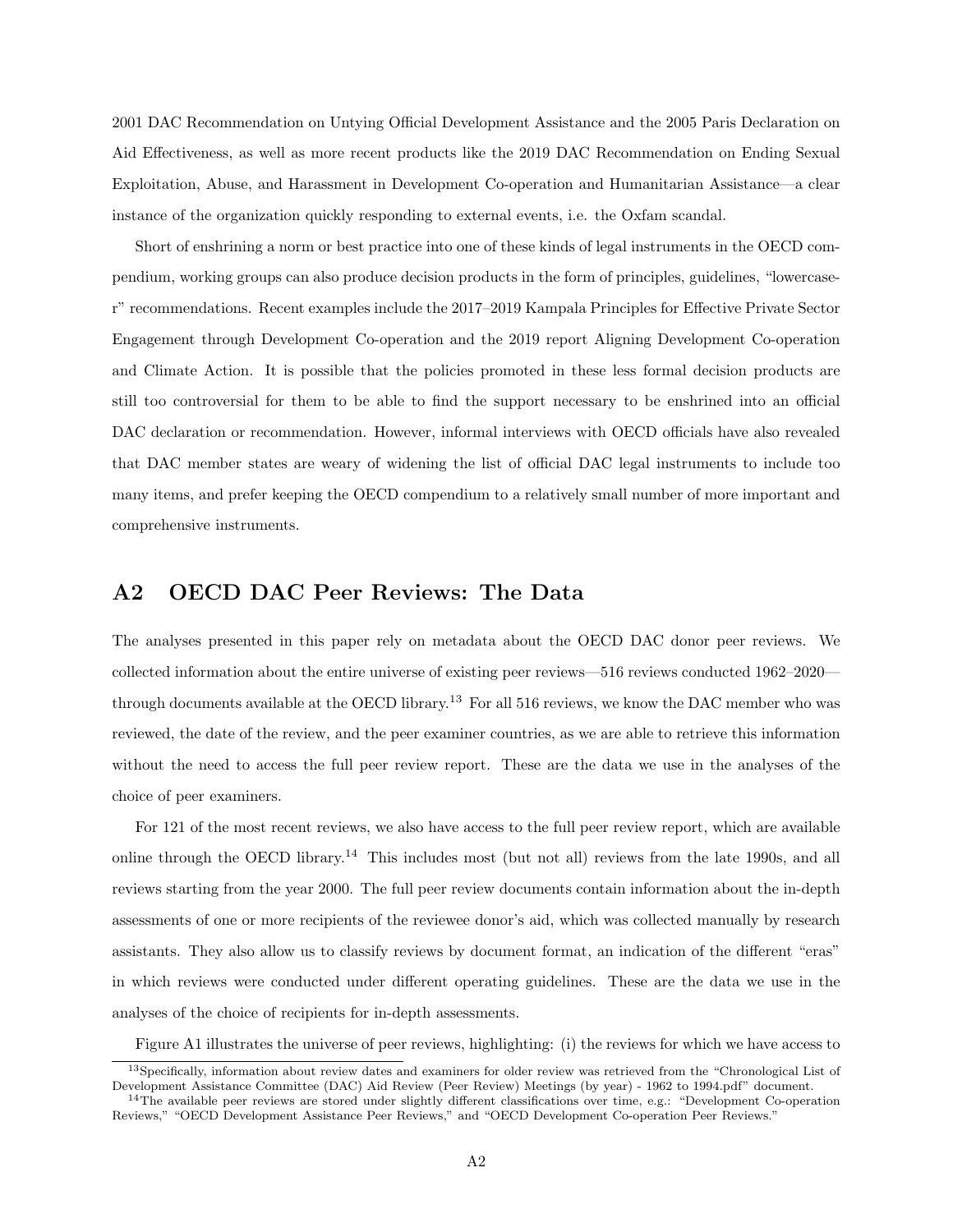the full report document; (ii) those for which, in spite of having access to the full document, we cannot find information on in-depth recipient assessments; and (iii) the early reviews which featured three peer examiner countries rather than two. Figure [A2](#page-28-0) focuses on the 121 reviews for which we have full documentation and illustrates the different review formats.

<span id="page-28-0"></span>





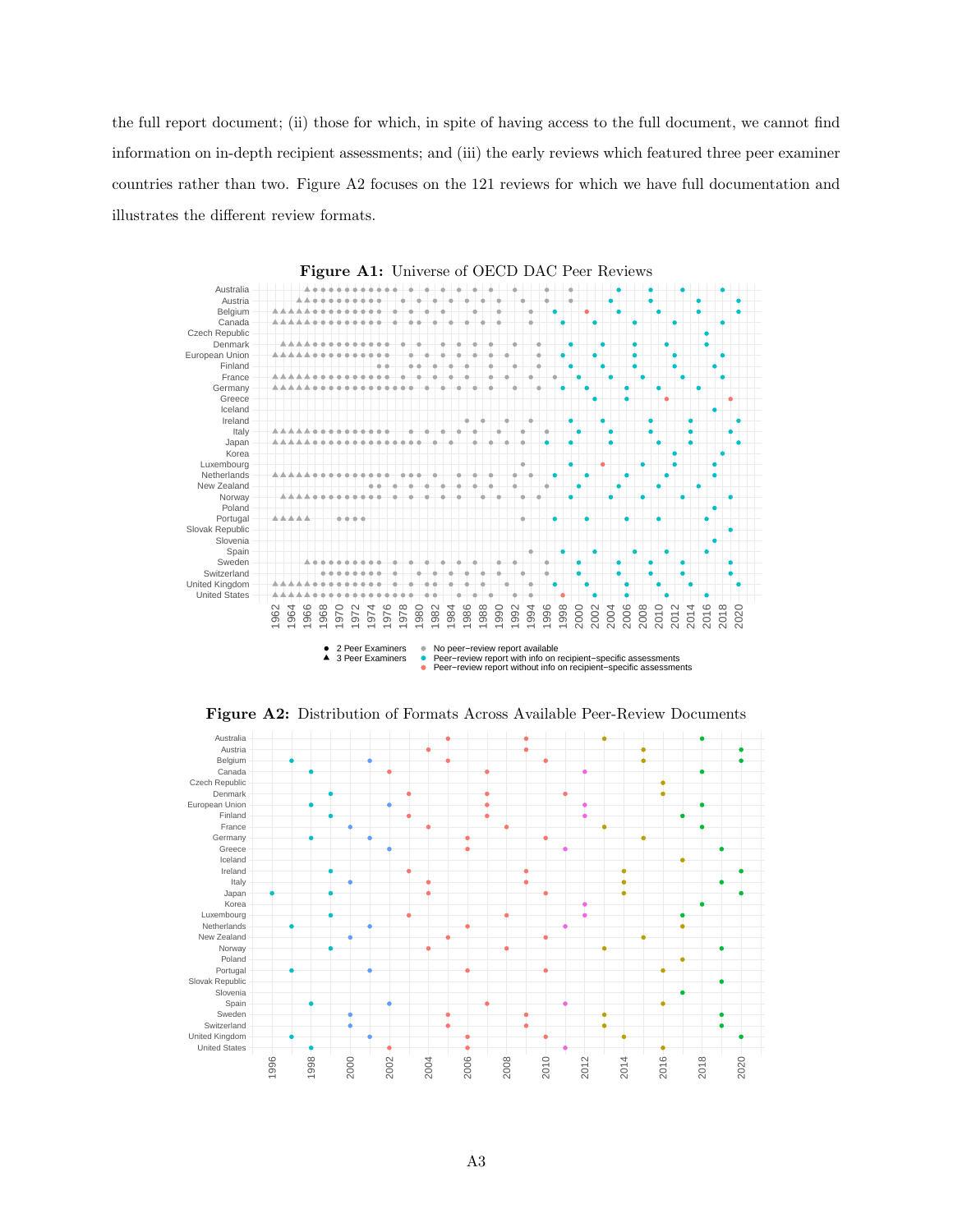# A3 Determinants of Peer Examiner Choice: The Data

<span id="page-29-0"></span>

| Variable Name             | Description                                                                                                                | Count | Mean  | SD    | Min              | Max          |
|---------------------------|----------------------------------------------------------------------------------------------------------------------------|-------|-------|-------|------------------|--------------|
| Is examiner               | Binary indicator for whether a given pair of examiners con-                                                                | 87941 | 0.058 | 0.076 | $\overline{0}$   | $\mathbf{1}$ |
|                           | ducted a given review (OECD 2020)                                                                                          |       |       |       |                  |              |
| At least one major donor  | Binary indicator for whether at least one examiner is a                                                                    | 87941 | 0.356 | 0.479 | $\boldsymbol{0}$ | $\mathbf{1}$ |
|                           | major donor (United States, United Kingdom, Germany,                                                                       |       |       |       |                  |              |
|                           | France, Japan);                                                                                                            |       |       |       |                  |              |
| Both major donors         | Binary indicator for whether both examiners are major                                                                      | 87941 | 0.031 | 0.174 | $\overline{0}$   | $\mathbf{1}$ |
|                           | donors (United States, United Kingdom, Germany, France,                                                                    |       |       |       |                  |              |
|                           | Japan); the theoretically interesting effect can be obtained<br>by adding the coefficient for "one major donor" because it |       |       |       |                  |              |
|                           | includes cases of two major donors                                                                                         |       |       |       |                  |              |
| At least one similar size | Binary indicator for whether at least one reviewee-                                                                        | 87941 | 0.826 | 0.379 | $\boldsymbol{0}$ | $\mathbf{1}$ |
|                           | examiner pair has the same value on major donor (based                                                                     |       |       |       |                  |              |
|                           | on the above definition)                                                                                                   |       |       |       |                  |              |
| Both similar size         | Binary indicator for whether both reviewee-examiner pairs                                                                  | 87941 | 0.501 | 0.5   | $\boldsymbol{0}$ | $\mathbf{1}$ |
|                           | individually have identical values on major donor (based                                                                   |       |       |       |                  |              |
|                           | on the above definition)                                                                                                   |       |       |       |                  |              |
| Average ODA budget ratio  | Geometric mean of the ratio of (logged) ODA budgets be-                                                                    | 80497 | 1.043 | 0.233 | 0.41             | 2.476        |
|                           | tween the reviewee and examiners; data on ODA commit-                                                                      |       |       |       |                  |              |
|                           | ments available from DAC1 table (OECD 2019)                                                                                |       |       |       |                  |              |
| Dispersion of ODA budget  | Ratio of the larger ODA budget ratio and the smaller ODA                                                                   | 84203 | 1.247 | 0.23  | $\mathbf{1}$     | 2.757        |
| ratio                     | budget ratio across both reviewee-examiner pairs; under-                                                                   |       |       |       |                  |              |
| At least one EU member    | lying data available from DAC1 table (OECD 2019)<br>Binary indicator for whether at least one examiner is a EU             | 87941 | 0.717 | 0.45  | $\boldsymbol{0}$ | $\mathbf{1}$ |
|                           | member state; this information is time-varying                                                                             |       |       |       |                  |              |
| Both EU members           | Binary indicator for whether both examiners are EU mem-                                                                    | 87941 | 0.242 | 0.428 | $\boldsymbol{0}$ | $\mathbf{1}$ |
|                           | ber states; the theoretically interest effect can be obtained                                                              |       |       |       |                  |              |
|                           | by adding the coefficient for "one EU member" (which in-                                                                   |       |       |       |                  |              |
|                           | cludes cases of two EU members)                                                                                            |       |       |       |                  |              |
| At least one similar EU   | Binary indicator for whether at least one reviewee-                                                                        | 87491 | 0.701 | 0.458 | $\overline{0}$   | $\mathbf{1}$ |
|                           | examiner pair has the same status with respect to being a                                                                  |       |       |       |                  |              |
|                           | EU member in the year of review                                                                                            |       |       |       |                  |              |
| Both similar EU           | Binary indicator for whether both examiners have the same                                                                  | 87491 | 0.247 | 0.431 | $\overline{0}$   | $\mathbf{1}$ |
|                           | status as the reviewee with respect to being a EU member                                                                   |       |       |       |                  |              |
|                           | in the year of review                                                                                                      |       |       |       |                  |              |
| At least one common lan-  | Binary indicator for whether at least one examiner has a<br>common language with the reviewee (Mayer and Zignago           | 87941 | 0.241 | 0.427 | $\boldsymbol{0}$ | $\mathbf{1}$ |
| guage                     | 2011)                                                                                                                      |       |       |       |                  |              |
| Both common language      | Binary indicator for whether at both examiners share a                                                                     | 87941 | 0.028 | 0.165 | $\overline{0}$   | $\mathbf{1}$ |
|                           | common language with the reviewee (Mayer and Zignago                                                                       |       |       |       |                  |              |
|                           | 2011); the theoretically interesting effect can be obtained                                                                |       |       |       |                  |              |
|                           | by adding the coefficient for "one examiner speaks lan-                                                                    |       |       |       |                  |              |
|                           | guage" (which includes cases of two examiners speaking                                                                     |       |       |       |                  |              |
|                           | the same language)                                                                                                         |       |       |       |                  |              |
| At least one contiguous   | Binary indicator for whether at least one reviewee-                                                                        | 83646 | 0.191 | 0.393 | $\theta$         | $\mathbf{1}$ |
|                           | examiner pair entails states that share a border (Mayer                                                                    |       |       |       |                  |              |
|                           | and Zignago 2011)                                                                                                          |       |       |       |                  |              |
| Both contiguous           | Binary indicator for whether both reviewee-examiner pairs                                                                  | 83646 | 0.026 | 0.158 | $\mathbf{0}$     | $\mathbf{1}$ |
|                           | are contiguous                                                                                                             |       |       |       |                  |              |
| Review twice in a row     | Binary indicator for whether both examiners also reviewed<br>the reviewee at its immediately prior review                  | 87941 | 0.189 | 0.391 | $\mathbf{0}$     | $\mathbf{1}$ |
| Both before as pair       | Binary indicator for whether both examiners as a pair re-                                                                  | 87941 | 0.065 | 0.247 | $\boldsymbol{0}$ | $\mathbf{1}$ |
|                           | viewed the reviewee before at any point in time                                                                            |       |       |       |                  |              |
| At least one before       | Binary indicator for whether at least one examiner was                                                                     | 87941 | 0.797 | 0.402 | $\overline{0}$   | $\mathbf{1}$ |
|                           | allocated this reviewee ever before (OECD 2020)                                                                            |       |       |       |                  |              |
| Both before               | Binary indicator for whether both examiners were each                                                                      | 87941 | 0.408 | 0.491 | $\boldsymbol{0}$ | $\mathbf{1}$ |
|                           | (individually) allocated this reviewee ever before (OECD                                                                   |       |       |       |                  |              |
|                           | 2020); the theoretically interesting effect can be obtained                                                                |       |       |       |                  |              |
|                           | by adding the coefficient for "one examiner reviewed revie-                                                                |       |       |       |                  |              |
|                           | wee" (which includes cases of two examiners)                                                                               |       |       |       |                  |              |

Table A1: Definitions and Descriptive Statistics for Data on Peer Examiner Choice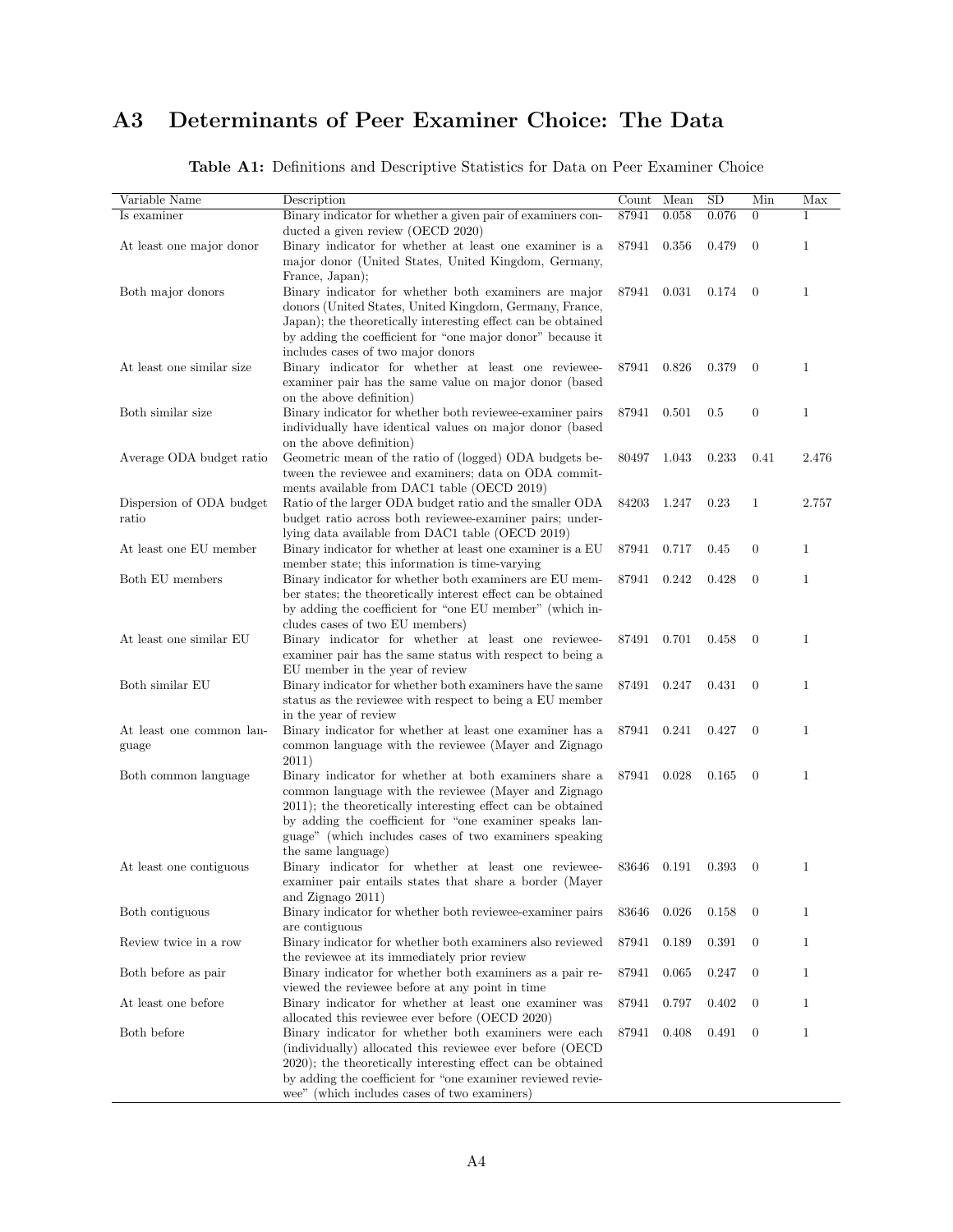| Variable Name                                     | Description                                                                                                          | Count Mean |              | SD             | Min              | Max          |
|---------------------------------------------------|----------------------------------------------------------------------------------------------------------------------|------------|--------------|----------------|------------------|--------------|
| Average UNGA distance                             | Average of the pairwise idealpoint distances between each<br>examiner and the reviewee, based on UN General Assembly | 71445      | 0.021        | 0.576          | $-2.444$         | 2.216        |
|                                                   | voting behavior (Bailey, Strezhnev, and Voeten 2017)                                                                 |            |              |                |                  |              |
| Dispersion of UNGA dis-                           | Dispersion of UNGA distances, defined as the difference                                                              | 71445      | 0.347        | 0.431          | $\boldsymbol{0}$ | 2.857        |
| tances                                            | between the larger distance and the smaller distance across                                                          |            |              |                |                  |              |
|                                                   | both pairs; distances are absolute distances                                                                         |            |              |                |                  |              |
| Average power difference                          | Average across both reviewee-examiner pairs of the differ-<br>ence in the CINC index between reviewee and examiner;  | 65171      | 0.002        | 0.05           | $-0.208$         | 0.209        |
|                                                   | CINC data available from MNC data version 5 (Singer                                                                  |            |              |                |                  |              |
|                                                   | 1972)                                                                                                                |            |              |                |                  |              |
| Dispersion in power differ-                       | Dispersion in CINC differences, defined as the difference                                                            | 65171      | 0.022        | 0.041          | $\overline{0}$   | 0.208        |
| ences                                             | between the larger difference and the smaller difference                                                             |            |              |                |                  |              |
|                                                   | across pairs                                                                                                         |            |              |                |                  |              |
| Average partisan distance                         | Average of the partisan ideology distance between each                                                               | 66640      | 0.423        | 0.297          | $\theta$         | 1.5          |
|                                                   | examiner and the reviewee, based on a quasi-continuous                                                               |            |              |                |                  |              |
|                                                   | partisan ideology measure (Bjornskov and Potrafke 2013)                                                              |            |              |                |                  |              |
| Dispersion of partisan dis-                       | Dispersion of partisan ideology distances, defined as the                                                            | 66640      | 0.289        | 0.324          | $\overline{0}$   | 1.5          |
| tances                                            | difference between the larger distance and the smaller dis-                                                          |            |              |                |                  |              |
|                                                   | tance across both pairs; distances are in absolute terms                                                             |            |              |                |                  | 0.832        |
| Average difference in delib-<br>erative democracy | Average of the differences in the V-Dem deliberative<br>democracy index (Coppedge et al. 2016) between each          | 73284      | 0.009        | 0.136          | $-0.832$         |              |
|                                                   | examiner and the reviewee; direction of difference is pre-                                                           |            |              |                |                  |              |
|                                                   | served;                                                                                                              |            |              |                |                  |              |
| Dispersion of differences in                      | Dispersion of differences in deliberative democracy, defined                                                         | 73284      | 0.072        | 0.122          | $\overline{0}$   | 0.832        |
| deliberative democracy                            | as the difference between the higher difference and the                                                              |            |              |                |                  |              |
|                                                   | lower difference in deliberative democracy across both pairs                                                         |            |              |                |                  |              |
| Arms trade between at                             | Binary indicator for whether at least one reviewee-                                                                  | 87941      | 0.449        | 0.497          | $\overline{0}$   | $\mathbf{1}$ |
| least one                                         | examiner pair had any arms trade in the year of review                                                               |            |              |                |                  |              |
|                                                   | (SIPRI 2021)                                                                                                         |            |              |                |                  |              |
| Arms trade between both                           | Binary indicator for whether both reviewee-examiner pairs                                                            | 87941      | 0.116        | 0.32           | $\boldsymbol{0}$ | 1            |
| Alliance between at least                         | had any arms trade in the year of review (SIPRI 2021)<br>Binary indicator for whether at least one reviewee-         | 87941      | 0.405        | 0.491          | $\overline{0}$   | $\mathbf{1}$ |
| one                                               | examiner pair had any alliance obligation, which includes                                                            |            |              |                |                  |              |
|                                                   | bilateral alliances and joint membership in multilateral al-                                                         |            |              |                |                  |              |
|                                                   | liances—drawn from ATOP database (Leeds et al. 2002)                                                                 |            |              |                |                  |              |
| Alliance between both                             | Binary indicator for whether both reviewee-examiner pairs                                                            | 87941      | 0.145        | 0.352          | $\overline{0}$   | $\mathbf{1}$ |
|                                                   | had alliance obligations, which includes bilateral alliances                                                         |            |              |                |                  |              |
|                                                   | and joint membership in multilateral alliances (Leeds et al.                                                         |            |              |                |                  |              |
|                                                   | 2002)                                                                                                                |            |              |                |                  |              |
| Diplomatic ties between at                        | Binary indicator for whether at least one reviewee-                                                                  | 87941      | 0.695        | 0.46           | $\boldsymbol{0}$ | $\mathbf{1}$ |
| least one                                         | examiner pair had any diplomatic representation (Bayer<br>$2006$ ). Since the data end in 2005, we carried them for- |            |              |                |                  |              |
|                                                   | ward based on the last available year                                                                                |            |              |                |                  |              |
| Diplomatic ties between                           | Binary indicator for whether both reviewee-examiner pairs                                                            | 87941      | 0.625        | 0.484          | $\overline{0}$   | $\mathbf{1}$ |
| $_{\text{both}}$                                  | had any diplomatic representation (Bayer 2006). Since the                                                            |            |              |                |                  |              |
|                                                   | data end in 2005, we carried them forward based on the                                                               |            |              |                |                  |              |
|                                                   | last available year                                                                                                  |            |              |                |                  |              |
| At least one same CPE                             | Binary indicator for whether at least one reviewee-                                                                  | 87941      | 0.865        | 0.342          | $\theta$         | $\mathbf{1}$ |
|                                                   | examiner pair had the same CPE, that is, whether they                                                                |            |              |                |                  |              |
|                                                   | were both LMEs or CMEs (Dietrich 2021)                                                                               |            |              |                |                  |              |
| Both same CPE                                     | Binary indicator for whether both reviewee-examiner pairs                                                            | 87941      | 0.603        | 0.489          | $\overline{0}$   | 1            |
| First pair role-swopped                           | had the same CPE (Dietrich 2021)<br>Binary indicator for whether the current reviewee was a                          | 87941      | 0.66         | 0.474          | $\boldsymbol{0}$ | $\mathbf 1$  |
|                                                   | examiner at the most recent (past) review in which the                                                               |            |              |                |                  |              |
|                                                   | first examiner was being reviewed (OECD 2020)                                                                        |            |              |                |                  |              |
| Second pair role-swopped                          | Binary indicator for whether the current reviewee was a                                                              | 87941      | 0.604        | 0.489          | $\overline{0}$   | $\mathbf{1}$ |
|                                                   | examiner at the most recent (past) review in which the                                                               |            |              |                |                  |              |
|                                                   | second examiner was being reviewed (OECD 2020)                                                                       |            |              |                |                  |              |
| Average ODA/GNI $(\%)$                            | Average $ODA/GNI$ (%) quota across both examiners,                                                                   | 85734      | 0.416        | 0.187          | 0.029            | 1.405        |
|                                                   | available from DAC1 table (OECD 2019)                                                                                |            |              |                |                  |              |
| (Logged) average ODA                              | Average ODA budget of both examiners, available from                                                                 | 85810      | 7.502        | 0.972          | 3.928            | 10.348       |
| Number of available exam-                         | DAC1 table (OECD 2019)<br>Number of potential examiners available for review, which                                  | 87941      | 19.557 4.738 |                | 10               | 28           |
| iners                                             | is determined by DAC membership only (OECD 2020)                                                                     |            |              |                |                  |              |
| Three examiners                                   | Binary indicator for whether the review involved three ex-                                                           | 87941      | 0.06         | 0.237          | $\overline{0}$   | $\mathbf 1$  |
|                                                   | aminers (OECD 2020)                                                                                                  |            |              |                |                  |              |
| Review year                                       | Year of the review                                                                                                   | 87941      |              | 1991.39 17.609 | 1962             | 2020         |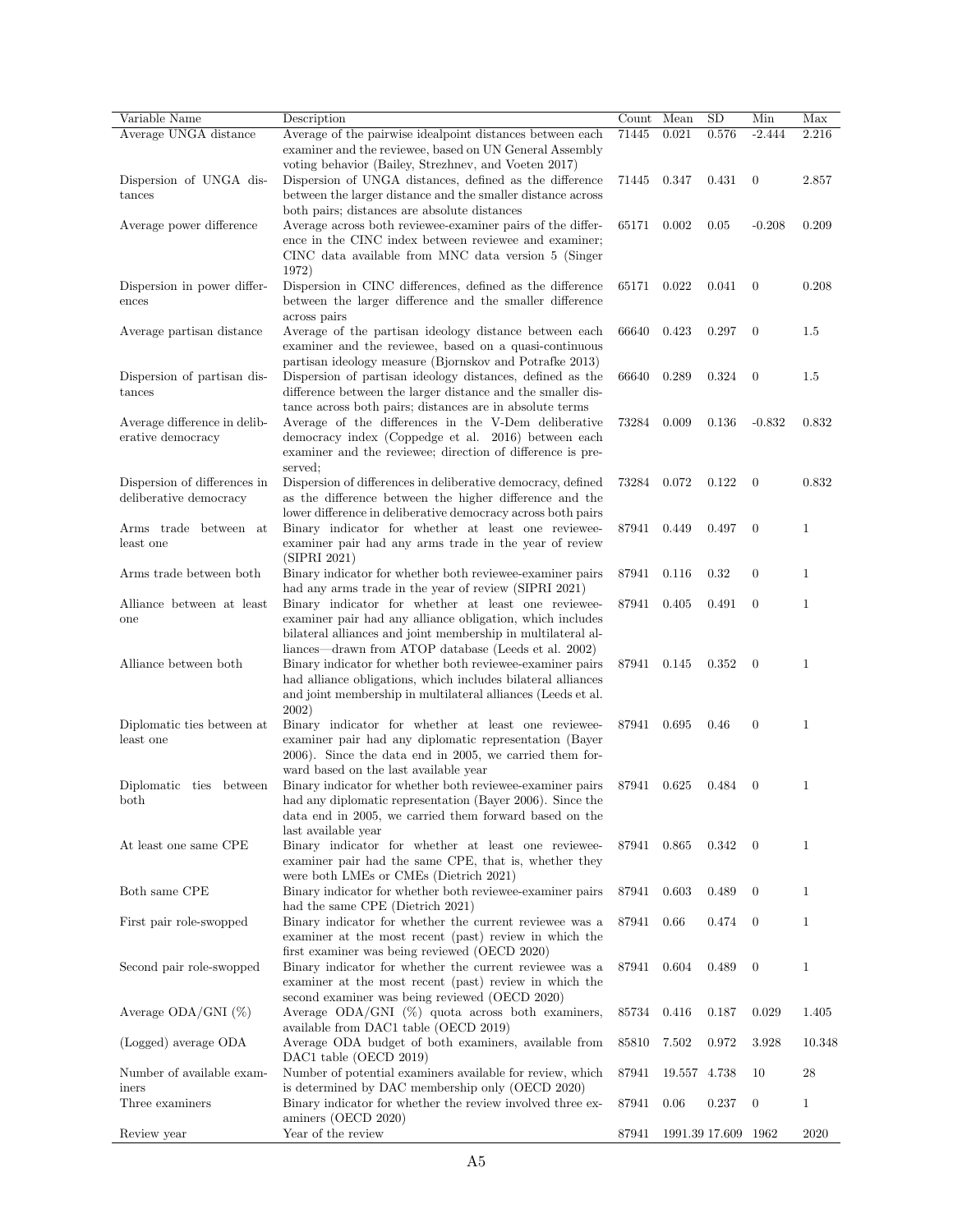## <span id="page-31-0"></span>A4 Determinants of Peer Examiner Choice: Robustness Tests

|                                      |          | (A1)    | (A2)       |         |            | (A3)    |
|--------------------------------------|----------|---------|------------|---------|------------|---------|
| Arms trade between at least one      | 0.097    | (0.061) | 0.042      | (0.087) | 0.045      | (0.085) |
| Arms trade between both              | $0.179*$ | (0.105) | 0.172      | (0.126) | 0.146      | (0.126) |
| Alliance between at least one        | $-0.013$ | (0.081) | $-0.018$   | (0.105) | 0.011      | (0.106) |
| Alliance between both                | 0.019    | (0.089) | 0.128      | (0.116) | 0.190      | (0.117) |
| Diplomatic ties between at least one | $-0.515$ | (0.384) | $-0.285$   | (0.660) | $-0.316$   | (0.662) |
| Diplomatic ties between both         | $-0.098$ | (0.113) | $-0.093$   | (0.129) | $-0.041$   | (0.131) |
| Average UNGA distance                |          |         | $-0.133$   | (0.136) | $-0.013$   | (0.151) |
| Dispersion of UNGA distances         |          |         | $-0.099$   | (0.102) | $-0.167$   | (0.105) |
| Average power difference             |          |         | 0.753      | (2.177) | $-0.793$   | (2.195) |
| Dispersion in power difference       |          |         | 1.011      | (1.534) | 0.898      | (1.557) |
| Average partisan distance            |          |         | 0.104      | (0.139) | 0.106      | (0.138) |
| Dispersion of partisan distances     |          |         | 0.007      | (0.117) | 0.002      | (0.116) |
| Average difference in democracy      |          |         | 0.138      | (0.597) | 0.040      | (0.602) |
| Dispersion democracy differences     |          |         | $-0.964**$ | (0.399) | $-0.731*$  | (0.403) |
| At least one similar size            |          |         |            |         | $0.630***$ | (0.139) |
| Both similar size                    |          |         |            |         | $-0.095$   | (0.106) |
| At least one similar EU              |          |         |            |         | 0.090      | (0.092) |
| Both similar EU                      |          |         |            |         | $-0.144*$  | (0.083) |
| At least one common language         |          |         |            |         | $0.204*$   | (0.106) |
| Both common language                 |          |         |            |         | 0.313      | (0.251) |
| At least one contiguous              |          |         |            |         | $-0.223**$ | (0.105) |
| Both contiguous                      |          |         |            |         | $-0.074$   | (0.269) |
| At least one same model              |          |         |            |         | $-0.074$   | (0.075) |
| Both same model                      |          |         |            |         | 0.079      | (0.126) |
| Review twice in a row                |          |         |            |         | $-0.196**$ | (0.097) |
| Both before as pair                  |          |         |            |         | 0.105      | (0.164) |
| At least one before                  |          |         |            |         | 0.004      | (0.117) |
| Both before                          |          |         |            |         | 0.124      | (0.088) |
| Observations                         | 83646    |         | 52387      |         | 52387      |         |
| Within R2                            | 0.000    |         | 0.000      |         | 0.001      |         |

Table A2: Determinants of Peer Examiner Choice: Additional Donor Politics Variables

Linear regressions with review fixed effects and standard errors clustered on reviews in parentheses. Significance levels: \* $<.1$  \*\*  $<.05$  \*\*\*  $<.01$ 

<span id="page-31-1"></span>

| <b>Table A3:</b> Determinants of Peer Examiner Choice: Alternative Measure of Donor Size |  |
|------------------------------------------------------------------------------------------|--|
|------------------------------------------------------------------------------------------|--|

|                                   | (A4)       |         | (A5)       |         | (A6)       |         |  |
|-----------------------------------|------------|---------|------------|---------|------------|---------|--|
| At least one similar size (GDP-5) | $0.512***$ | (0.087) |            |         | $0.528***$ | (0.108) |  |
| Both similar size (GDP-5)         | $-0.055$   | (0.064) |            |         | $-0.019$   | (0.096) |  |
| At least one similar EU           | 0.080      | (0.069) |            |         | 0.107      | (0.091) |  |
| Both similar EU                   | $-0.070$   | (0.067) |            |         | $-0.130$   | (0.083) |  |
| At least one common language      | 0.106      | (0.082) |            |         | $0.211**$  | (0.106) |  |
| Both common language              | 0.260      | (0.198) |            |         | 0.315      | (0.250) |  |
| At least one contiguous           | $-0.056$   | (0.084) |            |         | $-0.216**$ | (0.104) |  |
| Both contiguous                   | $-0.141$   | (0.182) |            |         | $-0.080$   | (0.268) |  |
| At least one same model           | $-0.043$   | (0.056) |            |         | $-0.100$   | (0.075) |  |
| Both same model                   | 0.025      | (0.096) |            |         | 0.084      | (0.126) |  |
| Review twice in a row             | $-0.064$   | (0.074) |            |         | $-0.180*$  | (0.098) |  |
| Both before as pair               | 0.162      | (0.133) |            |         | 0.128      | (0.163) |  |
| At least one before               | $-0.007$   | (0.085) |            |         | 0.005      | (0.117) |  |
| Both before                       | $0.121*$   | (0.064) |            |         | 0.122      | (0.087) |  |
| Average UNGA distance             |            |         | $-0.157$   | (0.134) | $-0.084$   | (0.139) |  |
| Dispersion of UNGA distances      |            |         | $-0.102$   | (0.101) | $-0.103$   | (0.103) |  |
| Average power difference          |            |         | 0.696      | (2.141) | $-0.728$   | (2.180) |  |
| Dispersion in power difference    |            |         | 1.025      | (1.516) | 0.362      | (1.570) |  |
| Average partisan distance         |            |         | 0.106      | (0.140) | 0.106      | (0.139) |  |
| Dispersion of partisan distances  |            |         | 0.012      | (0.116) | 0.022      | (0.116) |  |
| Average difference in democracy   |            |         | 0.042      | (0.575) | $-0.119$   | (0.584) |  |
| Dispersion democracy differences  |            |         | $-0.925**$ | (0.388) | $-0.693*$  | (0.394) |  |
| Observations                      | 83646      |         | 52387      |         | 52387      |         |  |
| Within R2                         | 0.001      |         | 0.000      |         | 0.001      |         |  |

Linear regression with review fixed effects and standard errors clustered on reviews in parentheses. Significance levels: \* $<.1$  \*\*  $<.05$  \*\*\*  $<.01$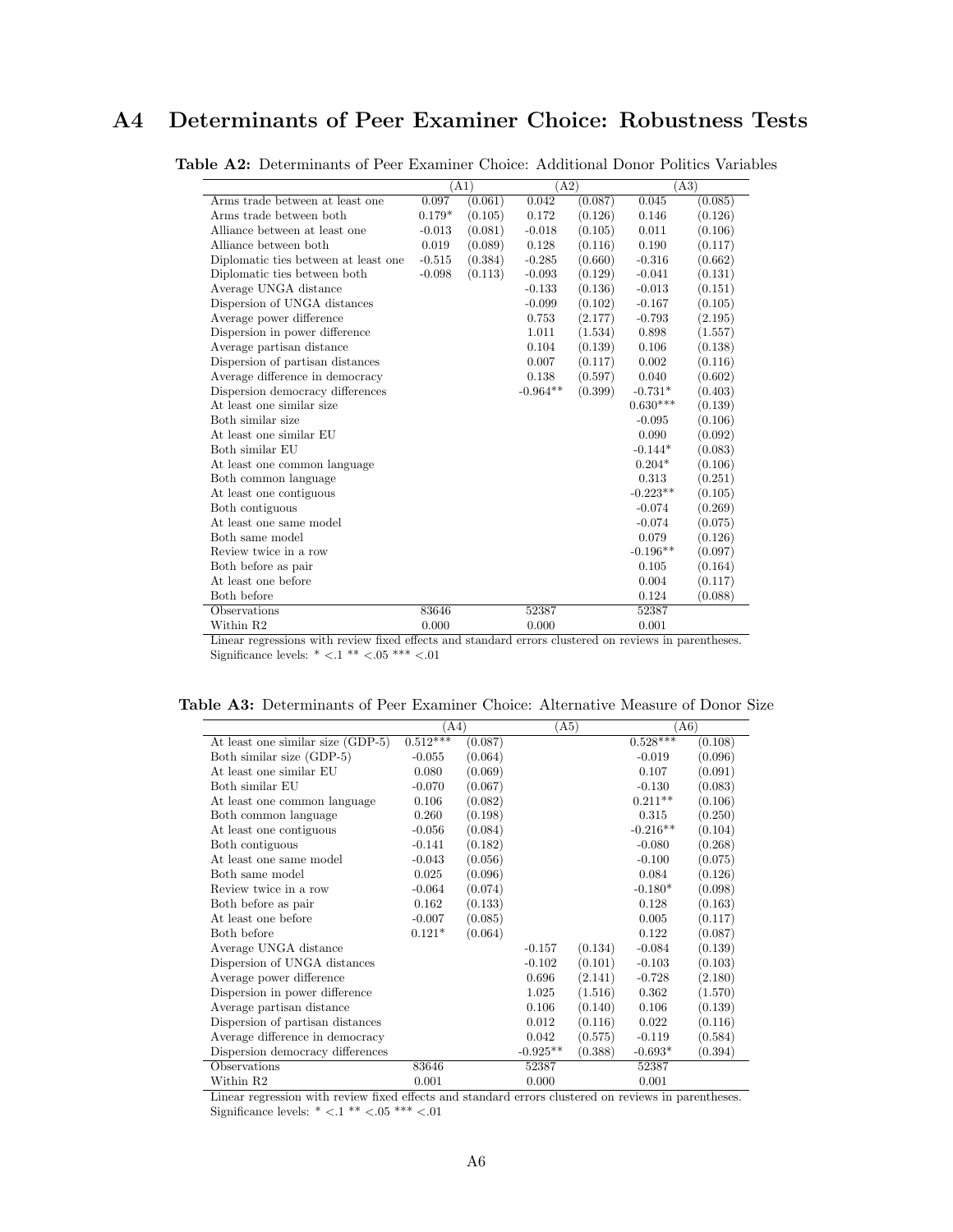|                                  | (A7)        |         | (A8)       |         | (A9)        |         |
|----------------------------------|-------------|---------|------------|---------|-------------|---------|
| Average ODA budget ratio         | $-1.121***$ | (0.196) |            |         | $-1.916***$ | (0.379) |
| Dispersion of ODA budget ratio   | 0.073       | (0.112) |            |         | $0.411**$   | (0.203) |
| At least one similar EU          | 0.107       | (0.069) |            |         | 0.142       | (0.091) |
| Both similar EU                  | $-0.013$    | (0.068) |            |         | $-0.096$    | (0.085) |
| At least one common language     | 0.097       | (0.085) |            |         | $0.254**$   | (0.108) |
| Both common language             | 0.220       | (0.197) |            |         | 0.302       | (0.249) |
| At least one contiguous          | $-0.111$    | (0.087) |            |         | $-0.276**$  | (0.108) |
| Both contiguous                  | $-0.269$    | (0.176) |            |         | $-0.305$    | (0.237) |
| At least one same model          | 0.005       | (0.058) |            |         | $-0.096$    | (0.076) |
| Both same model                  | 0.037       | (0.101) |            |         | 0.105       | (0.131) |
| Review twice in a row            | $-0.089$    | (0.078) |            |         | $-0.132$    | (0.104) |
| Both before as pair              | 0.177       | (0.137) |            |         | 0.128       | (0.165) |
| At least one before              | $-0.040$    | (0.093) |            |         | $-0.034$    | (0.128) |
| Both before                      | 0.013       | (0.073) |            |         | 0.015       | (0.096) |
| Average UNGA distance            |             |         | $-0.157$   | (0.134) | 0.007       | (0.156) |
| Dispersion of UNGA distances     |             |         | $-0.102$   | (0.101) | $-0.152$    | (0.111) |
| Average power difference         |             |         | 0.696      | (2.141) | 3.928       | (2.386) |
| Dispersion in power difference   |             |         | 1.025      | (1.516) | 1.151       | (1.659) |
| Average partisan distance        |             |         | 0.106      | (0.140) | 0.129       | (0.142) |
| Dispersion of partisan distances |             |         | 0.012      | (0.116) | 0.049       | (0.118) |
| Average difference in democracy  |             |         | 0.042      | (0.575) | 0.341       | (0.840) |
| Dispersion democracy differences |             |         | $-0.925**$ | (0.388) | $-0.638$    | (0.730) |
| Observations                     | 77007       |         | 52387      |         | 49879       |         |
| Within R2                        | 0.001       |         | 0.000      |         | 0.001       |         |

<span id="page-32-0"></span>Table A4: Determinants of Peer Examiner Choice: Alternative Measure of Donor Size

Linear regression with review fixed effects and standard errors clustered on reviews in parentheses. Significance levels: \* <.1 \*\* <.05 \*\*\* <.01

<span id="page-32-1"></span>Table A5: Determinants of Peer Examiner Choice: Random Effects and Additional Controls

|                                  | (A10)       |         | (A11)       |         |                       | (A12)   |
|----------------------------------|-------------|---------|-------------|---------|-----------------------|---------|
| At least one similar size        | $0.360***$  | (0.075) |             |         | $0.\overline{457***}$ | (0.113) |
| Both similar size                | $-0.167***$ | (0.064) |             |         | $-0.192**$            | (0.092) |
| At least one similar EU          | 0.063       | (0.064) |             |         | 0.082                 | (0.086) |
| Both similar EU                  | $-0.071$    | (0.065) |             |         | $-0.144*$             | (0.081) |
| At least one common language     | 0.064       | (0.064) |             |         | 0.140                 | (0.087) |
| Both common language             | 0.204       | (0.194) |             |         | 0.232                 | (0.245) |
| At least one contiguous          | $-0.037$    | (0.070) |             |         | $-0.153*$             | (0.089) |
| Both contiguous                  | $-0.120$    | (0.179) |             |         | $-0.025$              | (0.267) |
| At least one same model          | $-0.009$    | (0.054) |             |         | $-0.053$              | (0.072) |
| Both same model                  | 0.030       | (0.095) |             |         | 0.092                 | (0.124) |
| Review twice in a row            | $-0.082$    | (0.074) |             |         | $-0.159*$             | (0.095) |
| Both before as pair              | 0.172       | (0.133) |             |         | 0.136                 | (0.162) |
| At least one before              | $-0.002$    | (0.065) |             |         | $-0.009$              | (0.094) |
| Both before                      | $0.106*$    | (0.060) |             |         | 0.109                 | (0.080) |
| Available examiners              | $-0.040$    | (0.082) | $-0.023$    | (0.152) | $-0.102$              | (0.230) |
| Three examiners                  | 0.868       | (1.420) | 1.447       | (1.745) | 0.505                 | (2.635) |
| Average UNGA distance            |             |         | $-0.052$    | (0.054) | 0.023                 | (0.062) |
| Dispersion of UNGA distances     |             |         | $-0.098$    | (0.100) | $-0.177*$             | (0.104) |
| Average power difference         |             |         | 0.315       | (0.582) | 0.468                 | (0.639) |
| Dispersion in power difference   |             |         | 1.249       | (1.226) | 1.437                 | (1.317) |
| Average partisan distance        |             |         | 0.104       | (0.104) | 0.110                 | (0.103) |
| Dispersion of partisan distances |             |         | 0.011       | (0.113) | 0.007                 | (0.113) |
| Average difference in democracy  |             |         | $-0.010$    | (0.337) | $-0.020$              | (0.346) |
| Dispersion democracy differences |             |         | $-0.870***$ | (0.328) | $-0.690**$            | (0.330) |
| Observations                     | 83646       |         | 52387       |         | 52387                 |         |
| Within R2                        | 0.001       |         | 0.000       |         | 0.001                 |         |

Linear regression with random effects, year effects, and standard errors clustered on reviews in parentheses. Significance levels:  $^*$   $< 1$   $^{**}$   $< 05$   $^{***}$   $< 01$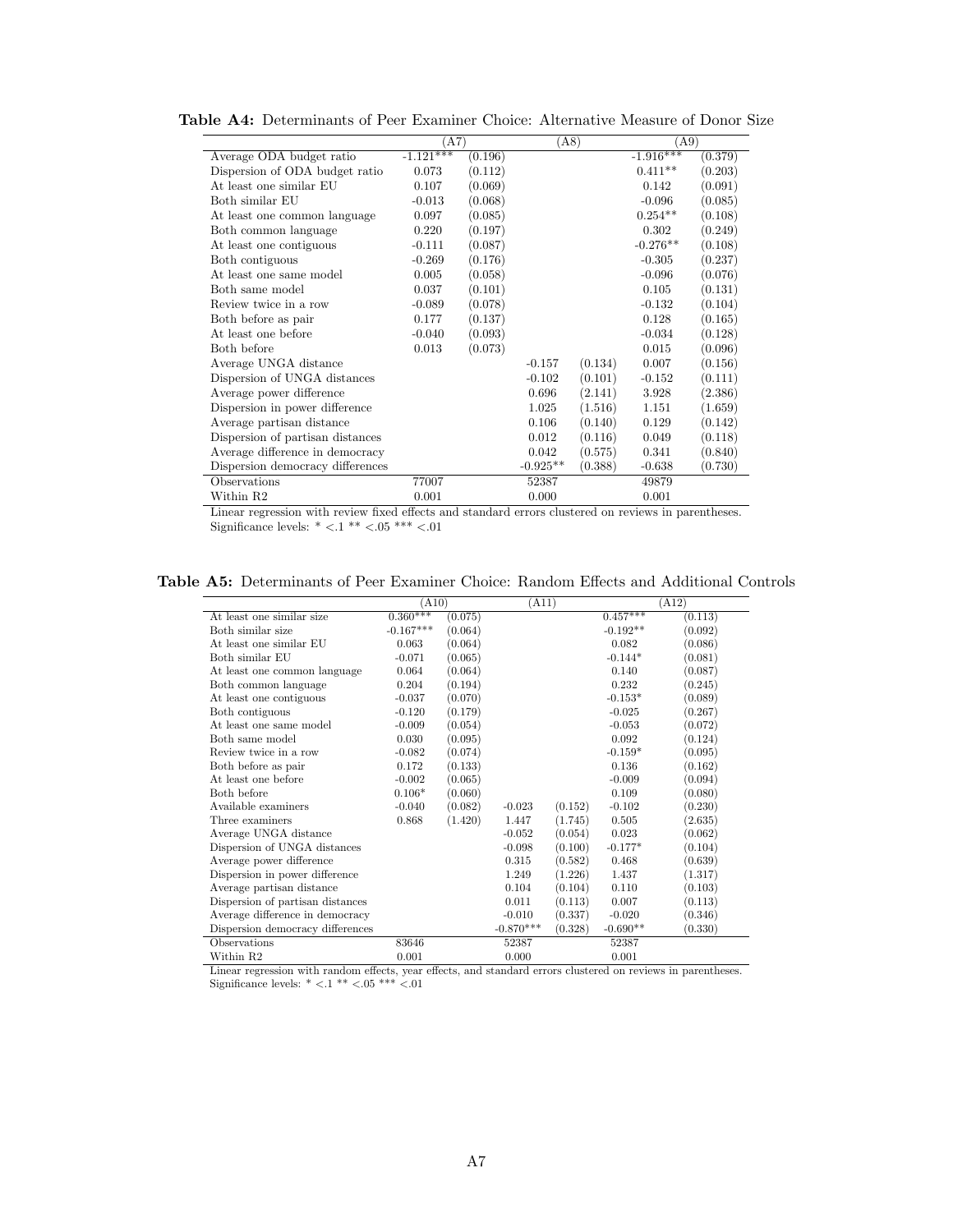<span id="page-33-0"></span>

|                                  | (A13)      |         | (A14)       |         | (A15)      |         |
|----------------------------------|------------|---------|-------------|---------|------------|---------|
| At least one similar size        | $0.549***$ | (0.135) |             |         | $0.625***$ | (0.172) |
| Both similar size                | $-0.114$   | (0.070) |             |         | $-0.111$   | (0.096) |
| At least one similar EU          | 0.065      | (0.070) |             |         | 0.092      | (0.093) |
| Both similar EU                  | $-0.070$   | (0.066) |             |         | $-0.137*$  | (0.077) |
| At least one common language     | 0.089      | (0.083) |             |         | $0.192*$   | (0.096) |
| Both common language             | 0.252      | (0.155) |             |         | 0.313      | (0.203) |
| At least one contiguous          | $-0.057$   | (0.086) |             |         | $-0.209**$ | (0.099) |
| Both contiguous                  | $-0.155$   | (0.168) |             |         | $-0.090$   | (0.279) |
| At least one same model          | $-0.020$   | (0.064) |             |         | $-0.072$   | (0.081) |
| Both same model                  | 0.025      | (0.081) |             |         | 0.083      | (0.114) |
| Review twice in a row            | $-0.085$   | (0.088) |             |         | $-0.190*$  | (0.101) |
| Both before as pair              | 0.145      | (0.130) |             |         | 0.108      | (0.169) |
| At least one before              | 0.001      | (0.079) |             |         | 0.006      | (0.108) |
| Both before                      | $0.125*$   | (0.068) |             |         | 0.128      | (0.086) |
| Average UNGA distance            |            |         | $-0.157$    | (0.131) | $-0.026$   | (0.146) |
| Dispersion of UNGA distances     |            |         | $-0.102$    | (0.087) | $-0.177*$  | (0.097) |
| Average power difference         |            |         | 0.696       | (2.036) | $-0.650$   | (2.079) |
| Dispersion in power difference   |            |         | 1.025       | (1.018) | 0.961      | (1.142) |
| Average partisan distance        |            |         | 0.106       | (0.144) | 0.109      | (0.143) |
| Dispersion of partisan distances |            |         | 0.012       | (0.120) | 0.013      | (0.117) |
| Average difference in democracy  |            |         | 0.042       | (0.358) | $-0.075$   | (0.370) |
| Dispersion democracy differences |            |         | $-0.925***$ | (0.248) | $-0.651**$ | (0.243) |
| Observations                     | 83646      |         | 52387       |         | 52387      |         |
| Within R2                        | 0.001      |         | 0.000       |         | 0.001      |         |

Table A6: Determinants of Peer Examiner Choice: Review Interdependence

Linear regression with review fixed effects and standard errors clustered on years in parentheses. Significance levels:  $* < 0.1$   $^{**} < 0.05$   $^{***} < 0.01$ 

<span id="page-33-1"></span>Table A7: Determinants of Peer Examiner Choice: Added Review Characteristics

|                                  | (A16)      |         | (A17)     |         | (A18)      |         |
|----------------------------------|------------|---------|-----------|---------|------------|---------|
| Highest unemployment             | $-0.002$   | (0.003) | $-0.003$  | (0.005) | $-0.001$   | (0.005) |
| Lowest growth                    | $-0.017$   | (0.017) | $-0.014$  | (0.023) | $-0.010$   | (0.023) |
| Highest corruption               | $-0.297$   | (0.263) | $-0.149$  | (0.433) | $-0.063$   | (0.443) |
| At least one similar size        | $0.367***$ | (0.140) |           |         | $0.504***$ | (0.169) |
| Both similar size                | $-0.088$   | (0.072) |           |         | $-0.067$   | (0.114) |
| At least one similar EU          | $0.197**$  | (0.076) |           |         | $0.210**$  | (0.098) |
| Both similar EU                  | 0.006      | (0.073) |           |         | $-0.015$   | (0.096) |
| At least one common language     | 0.025      | (0.093) |           |         | 0.113      | (0.119) |
| Both common language             | 0.089      | (0.210) |           |         | 0.204      | (0.265) |
| At least one contiguous          | $-0.103$   | (0.090) |           |         | $-0.227**$ | (0.113) |
| Both contiguous                  | $-0.020$   | (0.221) |           |         | $-0.070$   | (0.282) |
| At least one same model          | 0.066      | (0.061) |           |         | $-0.043$   | (0.083) |
| Both same model                  | $-0.064$   | (0.104) |           |         | $-0.068$   | (0.129) |
| Review twice in a row            | $-0.004$   | (0.089) |           |         | $-0.197*$  | (0.119) |
| Both before as pair              | 0.186      | (0.154) |           |         | 0.084      | (0.179) |
| At least one before              | 0.055      | (0.081) |           |         | 0.162      | (0.112) |
| Both before                      | $0.138*$   | (0.074) |           |         | 0.127      | (0.099) |
| Average UNGA distance            |            |         | $-0.161$  | (0.175) | $-0.024$   | (0.195) |
| Dispersion of UNGA distances     |            |         | $-0.215*$ | (0.118) | $-0.288**$ | (0.123) |
| Average power difference         |            |         | $-0.319$  | (2.606) | $-2.684$   | (2.628) |
| Dispersion in power difference   |            |         | 1.973     | (1.595) | 2.317      | (1.632) |
| Average partisan distance        |            |         | 0.111     | (0.156) | 0.123      | (0.153) |
| Dispersion of partisan distances |            |         | 0.095     | (0.126) | 0.091      | (0.125) |
| Average difference in democracy  |            |         | 0.095     | (0.921) | $-0.194$   | (0.940) |
| Dispersion democracy differences |            |         | $-0.665$  | (0.657) | $-0.352$   | (0.663) |
| Observations                     | 58139      |         | 38005     |         | 38005      |         |
| Within-R2                        | 0.001      |         | 0.001     |         | 0.001      |         |

Linear regression with review fixed effects and standard errors clustered on reviews in parentheses. Significance levels:  $* < 0.1 ** < 0.05 ** < 0.01$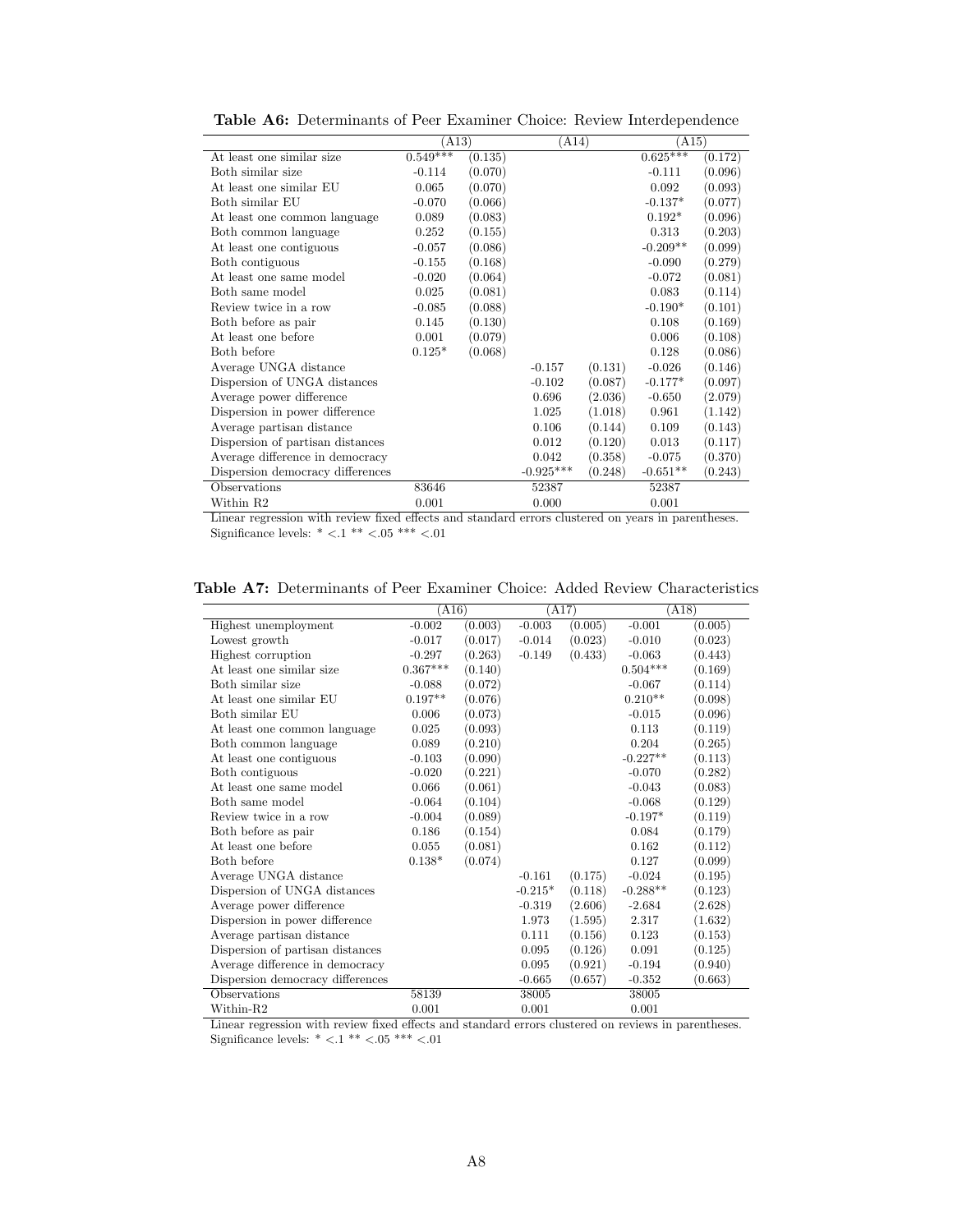|                                  | (A19)      |         | (A20)      |         | (A21)      |         |
|----------------------------------|------------|---------|------------|---------|------------|---------|
| At least one same CPE            | 0.014      | (0.081) | $-0.007$   | (0.085) | $-0.052$   | (0.124) |
| Both same CPE                    | $-0.020$   | (0.067) | 0.000      | (0.069) | $-0.027$   | (0.102) |
| First pair role-swopped          | $0.212***$ | (0.058) | $0.189***$ | (0.062) | $0.151*$   | (0.082) |
| Second pair role-swopped         | $0.289***$ | (0.055) | $0.262***$ | (0.061) | $0.341***$ | (0.081) |
| At least one similar size        |            |         | $0.525***$ | (0.111) | $0.606***$ | (0.139) |
| Both similar size                |            |         | $-0.112*$  | (0.066) | $-0.116$   | (0.106) |
| At least one similar EU          |            |         | 0.059      | (0.070) | 0.079      | (0.092) |
| Both similar EU                  |            |         | $-0.063$   | (0.067) | $-0.134$   | (0.082) |
| At least one common language     |            |         | 0.093      | (0.083) | $0.209*$   | (0.107) |
| Both common language             |            |         | 0.256      | (0.199) | 0.327      | (0.252) |
| At least one contiguous          |            |         | $-0.056$   | (0.083) | $-0.187*$  | (0.103) |
| Both contiguous                  |            |         | $-0.150$   | (0.182) | $-0.075$   | (0.268) |
| At least one same model          |            |         | $-0.025$   | (0.056) | $-0.077$   | (0.076) |
| Both same model                  |            |         | 0.020      | (0.097) | 0.075      | (0.129) |
| Review twice in a row            |            |         | $-0.074$   | (0.075) | $-0.179*$  | (0.097) |
| Both before as pair              |            |         | 0.137      | (0.134) | 0.099      | (0.164) |
| At least one before              |            |         | $-0.056$   | (0.087) | $-0.038$   | (0.120) |
| Both before                      |            |         | 0.024      | (0.069) | 0.036      | (0.091) |
| Average UNGA distance            |            |         |            |         | 0.019      | (0.152) |
| Dispersion of UNGA distances     |            |         |            |         | $-0.157$   | (0.106) |
| Average power difference         |            |         |            |         | $-0.656$   | (2.152) |
| Dispersion in power difference   |            |         |            |         | 0.833      | (1.545) |
| Average partisan distance        |            |         |            |         | 0.097      | (0.138) |
| Dispersion of partisan distances |            |         |            |         | 0.022      | (0.117) |
| Average difference in democracy  |            |         |            |         | $-0.003$   | (0.583) |
| Dispersion democracy differences |            |         |            |         | $-0.620$   | (0.394) |
| Observations                     | 83646      |         | 83646      |         | 52387      |         |
| Within R2                        | 0.000      |         | 0.001      |         | 0.001      |         |

<span id="page-34-0"></span>Table A8: Determinants of Peer Examiner Choice: Additional Potential Determinants

Linear regression with review-fixed effects and standard errors clustered on reviews in parentheses. Significance levels:  $* < 1** < 0.05*** < 0.01$ 

## A5 Determinants of Recipient Choice: The Data

### A5.1 Data on Official Development Assistance

The data on foreign aid flows used in this paper come from the OECD DAC Creditor Reporting System (CRS). The version of these data used in this draft was updated on the OECD.Stat website on April 28 and downloaded by us on May 6,  $2021<sup>15</sup>$  $2021<sup>15</sup>$  $2021<sup>15</sup>$  We aggregate the CRS's project-level information into yearly figures by donor, recipient, and donor-recipient pairs as necessary. In our aggregation, we only consider flows marked as "ODA Grants" or "ODA Loans"—thus excluding flows marked as "Equity Investment," "Private Development Finance," and "Other Official Flows (non Export Credit)" from our analyses. The resulting

<span id="page-34-1"></span><sup>15</sup><https://stats.oecd.org/DownloadFiles.aspx?DatasetCode=CRS1>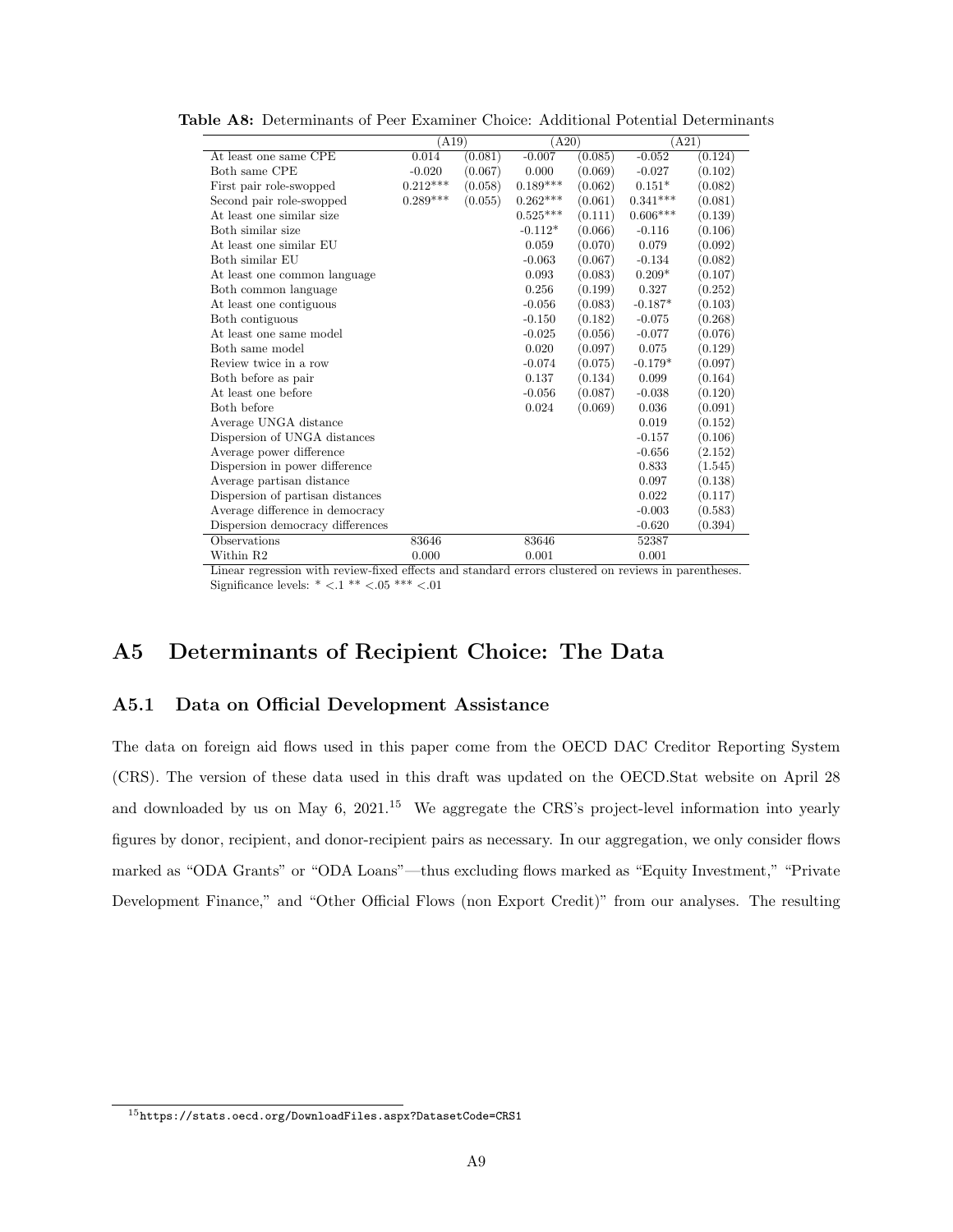data includes information on 47 years, from 1973 to 2019; 95 donors;<sup>[16](#page-35-0)</sup> and 203 recipients<sup>[17](#page-35-1)</sup> (note that 21 of the recipients are "regional"<sup>[18](#page-35-2)</sup> and two are "unspecified"<sup>[19](#page-35-3)</sup>).

We use commitment data in million US dollars, 2019 constant amounts (variable USD\_Commitment\_Defl, which for 2019 data is the same as variable USD Commitment). Note that, out of the 3,986,771 project-level observations from 1990 to 2019, 265 have a negative commitment amount (0.0066%); 802,917 have a commitment amount equal to zero  $(20\%)$ ; and  $1,013,029$  are listed as not available  $(25\%)$ . As we aggregate amounts from the project level to construct donor-year, recipient-year, and donor-recipient-year totals, we sum across all projects—including those with zero or negative amounts—while the projects with no commitment amount information are dropped.

<span id="page-35-0"></span><sup>&</sup>lt;sup>16</sup>Adaptation Fund; African Development Bank; African Development Fund; Arab Bank for Economic Development in Africa; Arab Fund (AFESD); Asian Development Bank; Asian Infrastructure Investment Bank; Australia; Austria; Azerbaijan; Belgium; Bulgaria; Canada; Caribbean Development Bank; Center of Excellence in Finance; Central Emergency Response Fund; Chinese Taipei; Climate Investment Funds; Council of Europe Development Bank; Croatia; Cyprus; Czech Republic; Denmark; Development Bank of Latin America; Estonia; EU Institutions; Finland; Food and Agriculture Organisation; France; Germany; Global Alliance for Vaccines and Immunization; Global Environment Facility; Global Fund; Global Green Growth Institute; Greece; Green Climate Fund; Hungary; Iceland; IFAD; IMF (Concessional Trust Funds); Inter-American Development Bank; International Atomic Energy Agency; International Bank for Reconstruction and Development; International Development Association; International Labour Organisation; Ireland; Islamic Development Bank; Israel; Italy; Japan; Kazakhstan; Korea; Kuwait; Latvia; Liechtenstein; Lithuania; Luxembourg; Malta; Montreal Protocol; Netherlands; New Zealand; Nordic Development Fund; Norway; OPEC Fund for International Development; OSCE; Poland; Portugal; Qatar; Romania; Russia; Saudi Arabia; Slovak Republic; Slovenia; Spain; Sweden; Switzerland; Thailand; Timor-Leste; Turkey; UN Institute for Disarmament Research; UN Peacebuilding Fund; UNAIDS; UNDP; UNECE; UNEP; UNFPA; UNHCR; UNICEF; United Arab Emirates; United Kingdom; United States; UNRWA; WFP; World Health Organisation; World Tourism Organisation.

<span id="page-35-1"></span><sup>17</sup>Afghanistan; Africa, regional; Albania; Algeria; America, regional; Angola; Anguilla; Antigua and Barbuda; Argentina; Armenia; Aruba; Asia, regional; Azerbaijan; Bahamas; Bahrain; Bangladesh; Barbados; Belarus; Belize; Benin; Bermuda; Bhutan; Bilateral, unspecified; Bolivia; Bosnia and Herzegovina; Botswana; Brazil; British Virgin Islands; Brunei Darussalam; Burkina Faso; Burundi; Cabo Verde; Cambodia; Cameroon; Caribbean Central America, regional; Caribbean, regional; Cayman Islands; Central African Republic; Central America, regional; Central Asia, regional; Chad; Chile; China (People's Republic of); Chinese Taipei; Colombia; Comoros; Congo; Cook Islands; Costa Rica; Croatia; Cuba; Cyprus; Cote d'Ivoire; Democratic People's Republic of Korea; Democratic Republic of the Congo; Djibouti; Dominica; Dominican Republic; East African Community; Eastern Africa, regional; Ecuador; Egypt; El Salvador; Equatorial Guinea; Eritrea; Eswatini; Ethiopia; Europe, regional; Far East Asia, regional; Fiji; French Polynesia; Gabon; Gambia; Georgia; Ghana; Gibraltar; Grenada; Guatemala; Guinea; Guinea-Bissau; Guyana; Haiti; Honduras; Hong Kong (China); India; Indonesia; Iran; Iraq; Israel; Jamaica; Jordan; Kazakhstan; Kenya; Kiribati; Korea; Kosovo; Kuwait; Kyrgyzstan; Lao People's Democratic Republic; Lebanon; Lesotho; Liberia; Libya; Macau (China); Madagascar; Malawi; Malaysia; Maldives; Mali; Malta; Marshall Islands; Mauritania; Mauritius; Mayotte; Melanesia, regional; Mexico; Micronesia; Middle Africa, regional; Middle East, regional; Moldova; Mongolia; Montenegro; Montserrat; Morocco; Mozambique; Myanmar; Namibia; Nauru; Nepal; Netherlands Antilles; New Caledonia; Nicaragua; Niger; Nigeria; Niue; North Macedonia; North of Sahara, regional; Northern Mariana Islands; Oceania, regional; Oman; Pakistan; Palau; Panama; Papua New Guinea; Paraguay; Peru; Philippines; Qatar; Rwanda; Saint Helena; Saint Kitts and Nevis; Saint Lucia; Saint Vincent and the Grenadines; Samoa; Sao Tome and Principe; Saudi Arabia; Senegal; Serbia; Seychelles; Sierra Leone; Singapore; Slovenia; Solomon Islands; Somalia; South Central Asia, regional; South Africa; South America, regional; South Asia, regional; South of Sahara, regional; South Sudan; Southern Africa, regional; Sri Lanka; States Ex-Yugoslavia unspecified; Sudan; Suriname; Syrian Arab Republic; Tajikistan; Tanzania; Thailand; Timor-Leste; Togo; Tokelau; Tonga; Trinidad and Tobago; Tunisia; Turkey; Turkmenistan; Turks and Caicos Islands; Tuvalu; Uganda; Ukraine; United Arab Emirates; Uruguay; Uzbekistan; Vanuatu; Venezuela; Viet Nam; Wallis and Futuna; West Bank and Gaza Strip; Western Africa, regional; Yemen; Zambia; Zimbabwe.

<span id="page-35-2"></span><sup>18</sup>Africa, regional; America, regional; Asia, regional; Caribbean Central America, regional; Caribbean, regional; Central America, regional; Central Asia, regional; Eastern Africa, regional; Europe, regional; Far East Asia, regional; Melanesia, regional; Middle Africa, regional; Middle East, regional; North of Sahara, regional; Oceania, regional; South Central Asia, regional; South America, regional; South Asia, regional; South of Sahara, regional; Southern Africa, regional; Western Africa, regional.

<span id="page-35-3"></span><sup>&</sup>lt;sup>19</sup>Bilateral, unspecified; States Ex-Yugoslavia unspecified.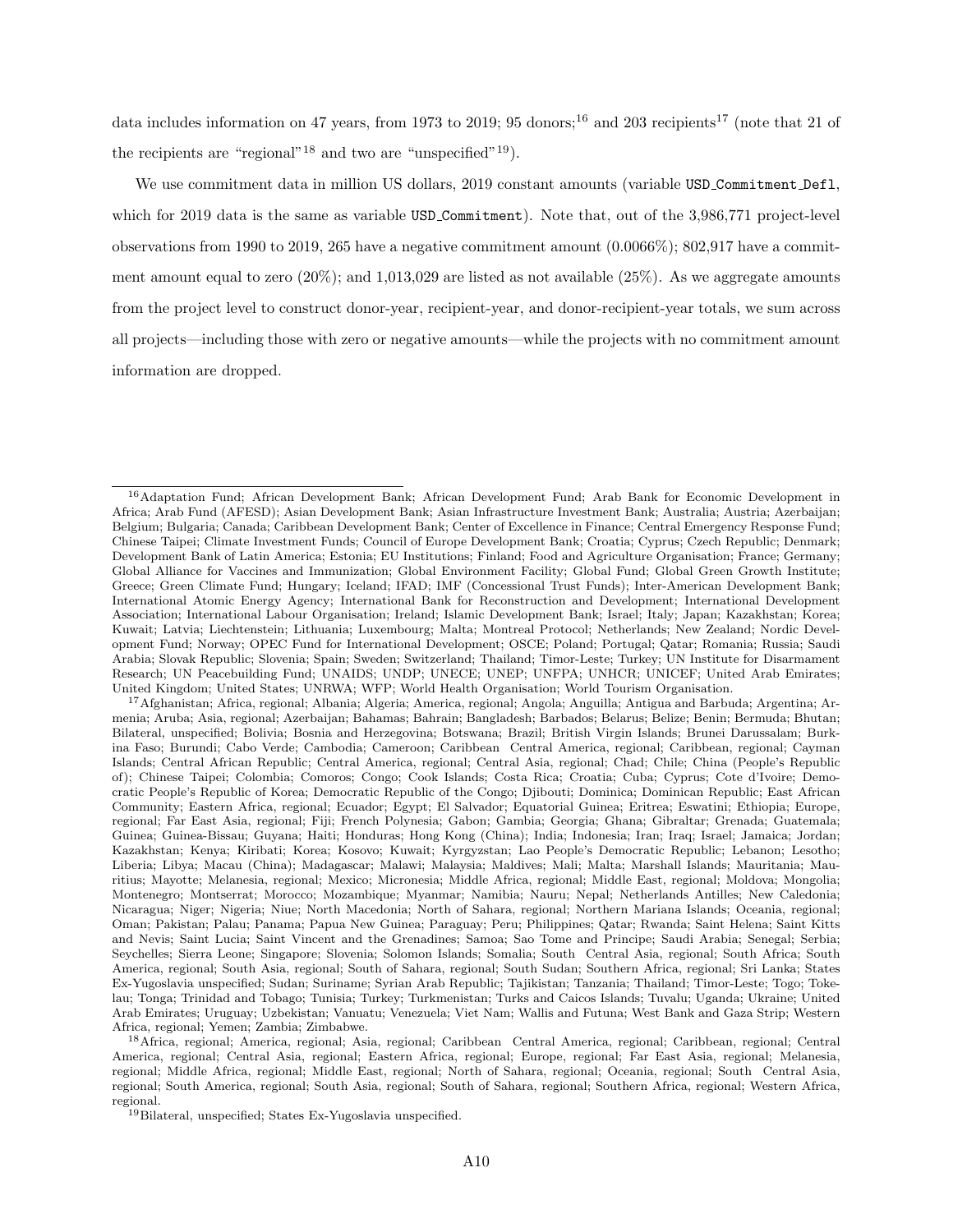### A5.2 Data on Recipient Characteristics

#### A5.2.1 Quality of Government (QoG) Data

Many of the recipient characteristics included in our models are data from the Quality of Government (QoG) Basic Dataset 2021.[20](#page-36-0) Specifically, we use the tenfold classification of colonial origin from Wahman, Teorell and Hadenius (Hadenius and Teorell, 2007; Teorell and Wahman, 2018; Wahman et al., 2013)—variable ht colonial in the QoG Basic Dataset 2021—to construct our indicator of colonial history, which equal to one for recipients who were primarily a former colony of the donor, and zero otherwise.

We measure democracy with the Revised Combined Polity Score (p\_polity2) from the Polity project (Marshall and Gurr, 2020); and government effectiveness (wbgi\_gee), rule of law (wbgi\_rle), and political stability and absence of violence/terrorism (wbgi pve) with estimates from the World Bank's Governance Indicators. We also use measures of life expectancy at birth (wdi lifexp) and GDP per capita in constant 2010 US dollars (wdi gdpcapcon2010) from the Bank's World Development Indicators.

Note that, when including these covariates, we lose observations from the 22 recipients who are not countries in the QoG data.[21](#page-36-1) This is a problem for Kosovo, which was visited once by Austria in 2020; and for the West Bank and Gaza Strip, which was visited by Italy in 2000. Since Italy also visited Ethiopia in 2000, that review remains in the sample. However, Austria only visited Kosovo in 2020—this means that lines from the Austria 2020 review remain in the sample for our models, but no recipient is selected with a value of one for the dependent variable once the Austria-2020-Kosovo observation is dropped.

#### A5.2.2 UN Security Council Data

We include an indicator for whether a recipient country holds one of the rotating positions in the UN Security Council in the year of a review. These data are from Dreher, Sturm, and Vreeland (2009) and were updated by Dreher, Lang, Rosendorff, and Vreeland (2018).<sup>[22](#page-36-2)</sup>

Note that the following recipients do not appear in these data: Anguilla, Aruba, Bermuda, British Virgin Islands, Cayman Islands, China (People's Republic of), Cook Islands, French Polynesia, Gibraltar, Hong Kong (China), Kosovo, Macau (China), Mayotte, Montenegro, Montserrat, Netherlands Antilles, New Caledonia, Niue, Northern Mariana Islands, Saint Helena, Serbia, South Sudan, Timor-Leste, Tokelau, Turks and Caicos Islands, Tuvalu, Wallis and Futuna, West Bank and Gaza Strip. We manually code this indicator to be equal to one for China in all years—since it is a permanent member of the UNSC.

<span id="page-36-1"></span><span id="page-36-0"></span> $^{20}$ Retrieved on May 3, 2021, from [http://www.qog.pol.gu.sedoi:10.18157/qogbasjan21](http://www.qog.pol.gu.se doi:10.18157/qogbasjan21).

<sup>21</sup>Anguilla, Aruba, Bermuda, British Virgin Islands, Cayman Islands, Cook Islands, French Polynesia, Gibraltar, Hong Kong (China), Kosovo, Macau (China), Mayotte, Montserrat, Netherlands Antilles, New Caledonia, Niue, Northern Mariana Islands, Saint Helena, Tokelau, Turks and Caicos Islands, Wallis and Futuna, West Bank and Gaza Strip.

<span id="page-36-2"></span><sup>&</sup>lt;sup>22</sup>The data were last updated on August 4, 2020, and retrieved by us on May 10, 2021, from [https://www.uni-heidelberg.](https://www.uni-heidelberg.de/fakultaeten/wiso/awi/professuren/intwipol/datasets_en.html) [de/fakultaeten/wiso/awi/professuren/intwipol/datasets\\_en.html](https://www.uni-heidelberg.de/fakultaeten/wiso/awi/professuren/intwipol/datasets_en.html).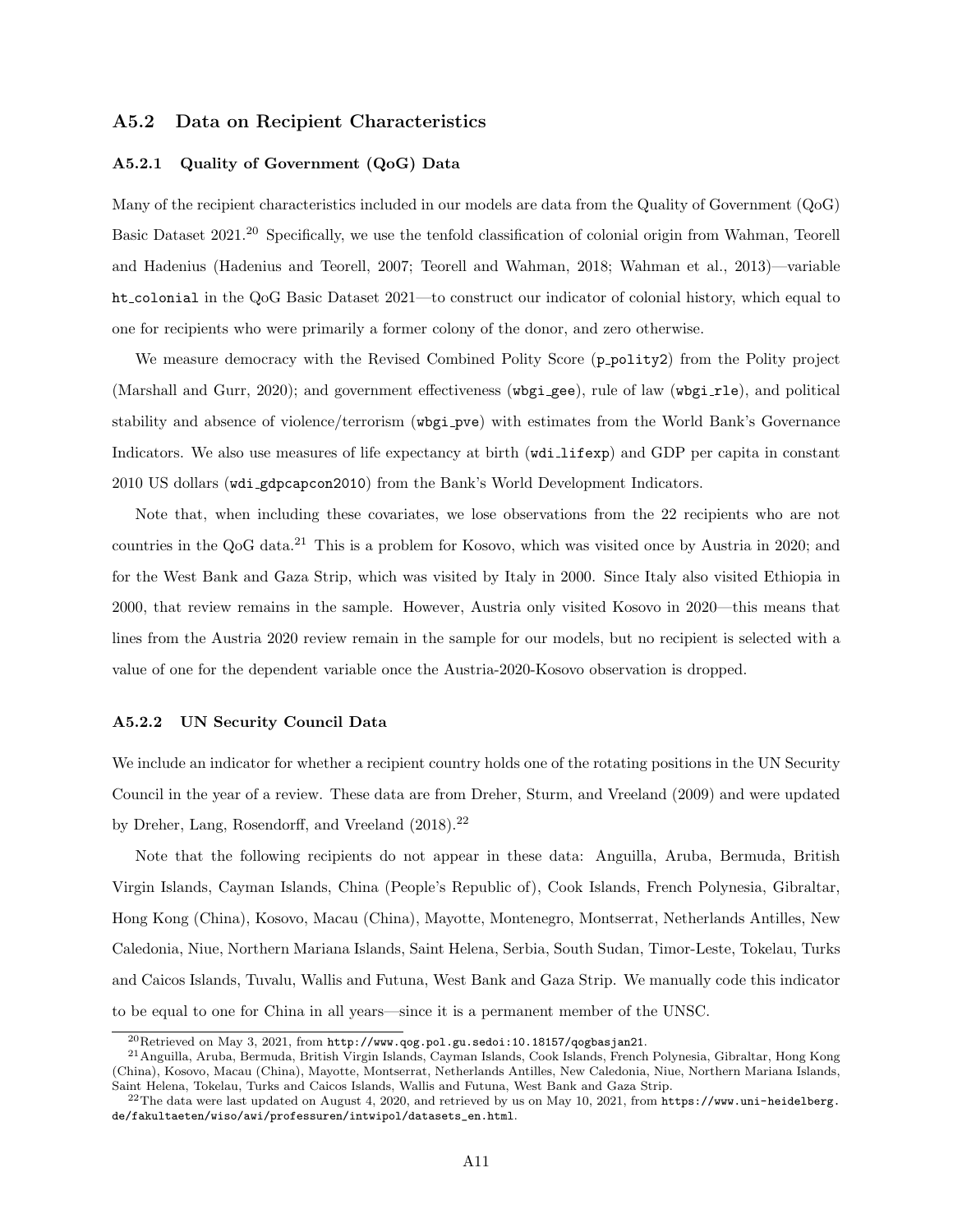This means that, when including this indicator, we lose relevant observations for recipients who were visited in the cases of Kosovo and West Bank and Gaza Strip (already discussed); but also Montenegro and Timor-Leste.

#### A5.2.3 World Bank's World Development Indicators Data

We include information on recipients' tourism and statistical capacity from the World Bank's World Development Indicators (WDIs). To measure a recipient's level of tourism, we use the number of tourists who travel to a country other than that in which they have their usual residence, but outside their usual environment, for a period not exceeding 12 months and whose main purpose in visiting is other than an activity remunerated from within the country visited ("International inbound tourists (overnight visitors)" indicator). These data are originally from the Yearbook of Tourism Statistics of the World Tourism Organization, and they were last updated on June 30, 2021.

To measure statistical capacity in the recipient country, we use the overall average Statistical Capacity score from the World Bank's *Bulletin Board on Statistical Capacity*, last updated on July 30, 2021. This indicator is a composite score assessing the capacity of a country's statistical system. It is based on a diagnostic framework assessing the following areas: methodology; data sources; and periodicity and timeliness. Countries are scored against 25 criteria in these areas, using publicly available information and/or country input. The overall Statistical Capacity score is then calculated as a simple average of all three area scores on a scale of 0–100.

#### A5.3 Data on Recipient Assessments

We retrieved information on recipient-specific assessments of the donor's development assistance program from the peer review reports. As depicted in Figure [A1,](#page-28-0) we have access to the full report document for 121 peer reviews, 1996–2020; and 116 of them mention one or more recipient-specific assessment. The following figures provide additional descriptive information about these data.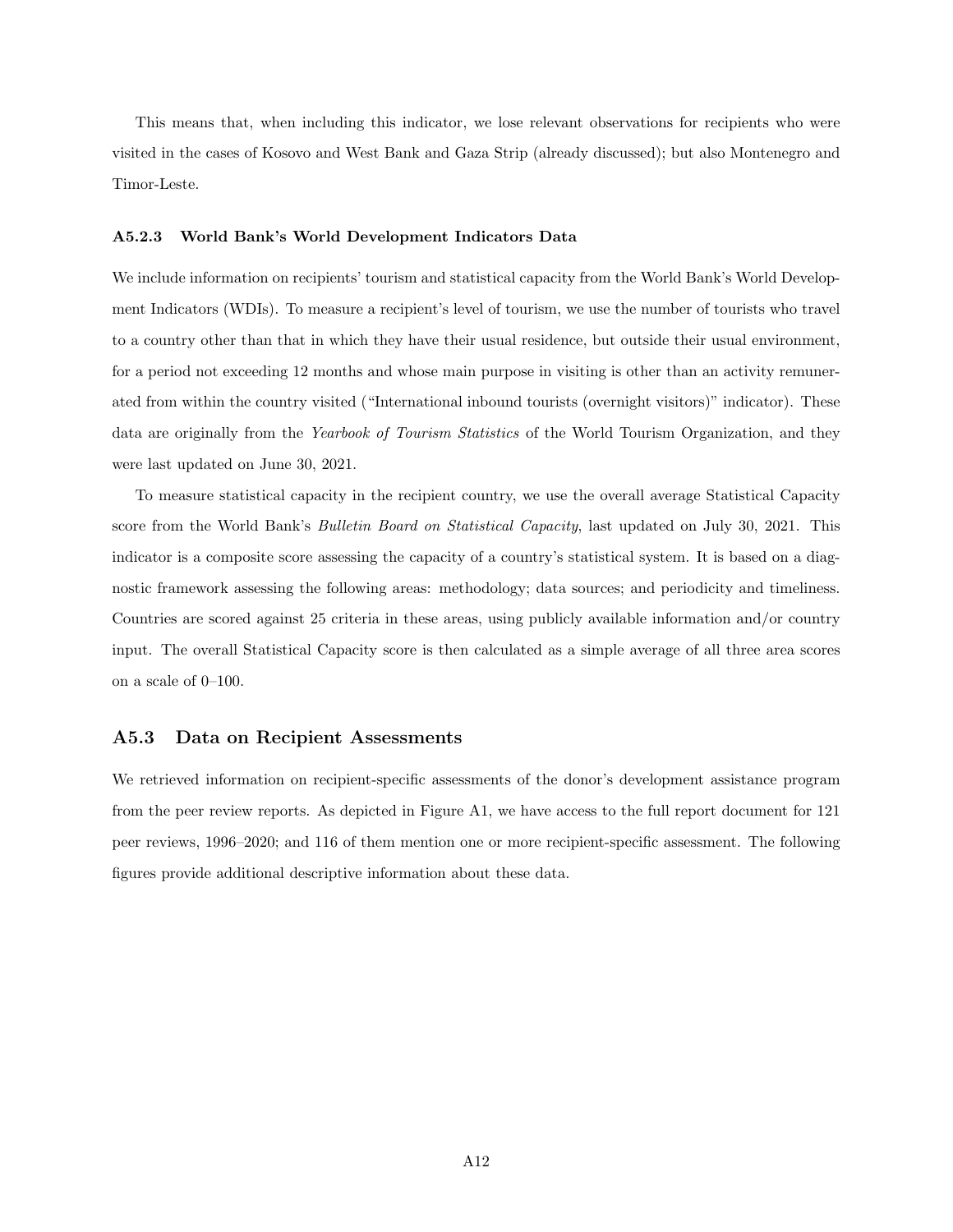

Number of Recipient-Specific Assessments per Review, by Type  $A3:$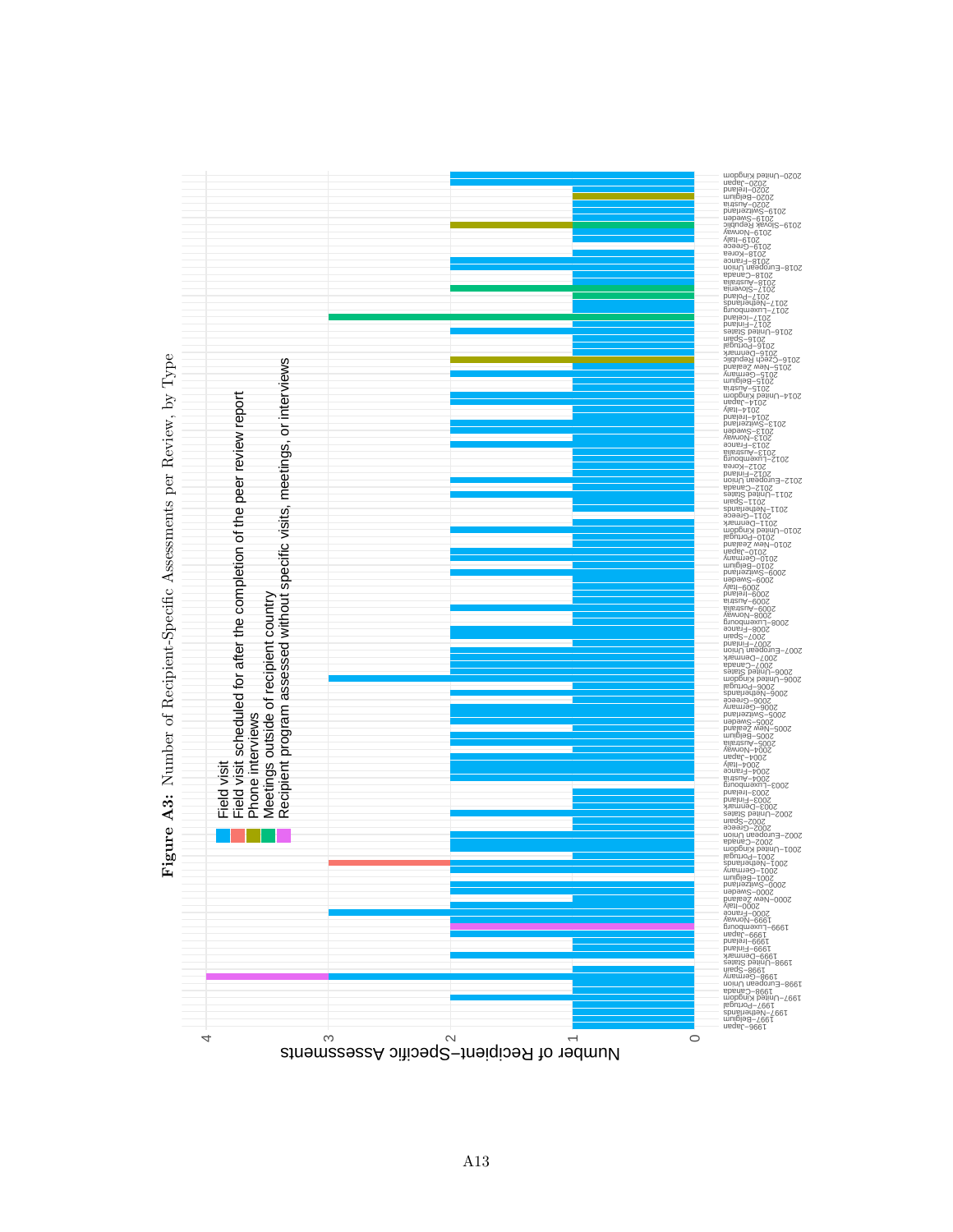



Recipient program assessed without specific visits, meetings, or interviews

 $\ddot{\phantom{0}}$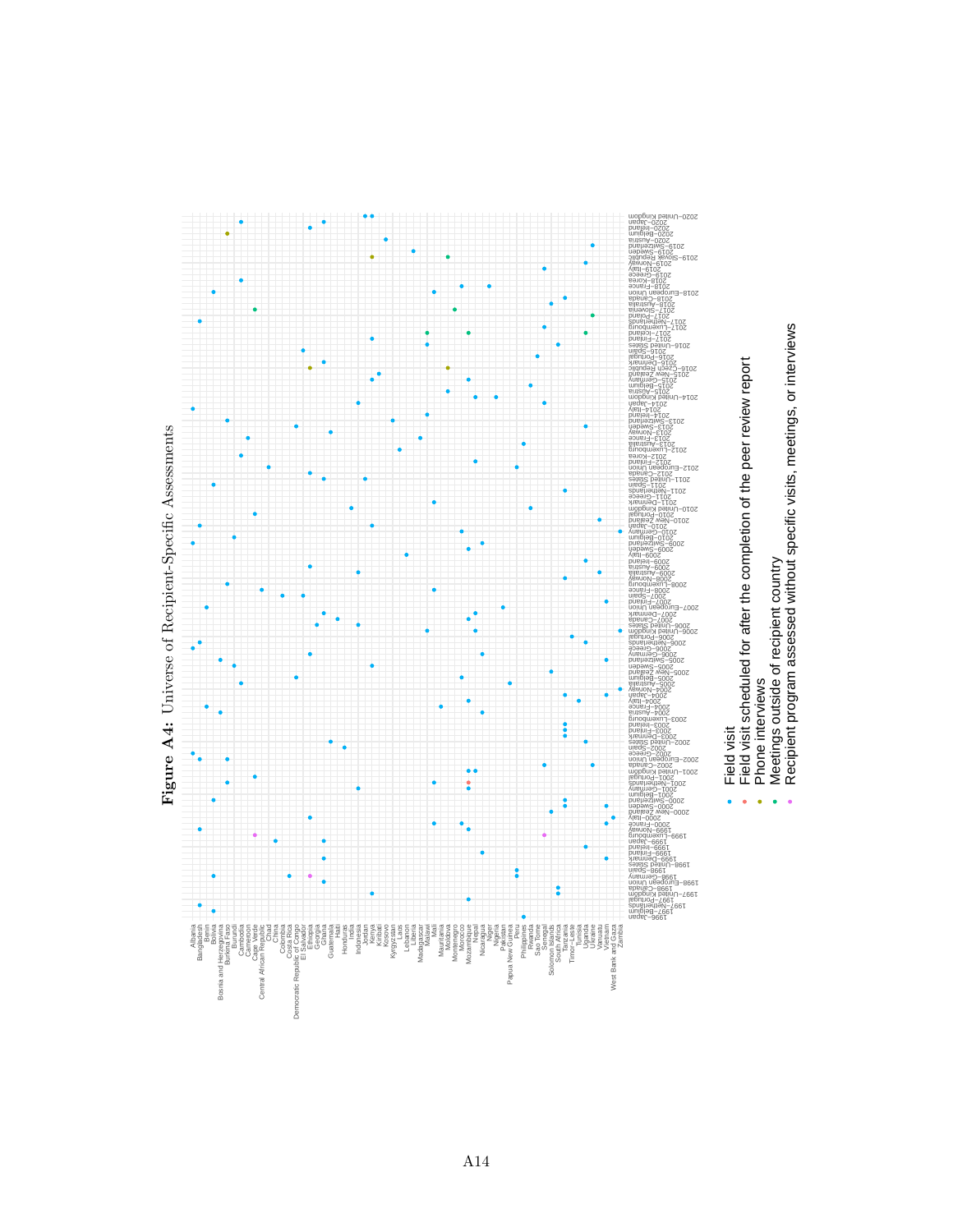

Figure A5: Number of Recipient-Specific Assessments per Donor